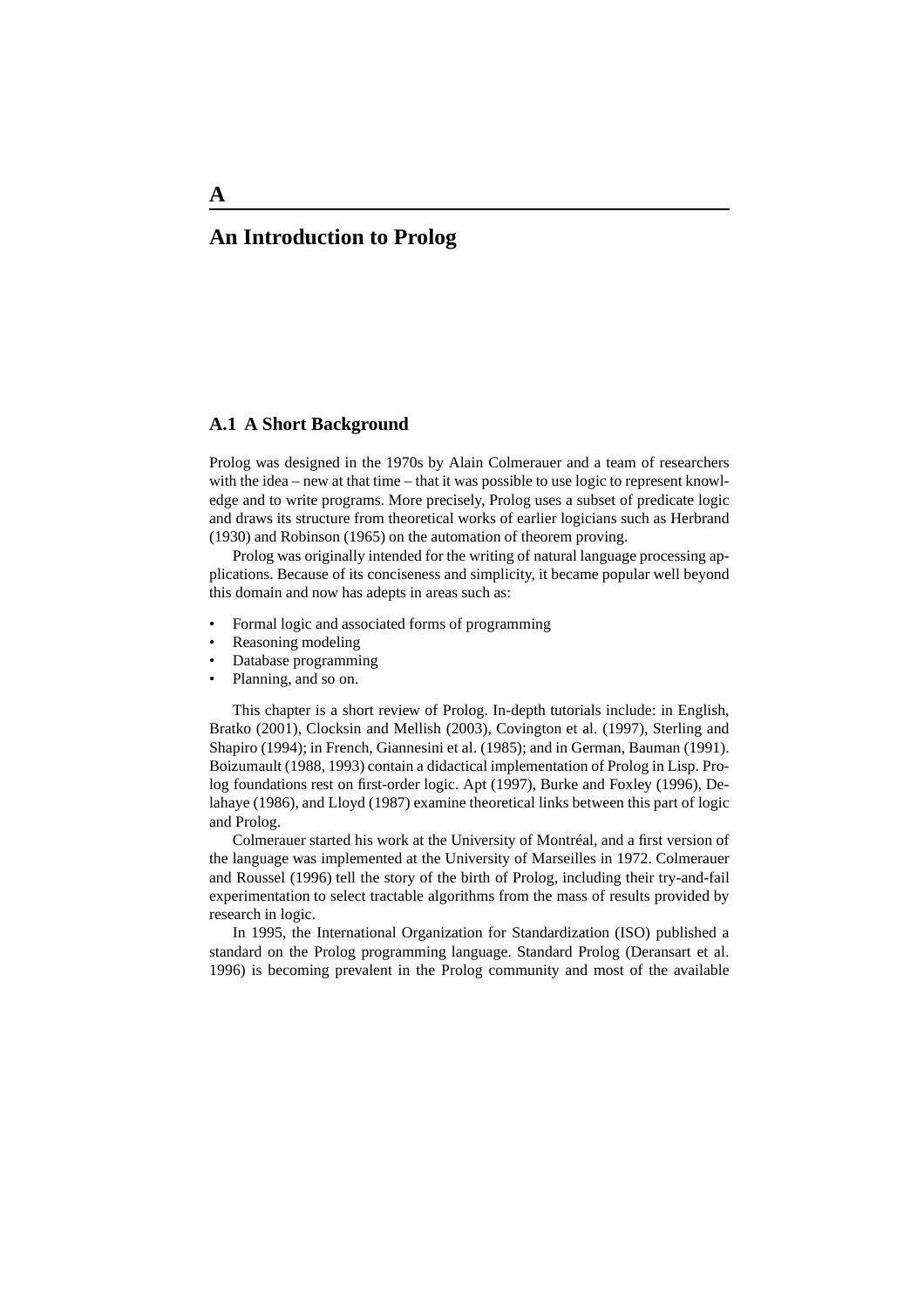implementations now adopt it, either partly or fully. Unless specifically indicated, descriptions in this chapter conform to the ISO standard, and examples should run under any Standard Prolog implementation.

## **A.2 Basic Features of Prolog**

#### **A.2.1 Facts**

Facts are statements that describe object properties or relations between objects. Let us imagine we want to encode that Ulysses, Penelope, Telemachus, Achilles, and others are characters of Homer's *Iliad* and *Odyssey*. This translates into Prolog facts ended with a period:

```
character(priam, iliad).
character(hecuba, iliad).
character(achilles, iliad).
character(agamemnon, iliad).
character(patroclus, iliad).
character(hector, iliad).
character(andromache, iliad).
character(rhesus, iliad).
character(ulysses, iliad).
character(menelaus, iliad).
character(helen, iliad).
character(ulysses, odyssey).
character(penelope, odyssey).
character(telemachus, odyssey).
character(laertes, odyssey).
character(nestor, odyssey).
character(menelaus, odyssey).
character(helen, odyssey).
character(hermione, odyssey).
```
Such a collection of facts, and later, of rules, makes up a **database**. It transcribes the knowledge of a particular situation into a logical format. Adding more facts to the database, we express other properties, such as the gender of characters:

| % Male characters | % Female characters |
|-------------------|---------------------|
| male(priam).      | female(hecuba).     |
| male(achilles).   | female(andromache). |
| male(aqamemnon).  | female(helen).      |
| male(patroclus).  | female(penelope).   |
| male(hector).     |                     |
|                   |                     |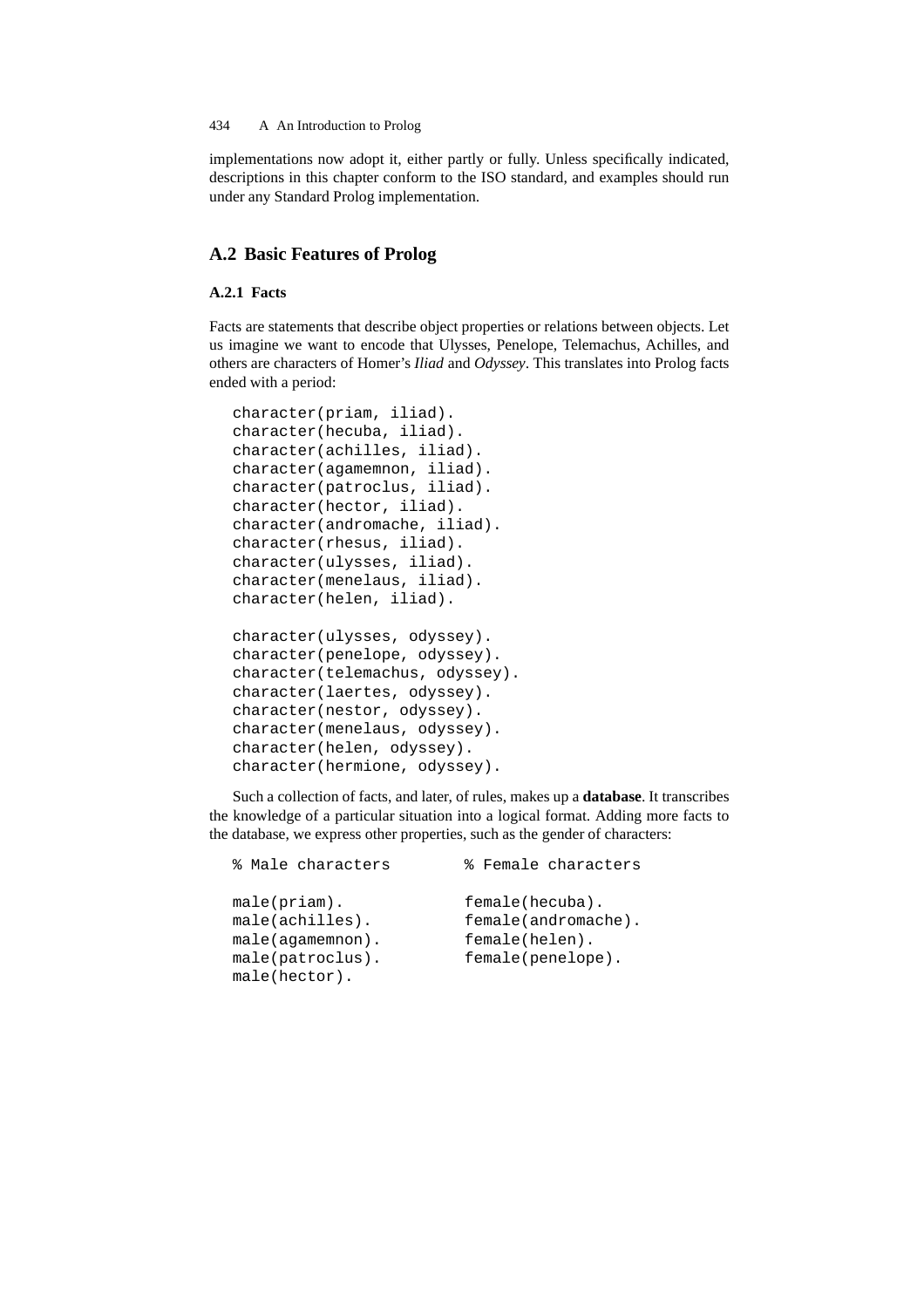```
male(rhesus).
male(ulysses).
male(menelaus).
male(telemachus).
male(laertes).
male(nestor).
```
or relationships between characters such as parentage:

```
% Fathers % Mothers
father(priam, hector). mother(hecuba, hector).
father(laertes,ulysses). mother(penelope,telemachus).
father(atreus,menelaus). mother(helen, hermione).
father(menelaus, hermione).
father(ulysses, telemachus).
```
Finally, would we wish to describe kings of some cities and their parties, this would be done as:

```
king(ulysses, ithaca, achaean).
king(menelaus, sparta, achaean).
king(nestor, pylos, achaean).
king(agamemnon, argos, achaean).
king(priam, troy, trojan).
king(rhesus, thrace, trojan).
```
From these examples, we understand that the general form of a Prolog fact is: relation(object1, object2, ..., objectn). Symbols or names representing objects, such as ulysses or penelope, are called **atoms**. Atoms are normally strings of letters, digits, or underscores "\_", and begin with a lowercase letter. An atom can also be a string beginning with an uppercase letter or including white spaces, but it must be enclosed between quotes. Thus 'Ulysses' or 'Pallas Athena' are legal atoms.

In logic, the name of the symbolic relation is the **predicate**, the objects object1, object2, . . . , objectn involved in the relation are the **arguments**, and the number n of the arguments is the **arity**. Traditionally, a Prolog predicate is indicated by its name and arity: predicate/arity, for example, character/2, king/3.

## **A.2.2 Terms**

In Prolog, all forms of data are called **terms**. The constants, i.e., atoms or numbers, are terms. The fact king(menelaus, sparta, achaean) is a **compound term** or a **structure**, that is, a term composed of other terms – **subterms**. The arguments of this compound term are constants. They can also be other compound terms, as in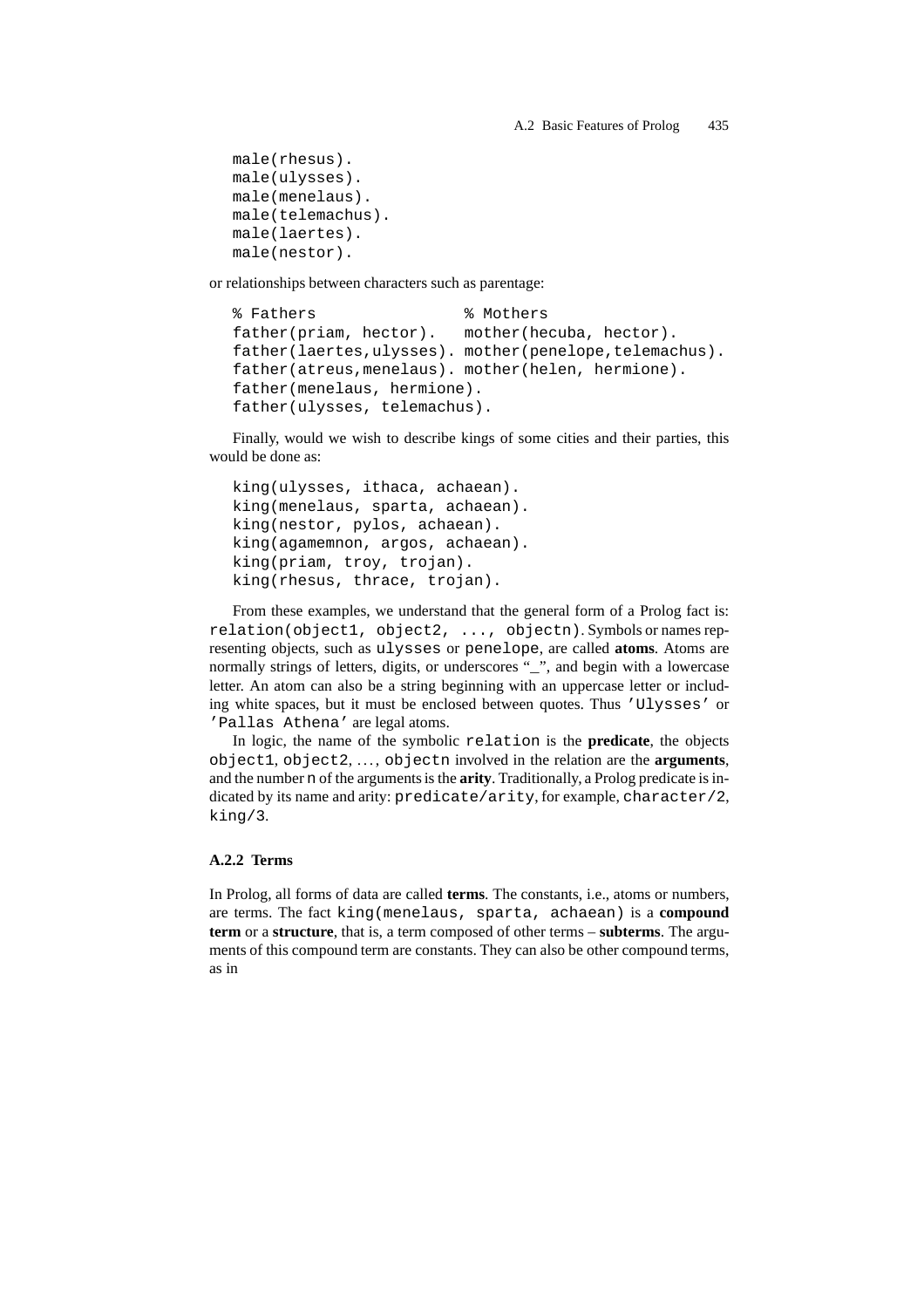```
character(priam, iliad, king(troy, trojan)).
character(ulysses, iliad, king(ithaca, achaean)).
character(menelaus, iliad, king(sparta, achaean)).
```
where the arguments of the predicate character/3 are two atoms and a compound term.

It is common to use trees to represent compound terms. The nodes of a tree are then equivalent to the functors of a term. Figure A.1 shows examples of this.



**Fig. A.1.** Graphical representations of terms.

Syntactically, a compound term consists of a **functor** – the name of the relation – and arguments. The leftmost functor of a term is the **principal functor**. A same principal functor with a different arity corresponds to different predicates: character/3 is thus different from character/2. A constant is a special case of a compound term with no arguments and an arity of 0. The constant abc can thus be referred to as abc/0.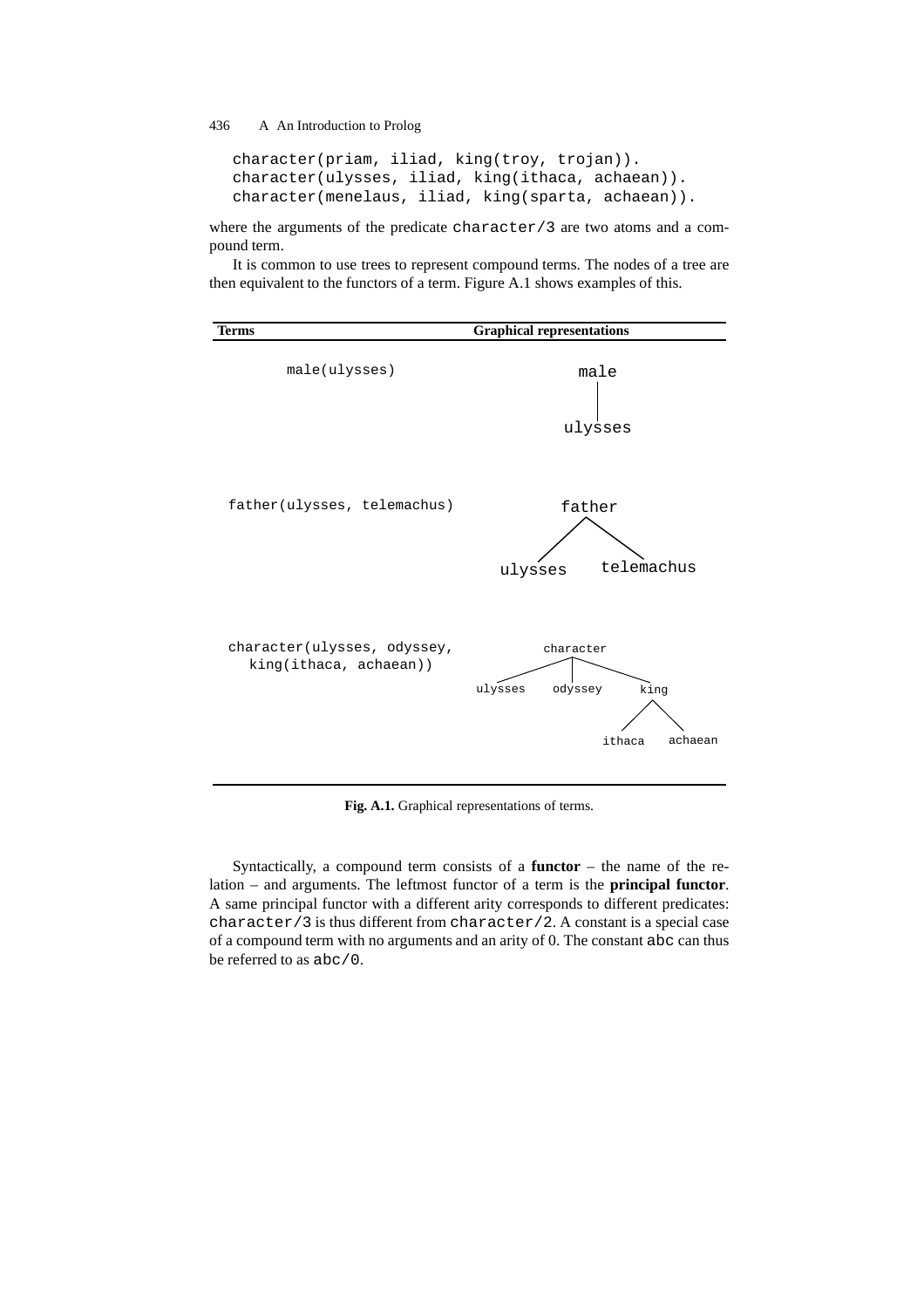#### **A.2.3 Queries**

A query is a request to prove or retrieve information from the database, for example, if a fact is true. Prolog answers yes if it can prove it, that is, here if the fact is in the database, or no if it cannot: if the fact is absent. The question *Is Ulysses a male*? corresponds to the query:



which has a positive answer. A same question with Penelope would give:

```
?- male(penelope).
N<sub>O</sub>
```
because this fact is not in the database.

The expressions male(ulysses) or male(penelope) are **goals** to prove. The previous queries consisted of single goals. Some questions require more goals, such as *Is Menelaus a male and is he the king of Sparta and an Achaean?*, which translates into:

```
?- male(menelaus), king(menelaus, sparta, achaean).
Yes
```
where "," is the conjunction operator. It indicates that Prolog has to prove both goals. The simple queries have one goal to prove, while the **compound queries** are a conjunction of two or more goals:

?- G1, G2, G3, ..., Gn.

Prolog proves the whole query by proving that all the goals G1 ... Gn are true.

#### **A.2.4 Logical Variables**

The logical variables are the last kind of Prolog terms. Syntactically, variables begin with an uppercase letter, for example, X, Xyz, or an underscore "\_". Logical variables stand for any term: constants, compound terms, and other variables. A term containing variables such as character( $X$ ,  $Y$ ) can unify with a compatible fact, such as character(penelope, odyssey), with the **substitutions**  $X =$  penelope and  $Y =$  odyssey.

When a query term contains variables, the Prolog resolution algorithm searches terms in the database that unify with it. It then substitutes the variables to the matching arguments. Variables enable users to ask questions such as *What are the characters of the Odyssey?*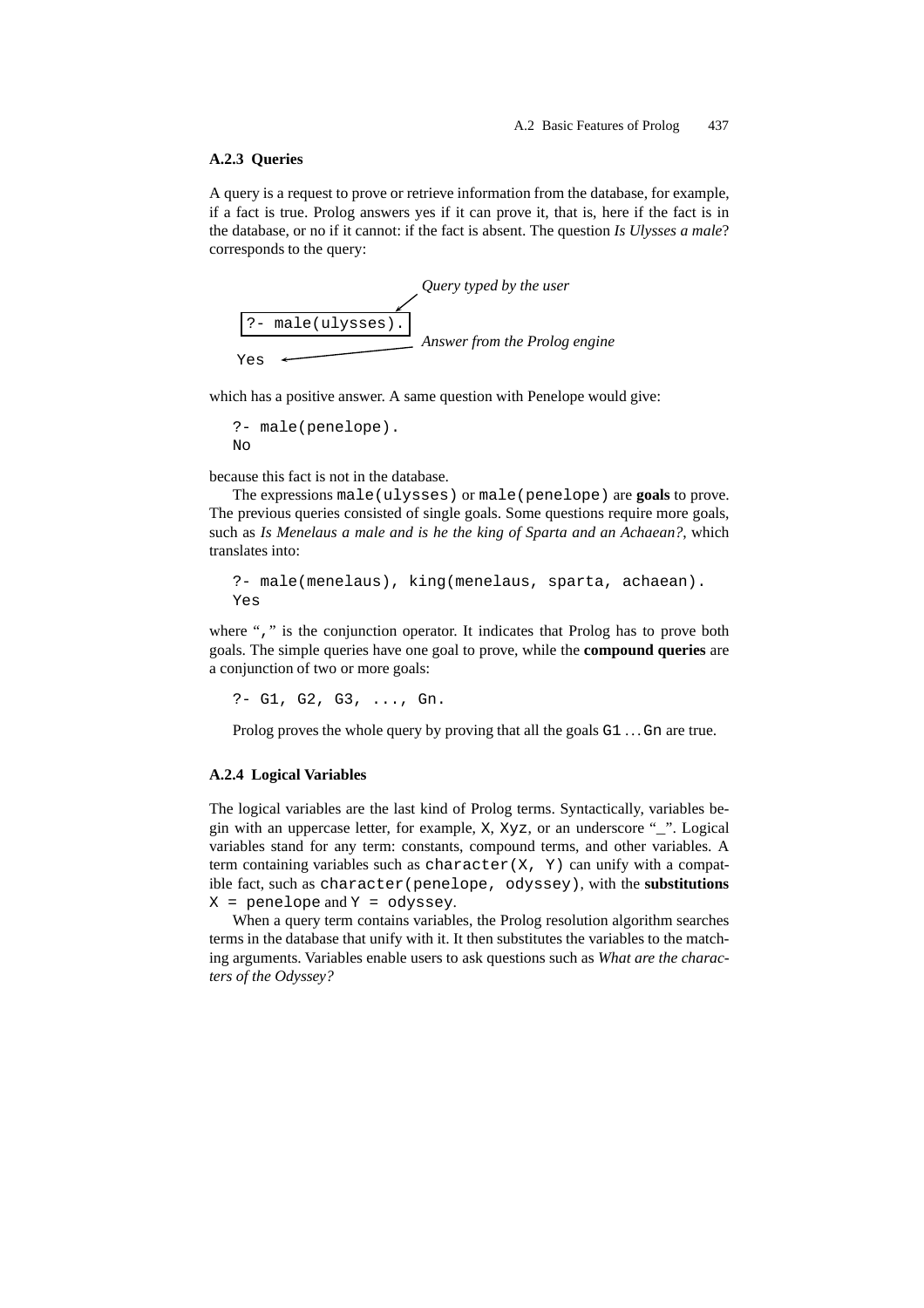

 $X = 1$ liad,  $Y =$  king(sparta, achaean)

When there are multiple solutions, Prolog considers the first fact to match the query in the database. The user can type ";" to get the next answers until there is no more solution. For example:



## **A.2.5 Shared Variables**

Goals in a conjunctive query can share variables. This is useful to constrain arguments of different goals to have a same value. To express the question *Is the king of Ithaca also a father?* in Prolog, we use the conjunction of two goals king(X, ithaca,  $Y$ ) and father(X,  $Z$ ), where the variable X is shared between goals:

?-  $king(X, ithaca, Y), father(X, Z).$  $X = ulysses, Y = achaean, Z = telemachus$ 

In this query, we are not interested by the name of the child although Prolog responds with Z = telemachus. We can indicate to Prolog that we do not need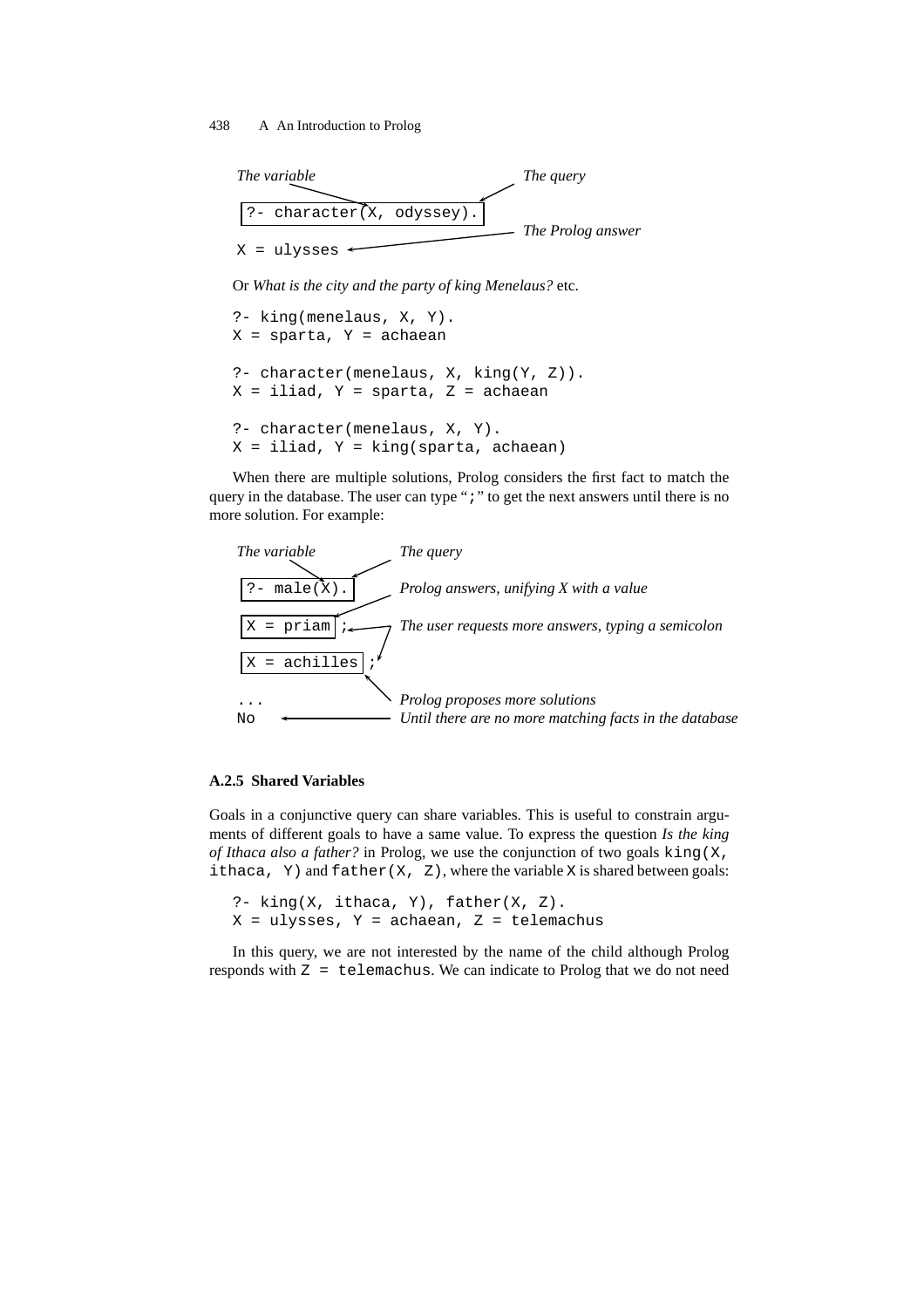to know the values of Y and Z using **anonymous variables**. We then replace Y and Z with the symbol "\_", which does not return any value:

?-  $king(X, ithaca, \_)$ ,  $father(X, \_)$ . X = ulysses

# **A.2.6 Data Types in Prolog**

To sum up, every data object in Prolog is a term. Terms divide into atomic terms, variables, and compound terms (Fig. A.2).



**Fig. A.2.** Kinds of terms in Prolog.

Syntax of terms may vary according to Prolog implementations. You should consult reference manuals for their specific details. Here is a list of simplified conventions from Standard Prolog (Deransart et al. 1996):

- Atoms are sequences of letters, numbers, and/or underscores beginning with a lowercase letter, as ulysses, iSLanD3, king\_of\_Ithaca.
- Some single symbols, called solo characters, are atoms: ! ;
- Sequences consisting entirely of some specific symbols or graphic characters are atoms: + - \* / ^ < = > ~ : . ? @ # \$ & \ '
- Any sequence of characters enclosed between single quotes is also an atom, as 'king of Ithaca'. A quote within a quoted atom must be double quoted: 'I"m'
- Numbers are either decimal integers, as -19, 1960, octal integers when preceded by 0o, as 0o56, hexadecimal integers when preceded by 0x, as 0xF4, or binary integers when preceded by 0b, as 0b101.
- Floating-point numbers are digits with a decimal point, as  $3.14$ ,  $-1.5$ . They may contain an exponent, as  $23E - 5 (23 10^{-5})$  or  $-2$  . 3e5  $(2.3 10^{-5})$ .
- The ASCII numeric value of a character x is denoted  $0'x$ , as  $0'a$  (97),  $0'b$ (98), etc.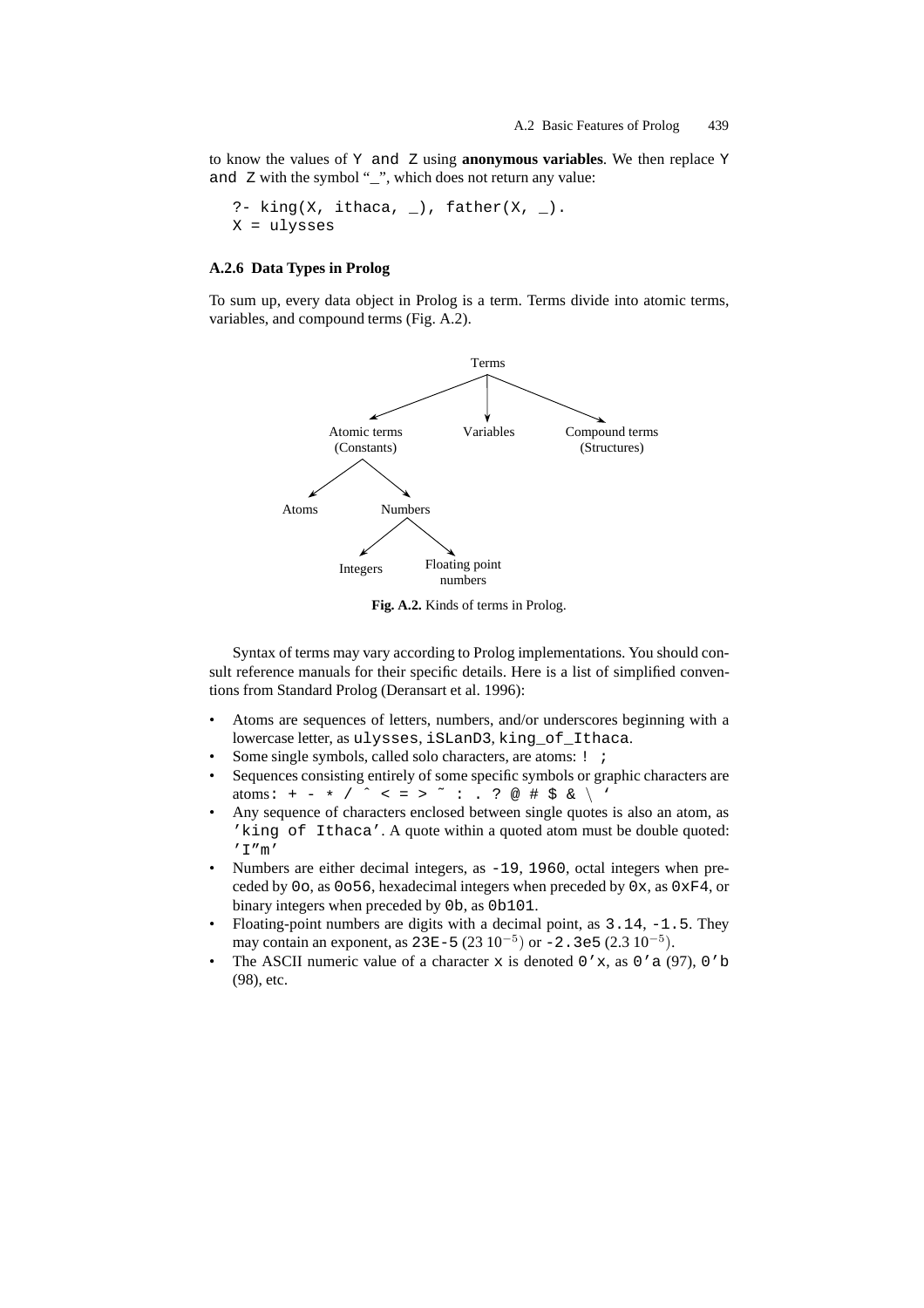- Variables are sequences of letters, numbers, and/or underscores beginning with an uppercase letter or the underscore character.
- Compound terms consist of a functor, which must be an atom, followed immediately by an opening parenthesis, a sequence of terms separated by commas, and a closing parenthesis.

Finally, Prolog uses two types of comments:

- Line comments go from the "%" symbol to the end of the line: % This is a comment
- Multiline comments begin with a "/ $\star$ " and end with a " $\star$ /":

```
/*
this
is
a comment */
```
## **A.2.7 Rules**

Rules enable to derive a new property or relation from a set of existing ones. For instance, the property of being the son of somebody corresponds to either the property of having a father and being a male, or having a mother and being a male. Accordingly, the Prolog predicate  $son(X, Y)$  corresponds either to conjunction  $male(X)$ ,  $father(Y, X)$ , or to  $male(X)$ , mother(Y, X). Being a son admits thus two definitions that are transcribed as two Prolog rules:

```
son(X, Y) :- father(Y, X), male(X).
son(X, Y) :- mother(Y, X), male(X).
```
More formally, rules consist of a term called the **head**, followed by symbol ": -", read if, and a conjunction of goals. They have the form:

HEAD :- G1, G2, G3, ... Gn.

where the conjunction of goals is the **body** of the rule. The head is true if the body is true. Variables of a rule are shared between the body and the head. Rules can be queried just like facts:

```
?- son(telemachus, Y).
Y = ulysses;
Y = penelope;
No
```
Rules are a flexible way to deduce new information from a set of facts. The parent/2 predicate is another example of a family relationship that is easy to define using rules. Somebody is a parent if s/he is either a mother or a father:

```
parent(X, Y) :- mother(X, Y).parent(X, Y) :- father(X, Y).
```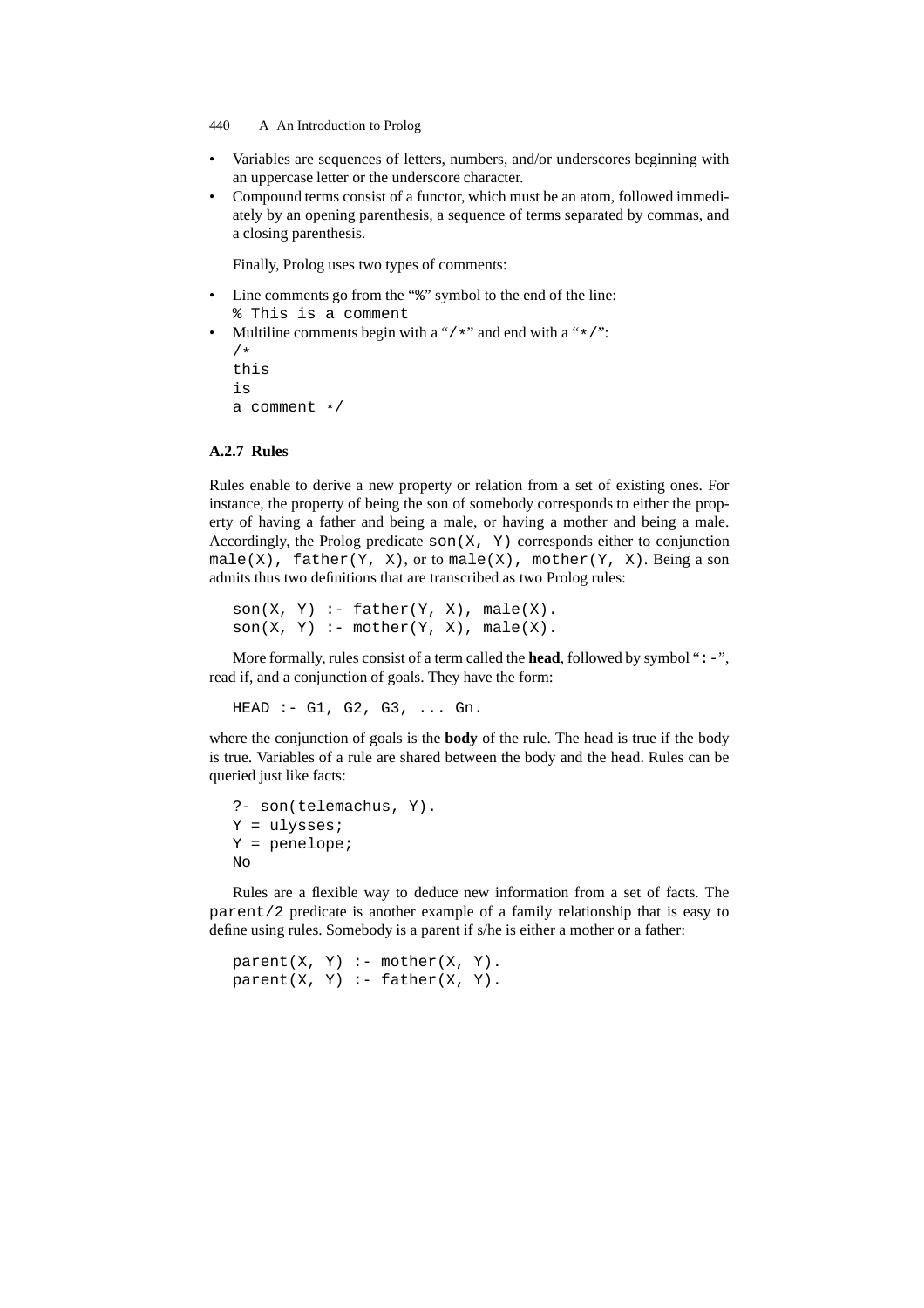Rules can call other rules as with grandparent/2. A grandparent is the parent of a parent and is defined in Prolog as

```
grandparent(X, Y) :- parent(X, Z), parent(Z, Y).
```
where Z is an intermediate variable shared between goals. It enables us to find the link between the grandparent and the grandchild: a mother or a father.

We can generalize the grandparent/2 predicate and write ancestor/2. We use two rules, one of them being recursive:

```
\text{ancestor}(X, Y) \text{ :- parent}(X, Y).
\texttt{ancestor}(X, Y) \text{ :- parent}(X, Z), \texttt{ancestor}(Z, Y).
```
This latter pattern is quite common of Prolog rules. One or more rules express a general case using recursion. Another set of rules or facts describes simpler conditions without recursion. They correspond to boundary cases and enable the recursion to terminate.

A query about the ancestors of Hermione yields:

```
?- ancestor(X, hermione).
X= menelaus;
X = helen;
X = \text{atreus}N<sub>O</sub>
```
Facts and rules are also called **clauses**. A predicate is defined by a set of clauses with the same principal functor and arity. Facts are indeed special cases of rules: rules that are always true and relation( $X$ ,  $Y$ ) is equivalent to relation( $X$ ,  $Y$ ) :- true, where true/0 is a built-in predicate that always succeeds. Most Prolog implementations require clauses of the same name and arity to be grouped together.

In the body of a rule, the comma "," represents a conjunction of goals. It is also possible to use a disjunction with the operator ";". Thus:

```
A : -B
  ;
  C.
```
is equivalent to

 $A : - B.$  $A : C.$ 

However, ";" should be used scarcely because it impairs somewhat the legibility of clauses and programs. The latter form is generally better.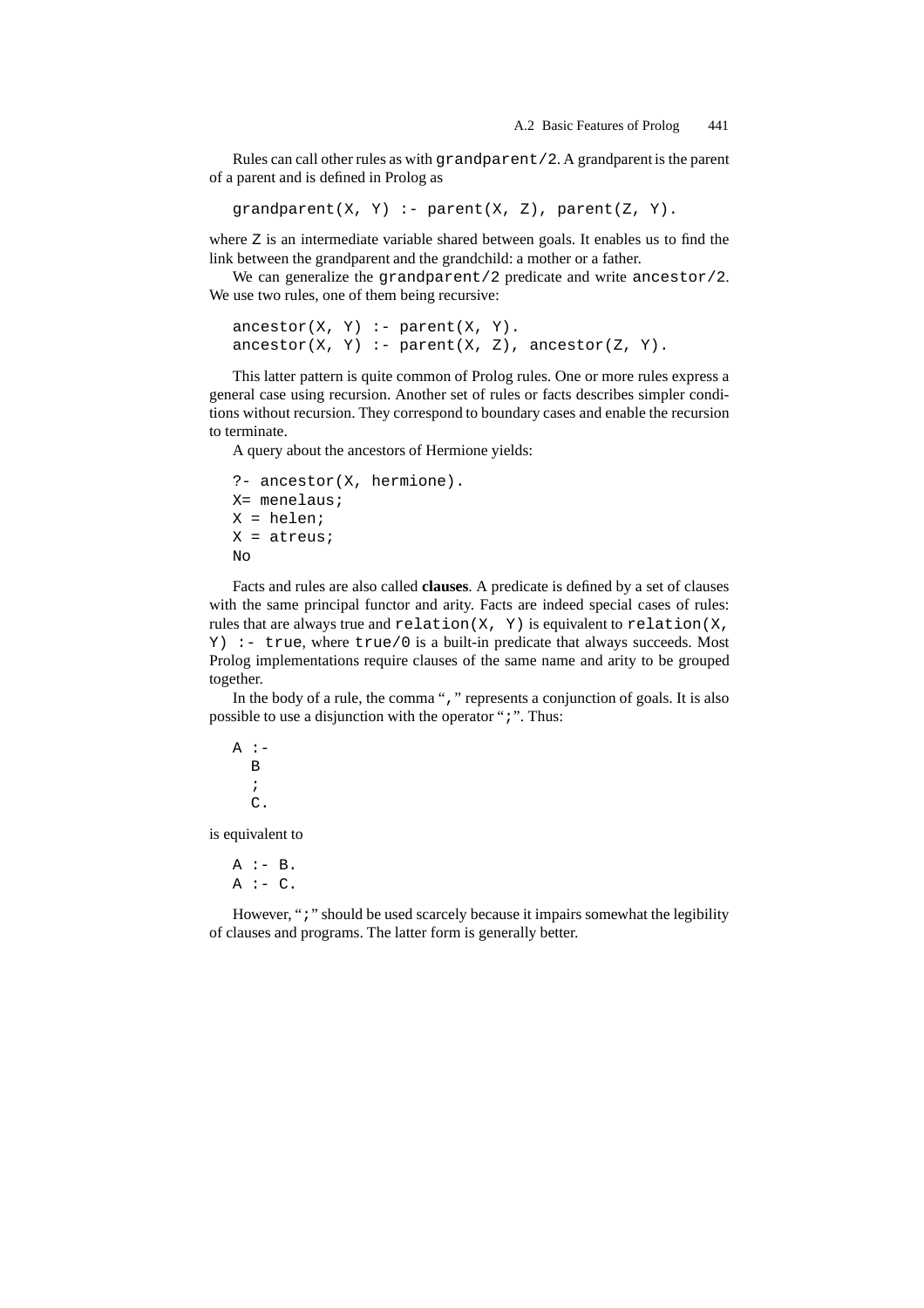## **A.3 Running a Program**

The set of facts and rules of a file makes up a **Prolog text** or program. To run it and use the information it contains, a Prolog system has to load the text and add it to the current database in memory. Once Prolog is launched, it displays a prompt symbol "?-" and accepts commands from the user.

Ways to load a program are specific to each Prolog implementation. A user should look them up in the reference manual because the current standard does not define them. There are, however, two commands drawn from the Edinburgh Prolog tradition (Pereira 1984) implemented in most systems: consult/1 and reconsult/1.

The predicate  $\text{const}$  /1 loads a file given as an argument and adds all the clauses of the file to the current database in memory:

?- consult(file\_name).

file name must be an atom as, for example,

?- consult('odyssey.pl').

It is also possible to use the shortcut:

?- [file\_name].

to load one file, for example,

?- ['odyssey.pl'].

or more files:

?- [file1, file2].

The predicate reconsult/1 is a variation of consult. Usually, a programmer writes a program, loads it using consult, runs it, debugs it, modifies the program, and reloads the modified program until it is correct. While consult adds the modified clauses to the old ones in the database, reconsult updates the database instead. It loads the modified file and replaces clauses of existing predicates in the database by new clauses contained in the file. If a predicate is in the file and not in the database, reconsult simply adds its clauses. In some Prolog systems, reconsult does not exist, and consult discards existing clauses to replace them by the new definition from the loaded file. Once a file is loaded, the user can run queries.

The listing/0 built-in predicate displays all the clauses in the database, and listing/1, the definition of a specific predicate. The listing/1 argument format is either Predicate or Predicate/Arity:

```
?- listing(character/2).
character(priam, iliad).
character(hecuba, iliad).
character(achilles, iliad).
...
```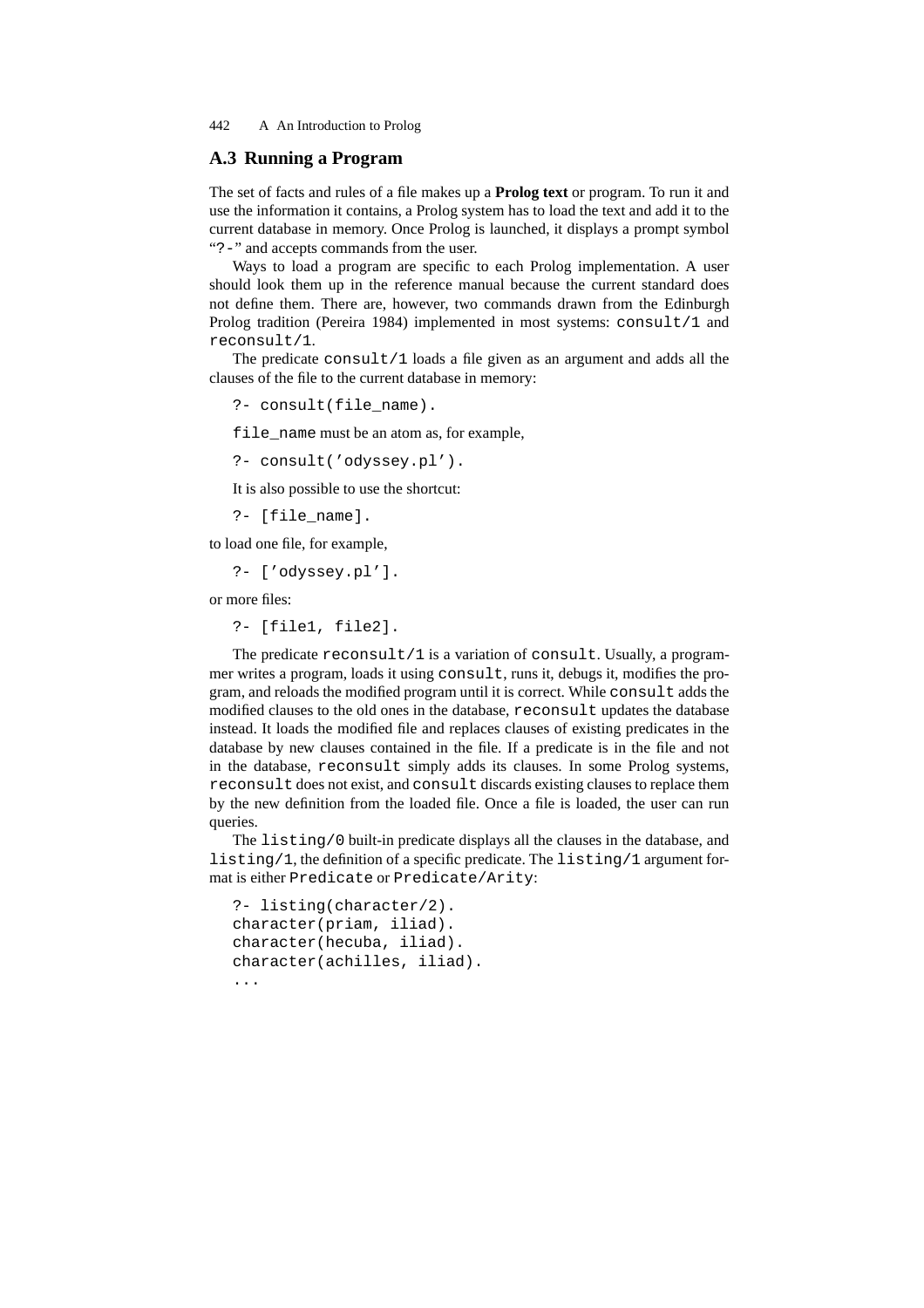A program can also include directives, i.e., predicates to run at load time. A directive is a rule without a head: a term or a conjunction of terms with a " $:-$ " symbol to its left-hand side:

:- predicates\_to\_execute.

Directives are run immediately as they are encountered. If a directive is to be executed once the program is completely loaded, it must occur at the end of the file. Finally, halt/0 quits Prolog.

# **A.4 Unification**

#### **A.4.1 Substitution and Instances**

When Prolog answers a query made of a term T containing variables, it applies a **substitution**. This means that Prolog replaces variables in T by values so that it proves T to be true. The substitution  $\{X = u\}$ ysses,  $Y = od$ yssey} is a solution to the query character( $X$ ,  $Y$ ) because the fact character(ulysses, odyssey) is in the database. In the same vein, the substitution  $\{X = \text{sparta},$  $Y = \text{achaean}$  is a solution to the query king (menelaus, X, Y).

More formally, a substitution is a set  $\{x1 = t1, x2 = t2, \ldots, xn =$ tn, where Xi is a variable and ti is a term. Applying a substitution  $\sigma$  to a term T is denoted  $T\sigma$  and corresponds to the replacement of all the occurrences of variable X<sub>1</sub> with term  $\pm i$  in T for i ranging from 1 to n. Applying the (meaningless) substitution  $\sigma_1 = \{X = \text{ulyses}\}\$  to the term T1 = king(menelaus, X, Y) yields T1' = king(menelaus, ulysses, Y). Applying the substitution  $\sigma_2 = \{X$ = iliad,  $Y =$  king(sparta, achaean) to the term T2 = character(menelaus, X, Y) yields T2' = character(menelaus, iliad, king(sparta, achaean)).

A term  $T'$  resulting from a substitution  $T\sigma$  is an **instance** of T. More generally,  $T'$  is an instance of T if there is a substitution so that  $T' = T\sigma$ . If T' is an instance of  $T$ , then  $T$  is **more general** than  $T'$ . Terms can be ordered according to possible compositions of instantiations. For example, character( $X$ ,  $Y$ ) is more general than character(ulysses, odyssey); king(X, Y, Z) is more general than king(menelaus, Y, Z), which is more general than king(menelaus, Y, achaean), which is itself more general than king(menelaus, sparta, achaean).

A substitution mapping a set of variables onto another set of variables such as  $\sigma$  $= {X = A, Y = B}$  onto term character(X, Y) is a **renaming substitution**. Initial and resulting terms character(X, Y) and character(A, B) are said to be **alphabetical variants**. Finally, a **ground** term is a term that contains no variable such as king(menelaus, sparta, achaean).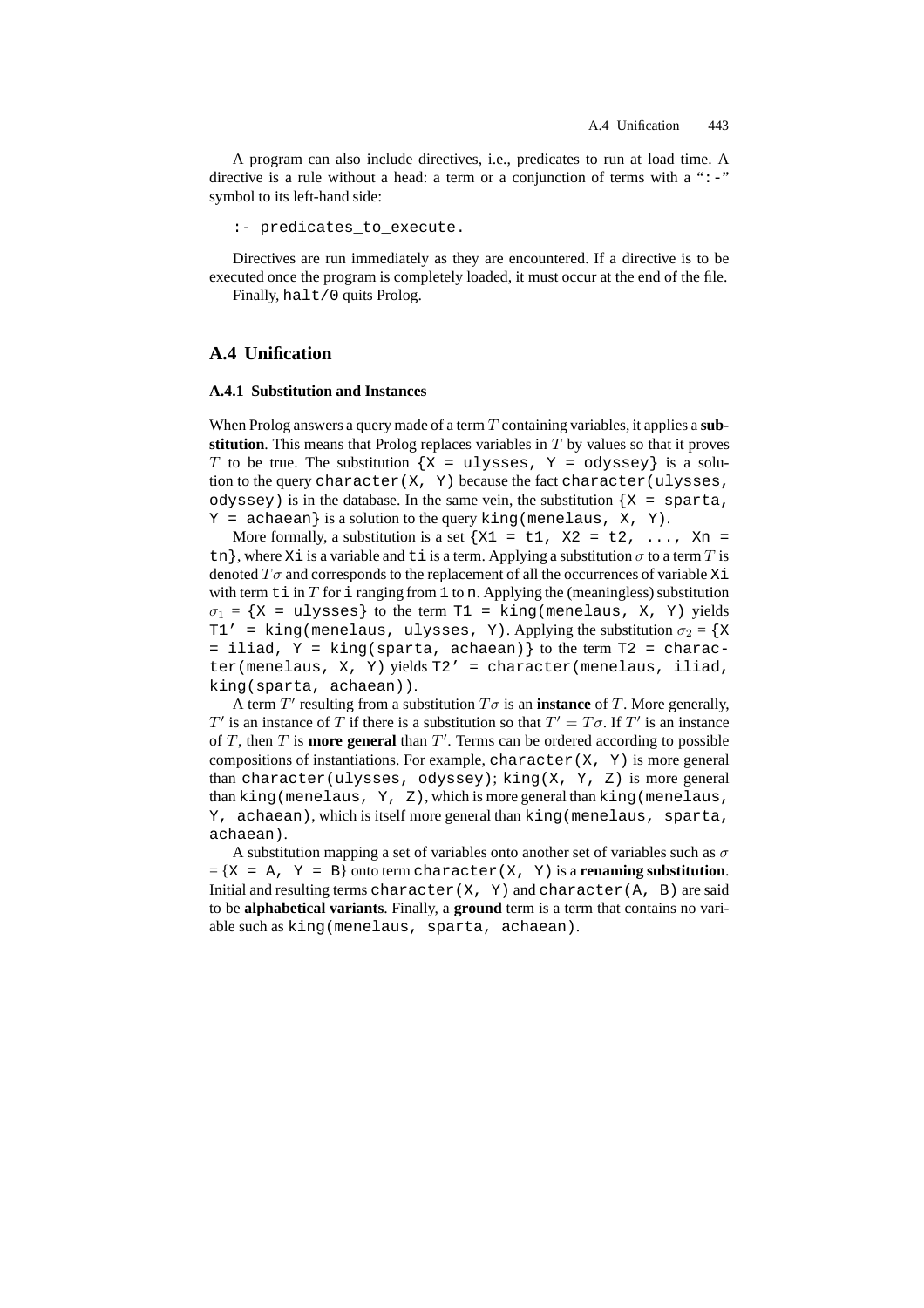#### **A.4.2 Terms and Unification**

To equate two terms, T1 and T2, Prolog uses unification, which substitutes variables in the terms so that they are identical. Unification is a logical mechanism that carries out a two-way matching, from T1 to T2 and the reverse, and merges them into a common term. Prolog unifies terms to solve equations such as  $T1 = T2$ . It also uses unification in queries to match a goal or a subgoal to the head of the rule. Figure A.3 shows the intuitive unification of terms

```
T1 = character(ulysses, Z, king(ithaca, achaean))
```
and

 $T2 = character(uysses, X, Y)$ 

through a graphical superposition.



**Fig. A.3.** Unification of terms: a graphical interpretation.

The superposition of the two terms requires finding an instance common to both terms  $T_1$  and  $T_2$ . This can be restated as there exist two substitutions  $\sigma_1$  and  $\sigma_2$  such that  $T_1\sigma_1 = T_2\sigma_2$ . A **unifier** is a substitution making  $T_1$  and  $T_2$  identical:  $T_1\sigma =$  $T_2\sigma$ . In our example, there is an infinite number of possible unifiers. Candidates include the substitution  $\sigma = \{z = c(a), x = c(a), y = k \text{ing}(i) \}$  $achaean)$ , which yields the common instance: character(ulysses,  $c(a)$ , king(ithaca, achaean)). They also include  $\sigma = \{Z = \text{female}, Z =$ female,  $Y =$  king(ithaca, achaean) }, which yields another common instance: character(ulysses, female, king(ithaca, achaean)), etc.

Intuitively, these two previous unifiers are special cases of the unification of T1 and T2. In fact, all the unifiers are instances of the substitution  $\sigma = \{X = Z, Y =$ king(ithaca, achaean)}, which is the **most general unifier** or **MGU**.

Real Prolog systems display the unification of T1 and T2 in a slightly different way:

```
?- character(ulysses, Z, king(ithaca, achaean)) =
character(ulysses, X, Y).
X = G123, Y = king(ithaca, achaean), Z = G123
```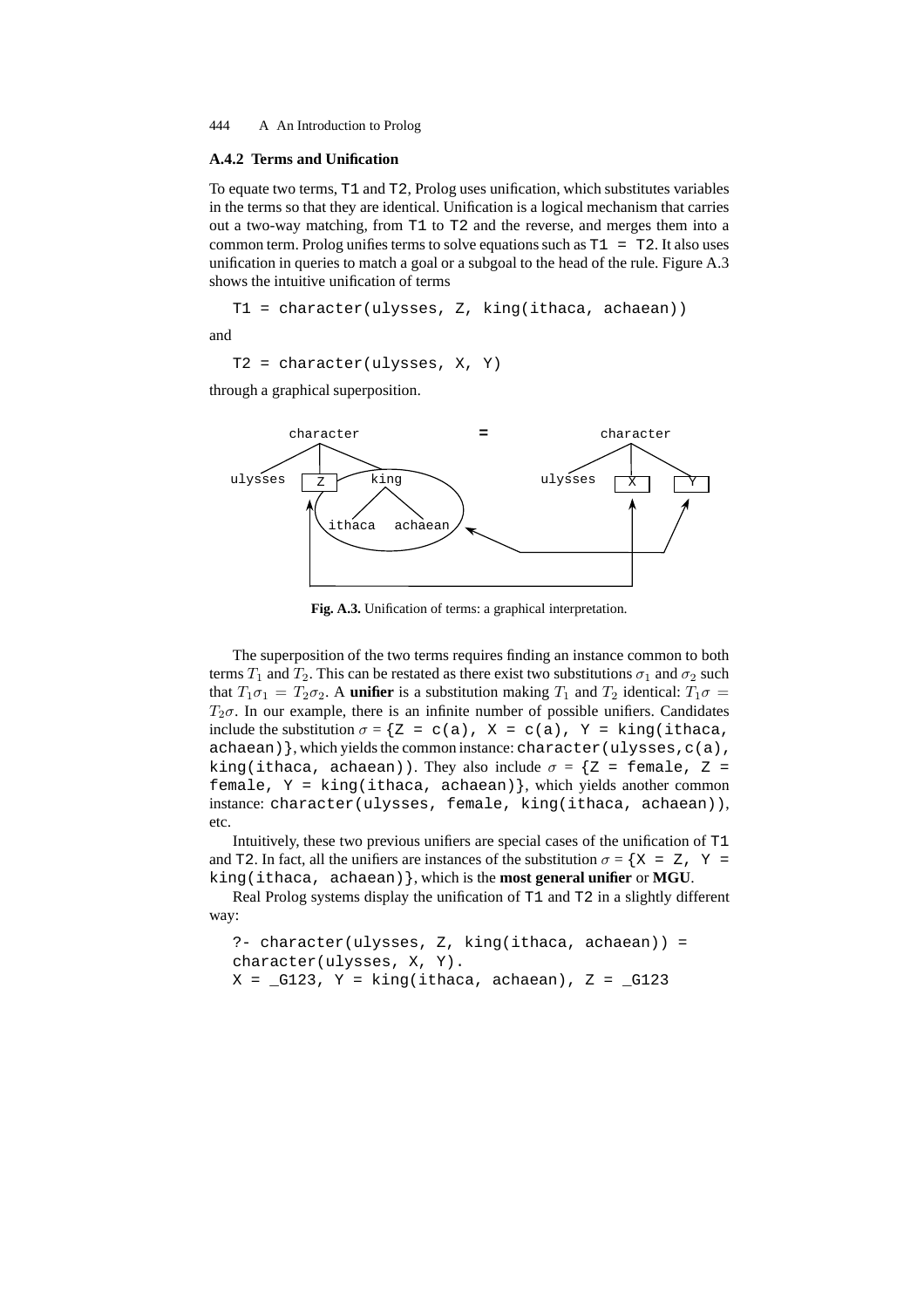where \_Gxyz are variable names internal to the Prolog system.

### **A.4.3 The Herbrand Unification Algorithm**

The reference algorithm to unify terms is due to Herbrand (Herbrand 1930, Martelli and Montanari 1982). It takes the two terms to unify as input. The output is either a failure if terms do not unify or the MGU –  $\sigma$ .

The algorithm initializes the substitution to the empty set and pushes terms on a stack. The main loop consists in popping terms, comparing their functors, and pushing their arguments on the stack. When a variable is found, the corresponding substitution is added to  $\sigma$  (Sterling and Shapiro 1994, Deransart et al. 1996).

#### • **Initialization step**

```
Initialize \sigma to \{\}Initialize failure to false
Push the equation T_1 = T_2 on the stack
```
### • **Loop**

repeat { pop  $x = y$  from the stack if x is a constant and  $x == y$ . Continue. else if  $x$  is a variable and  $x$  does not appear in  $y$ . Replace x with y in the stack and in  $\sigma$ . Add the substitution  $\{x = y\}$  to σ. else if x is a variable and  $x == y$ . Continue. else if  $y$  is a variable and  $x$  is not a variable. Push  $y = x$  on the stack. else if x and y are compounds with  $x = f(x_1, ..., x_n)$  and  $y = f(y_1, ..., y_n)$ . Push on the stack  $x_i = y_i$  for i ranging from 1 to n. else Set failure to true, and  $\sigma$  to  $\{\}$ . Break. } until (stack  $\neq \emptyset$ )

# **A.4.4 Example**

Let us exemplify the Herbrand algorithm with terms:  $f(g(X, h(X, b)), Z)$ and  $f(g(a, z), Y)$ . We will use a two-way stack: one for the left term and one for the right term, and let us scan and push term arguments from right to left.

For the first iteration of the loop,  $x$  and  $y$  are compounds. After this iteration, the stack looks like:

| Left term of the stack $(x)$ |         | <b>Right term of the stack</b> $(y)$ |
|------------------------------|---------|--------------------------------------|
| q(X, h(X, b))                | $=$ $-$ | q(a, Z)                              |
|                              |         |                                      |
|                              |         |                                      |

with the substitution  $\sigma = \{\}.$ 

The second iteration pops the top terms of the left and right parts of the stack. The loop condition corresponds to compound terms again. The algorithm pushes the arguments of left and right terms on the stack: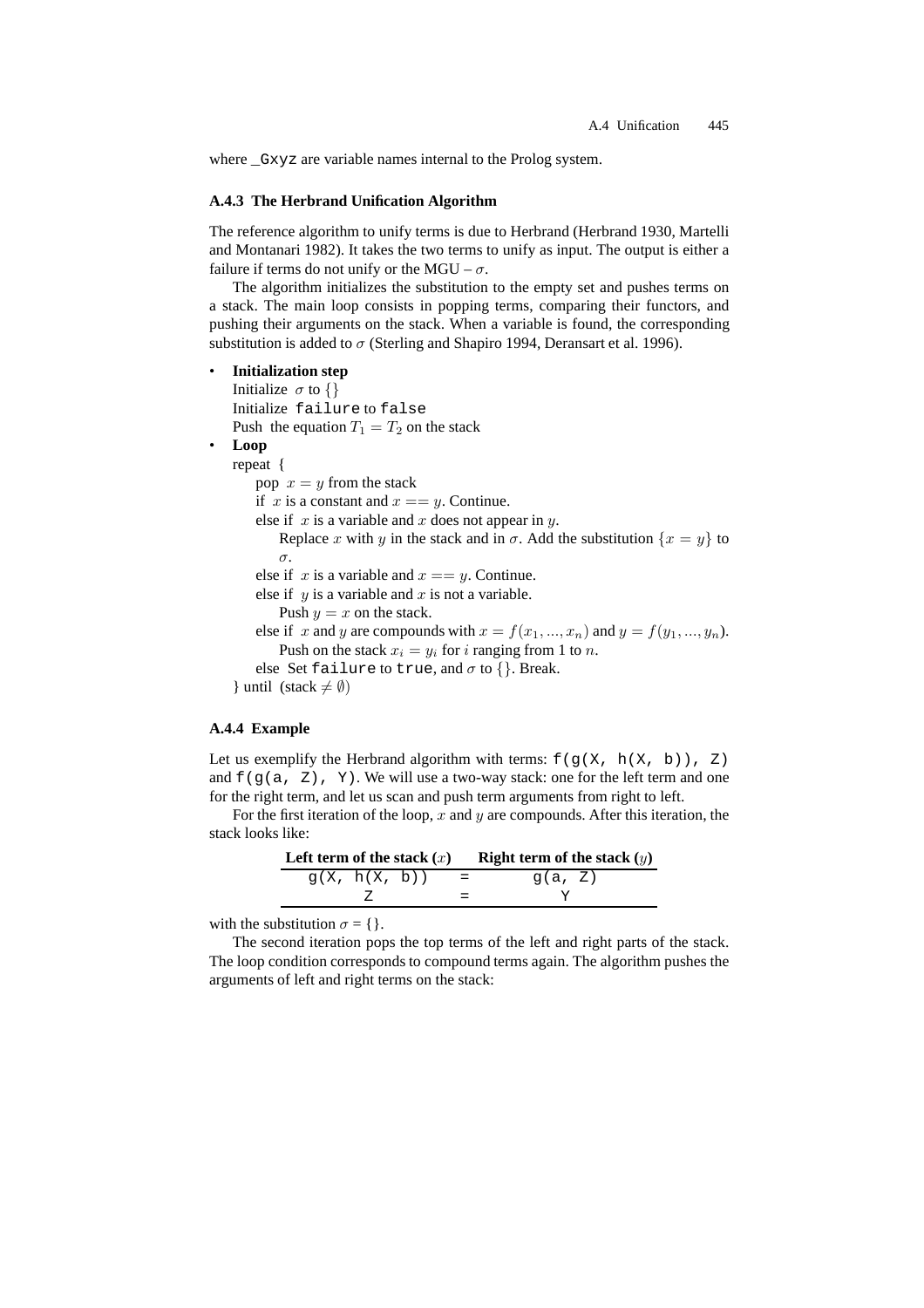| Left term of the stack $(x)$ | <b>Right term of the stack</b> $(y)$ |
|------------------------------|--------------------------------------|
|                              | а                                    |
| h(X, b)                      |                                      |
|                              |                                      |

with the substitution  $\sigma = \{\}.$ 

The third iteration pops the equation  $X = a$ . The algorithm adds this substitution to  $\sigma$  and carries out the substitution in the stack:

|  |  | Left term of the stack $(x)$ |  | <b>Right term of the stack</b> $(y)$ |
|--|--|------------------------------|--|--------------------------------------|
|  |  | $h(X, b) \sim h(a, b) =$     |  |                                      |
|  |  |                              |  |                                      |

with the substitution  $\sigma = \{X = a\}.$ 

The next iteration pops  $h(a, b) = Z$ , swaps the left and right terms, and yields:

| Left term of the stack $(x)$ |     | <b>Right term of the stack</b> $(y)$ |
|------------------------------|-----|--------------------------------------|
|                              | $=$ | h(a, b)                              |
|                              |     |                                      |

The fifth iteration pops  $Z = h(a, b)$  and yields:

| Left term of the stack $(x)$ | <b>Right term of the stack</b> $(y)$ |
|------------------------------|--------------------------------------|
| $Z \sim h(a, b)$             |                                      |

with the substitution  $\sigma = \{X = a, Z = h(a, b)\}.$ 

Finally, we get the MGU  $\sigma = \{X = a, Z = h(a, b), Y = h(a, b)\}\$ that yields the unified term  $f(g(a, h(a, b)), h(a, b))$ .

## **A.4.5 The Occurs-Check**

The Herbrand algorithm specifies that variables  $X$  or  $Y$  must not appear – occur – in the right or left member of the equation to be a successful substitution. The unification of X and  $f(X)$  should then fail because  $f(X)$  contains X.

However, most Prolog implementations do not check the occurrence of variables to keep the unification time linear on the size of the smallest of the terms being unified (Pereira 1984). Thus, the unification  $X = f(X)$  unfortunately succeeds resulting in a stack overflow. The term  $f(X)$  infinitely replaces X in  $\sigma$ , yielding X =  $f(f(X))$ ,  $f(f(f(X)))$ ,  $f(f(f(f(X)))$ , etc., until the memory is exhausted. It results into a system crash with many Prologs.

Although theoretically better, a unification algorithm that would implement an occurs-check is not necessary most of the time. An experienced programmer will not write unification equations with a potential occurs-check problem. That is why Prolog systems compromised the algorithm purity for speed. Should the occurs-check be necessary, Standard Prolog provides the unify\_with\_occurs\_check/2 builtin predicate: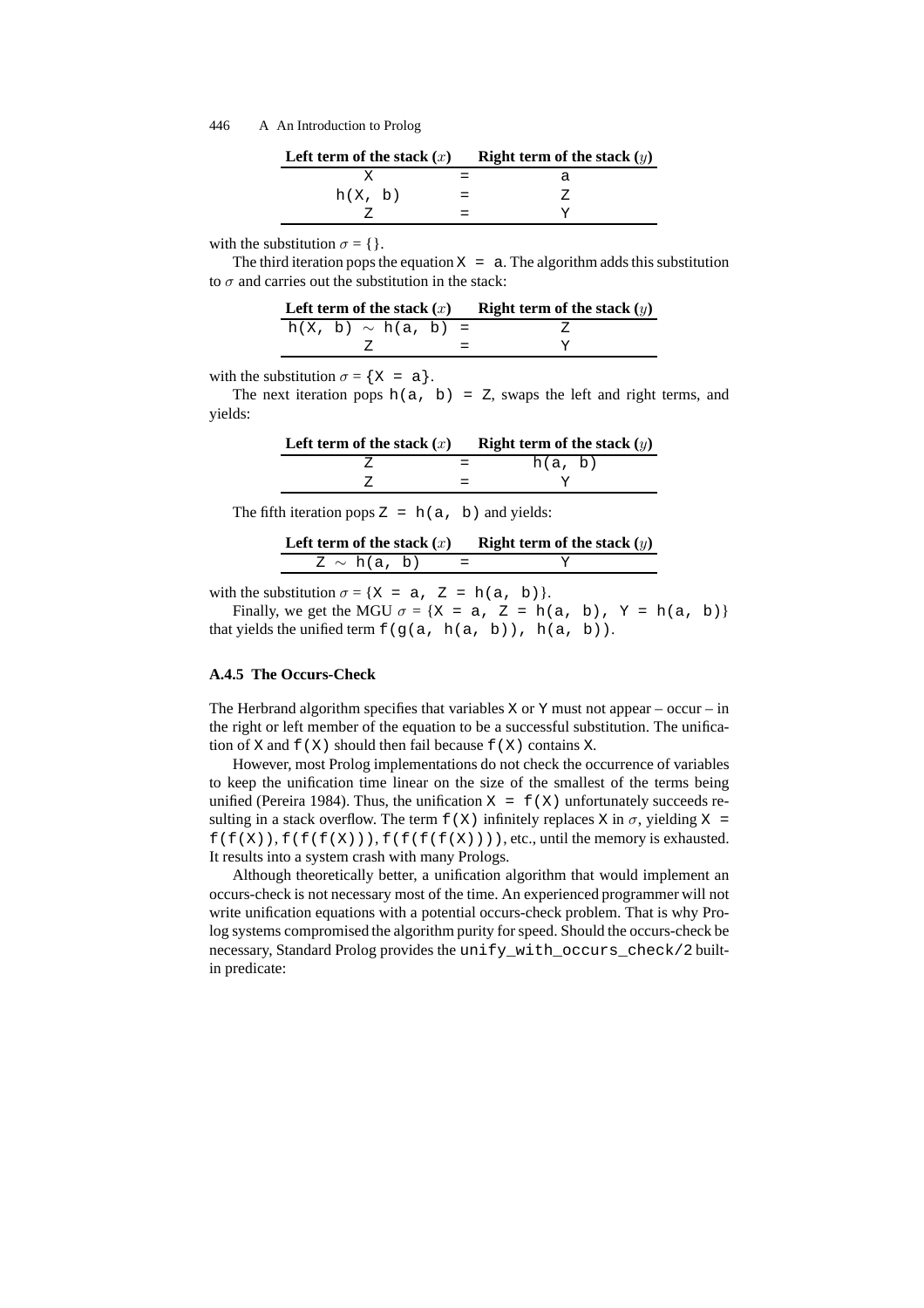```
?- unify_with_occurs_check(X, f(X)).
No
?- unify_with_occurs_check(X, f(a)).
X = f(a)
```
# **A.5 Resolution**

#### **A.5.1 Modus Ponens**

The Prolog resolution algorithm is based on the *modus ponens*form of inference that stems from traditional logic. The idea is to use a general rule – the major premise – and a specific fact – the minor premise – like the famous:

*All men are mortal Socrates is a man*

to conclude, in this case, that

*Socrates is mortal*

Table A.1 shows the modus ponens in the classical notation of predicate logic and in Prolog.

**Table A.1.** The modus ponens notation in formal logic and its Prolog equivalent.

|                    | <b>Formal notation Prolog notation</b> |                           |
|--------------------|----------------------------------------|---------------------------|
| Facts              |                                        | man('Socrates').          |
| Rules              | $\alpha \Rightarrow \beta$             | $mortal(X)$ :- $man(X)$ . |
| Conclusion $\beta$ |                                        | mortal('Socrates').       |

Prolog runs a reversed modus ponens. Using symbols in Table A.1, Prolog tries to prove that a query ( $\beta$ ) is a consequence of the database content  $(\alpha, \alpha \Rightarrow \beta)$ . Using the major premise, it goes from  $\beta$  to  $\alpha$ , and using the minor premise, from  $\alpha$  to true. Such a sequence of goals is called a **derivation**. A derivation can be finite or infinite.

### **A.5.2 A Resolution Algorithm**

Prolog uses a resolution algorithm to chain clauses mechanically and prove a query. This algorithm is generally derived from Robinson's resolution principle (1965), known as the SLD resolution. SLD stands for "linear resolution" with a "selection function" for "definite clauses" (Kowalski and Kuehner 1971). Here "definite clauses" are just another name for Prolog clauses.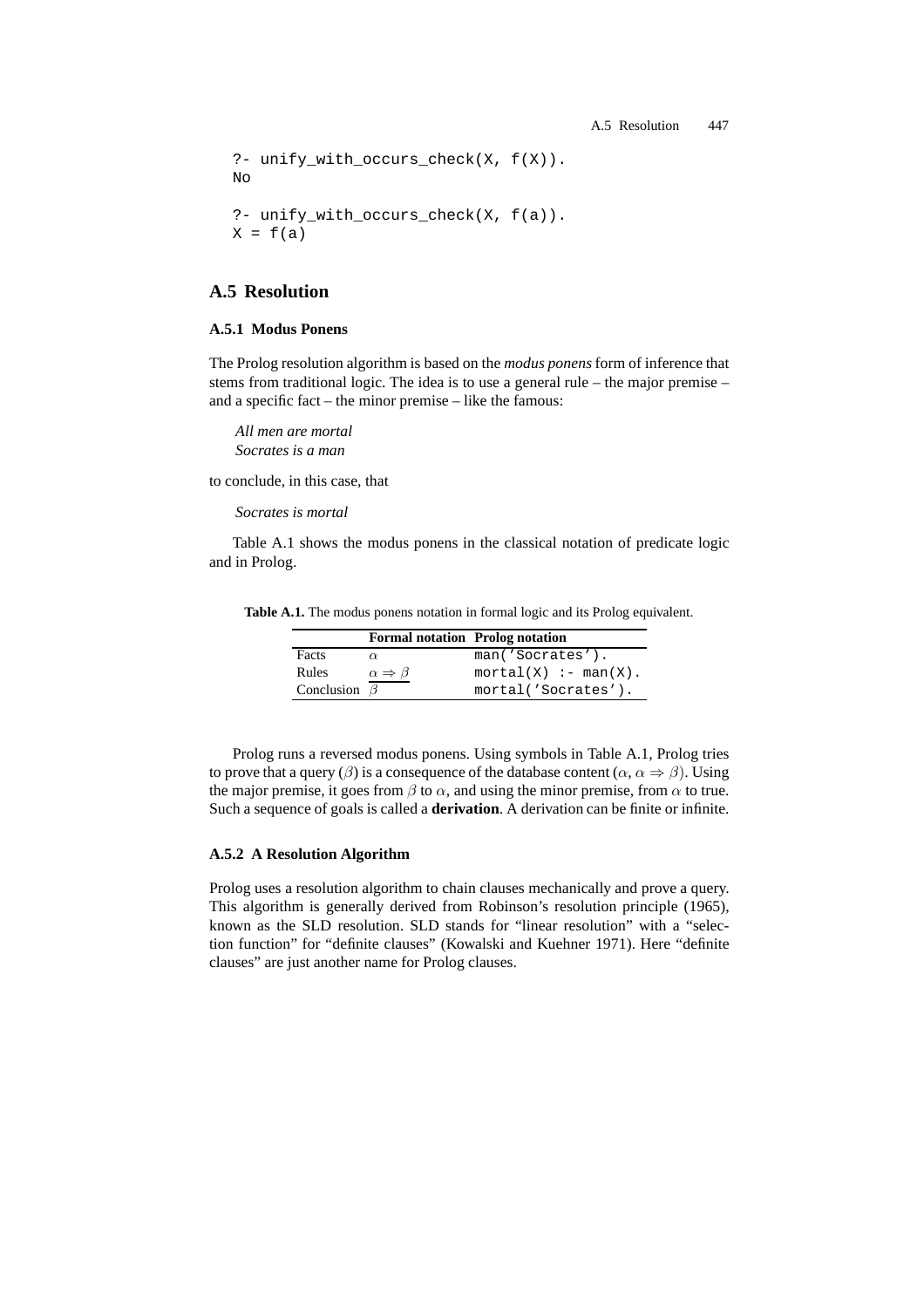The resolution takes a program – a set of clauses, rules, and facts – and a query Q as an input (Sterling and Shapiro 1994, Deransart et al. 1996). It considers a conjunction of current goals to prove, called the **resolvent**, that it initializes with Q. The resolution algorithm selects a goal from the resolvent and searches a clause in the database so that the head of the clause unifies with the goal. It replaces the goal with the body of that clause. The resolution loop replaces successively goals of the resolvent until they all reduce to true and the resolvent becomes empty. The output is then a success with a possible instantiation of the query goal Q', or a failure if no rule unifies with the goal. In case of success, the final substitution,  $\sigma$ , is the composition of all the MGUs involved in the resolution restricted to the variables of Q. This type of derivation, which terminates when the resolvent is empty, is called a **refutation**.

### • **Initialization**

Initialize Resolvent to Q, the initial goal of the resolution algorithm. Initialize  $\sigma$  to  $\{\}$ Initialize failure to false

- Loop with Resolvent =  $G_1$ ,  $G_2$ , ...,  $G_i$ , ...,  $G_m$ while (Resolvent  $\neq \emptyset$ ) {
	- 1. Select the goal  $G_i \in$  Resolvent;
	- 2. If  $G_i$  == true, delete it and continue;
	- 3. Select the rule H :-  $B_1$ , ...,  $B_n$  in the database such that  $G_i$  and H unify with the MGU  $\theta$ . If there is no such a rule then set failure to true; break;
	- 4. Replace  $G_i$  with  $B_1$ , ...,  $B_n$  in Resolvent
	- % Resolvent =  $G_1, ..., G_{i-1}$ ,  $B_1, ..., B_n$ ,  $G_{i+1}$ , ...,  $G_m$
	- 5. Apply  $\theta$  to Resolvent and to Q;
	- 6. Compose  $\sigma$  with  $\theta$  to obtain the new current  $\sigma$ ;

}

Each goal in the resolvent – i.e., in the body of a rule – must be different from a variable. Otherwise, this goal must be instantiated to a nonvariable term before it is called. The call/1 built-in predicate then executes it as in the rule:

```
daughter(X, Y) :-
 mother(Y, X), G = female(X), call(G).
```
where call(G) solves the goal G just as if it were  $f$ emale(X). In fact, Prolog automatically inserts call/1 predicates when it finds that a goal is a variable. G is thus exactly equivalent to  $call(G)$ , and the rule can be rewritten more concisely in:

daughter $(X, Y)$ : $mother(Y, X), G = female(X), G.$ 

#### **A.5.3 Derivation Trees and Backtracking**

The resolution algorithm does not tell us how to select a goal from the resolvent. It also does not tell how to select a clause in the program. In most cases, there is more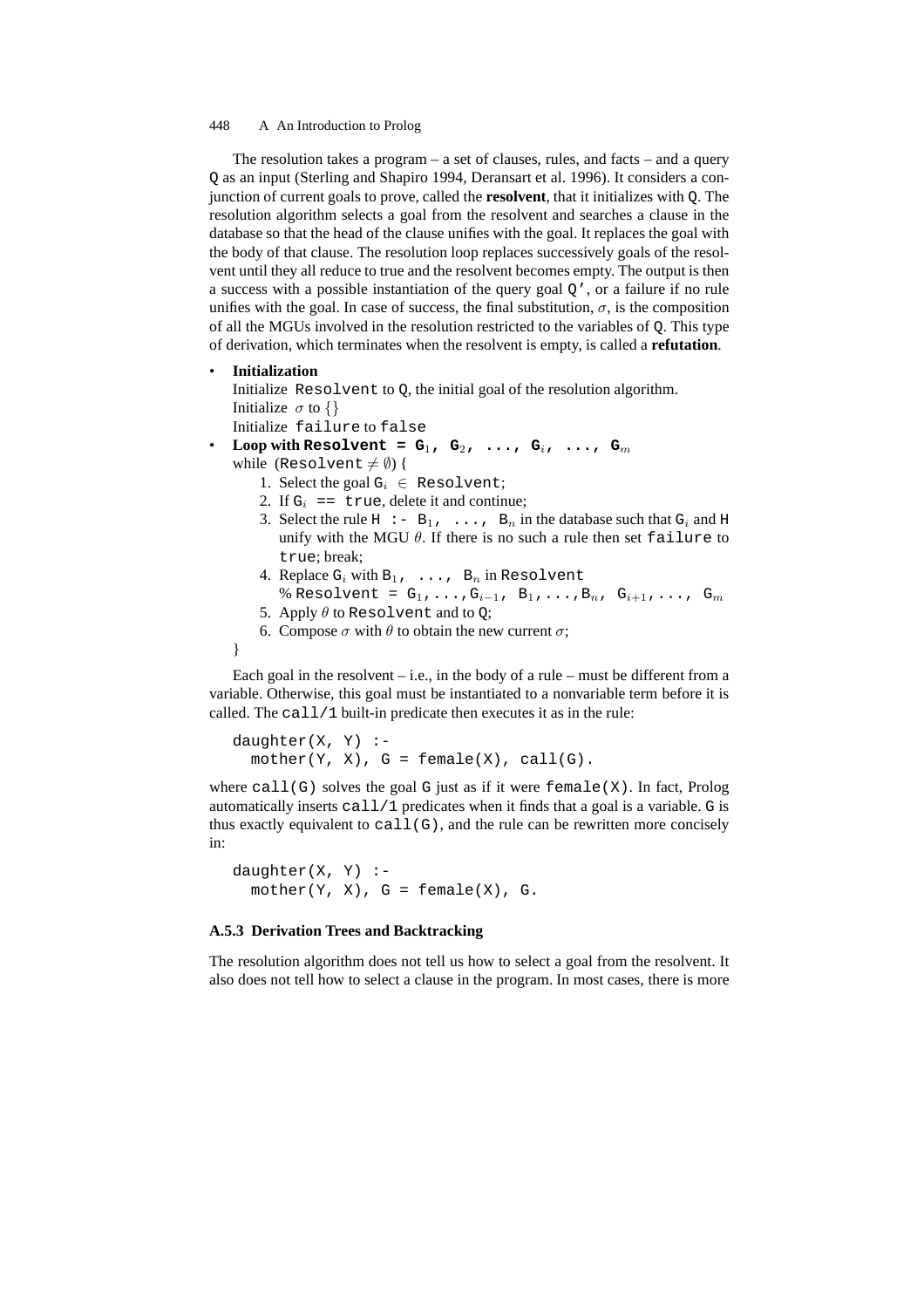than one choice. The selection order of goals is of no consequence because Prolog has to prove all of them anyway. In practice, Prolog considers the leftmost goal of the resolvent. The selection of the clause is more significant because some derivations lead to a failure although a query can be proved by other derivations. Let us show this with the program:

$$
p(X) := q(X), r(X),
$$
  
\n
$$
q(a),
$$
  
\n
$$
q(b),
$$
  
\n
$$
r(b),
$$
  
\n
$$
r(c).
$$

and the query  $? - p(X)$ .

Let us compute the possible states of the resolvent along with the resolution's iteration count. The first resolvent  $(R1)$  is the query itself. The second resolvent  $(R2)$ is the body of  $p(X): q(X)$ ,  $r(X)$ ; there is no other choice. The third resolvent (R3) has two possible values because the leftmost subgoal  $q(X)$  can unify either with the facts  $q(a)$  or  $q(b)$ . Subsequently, according to the fact selected and the corresponding substitution, the derivation succeeds or fails (Fig. A.4).



**Fig. A.4.** The search tree and successive values of the resolvent.

The Prolog resolution can then be restated as a search, and the picture of successive states of the resolvent as a search tree. Now how does Prolog select a clause? When more than one is possible, Prolog could expand the resolvent as many times as there are clauses. This strategy would correspond to a breadth-first search. Although it gives all the solutions, this is not the one Prolog employs because would be unbearable in terms of memory.

Prolog uses a depth-first search strategy. It scans clauses from top to bottom and selects the first one to match the leftmost goal in the resolvent. This sometimes leads to a subsequent failure, as in our example, where the sequence of resolvents is first  $p(X)$ , then the conjunction  $q(X)$ ,  $r(X)$ , after that  $q(a)$ ,  $r(a)$ , and finally the goal  $r(a)$ , which is not in the database. Prolog uses a backtracking mechanism then.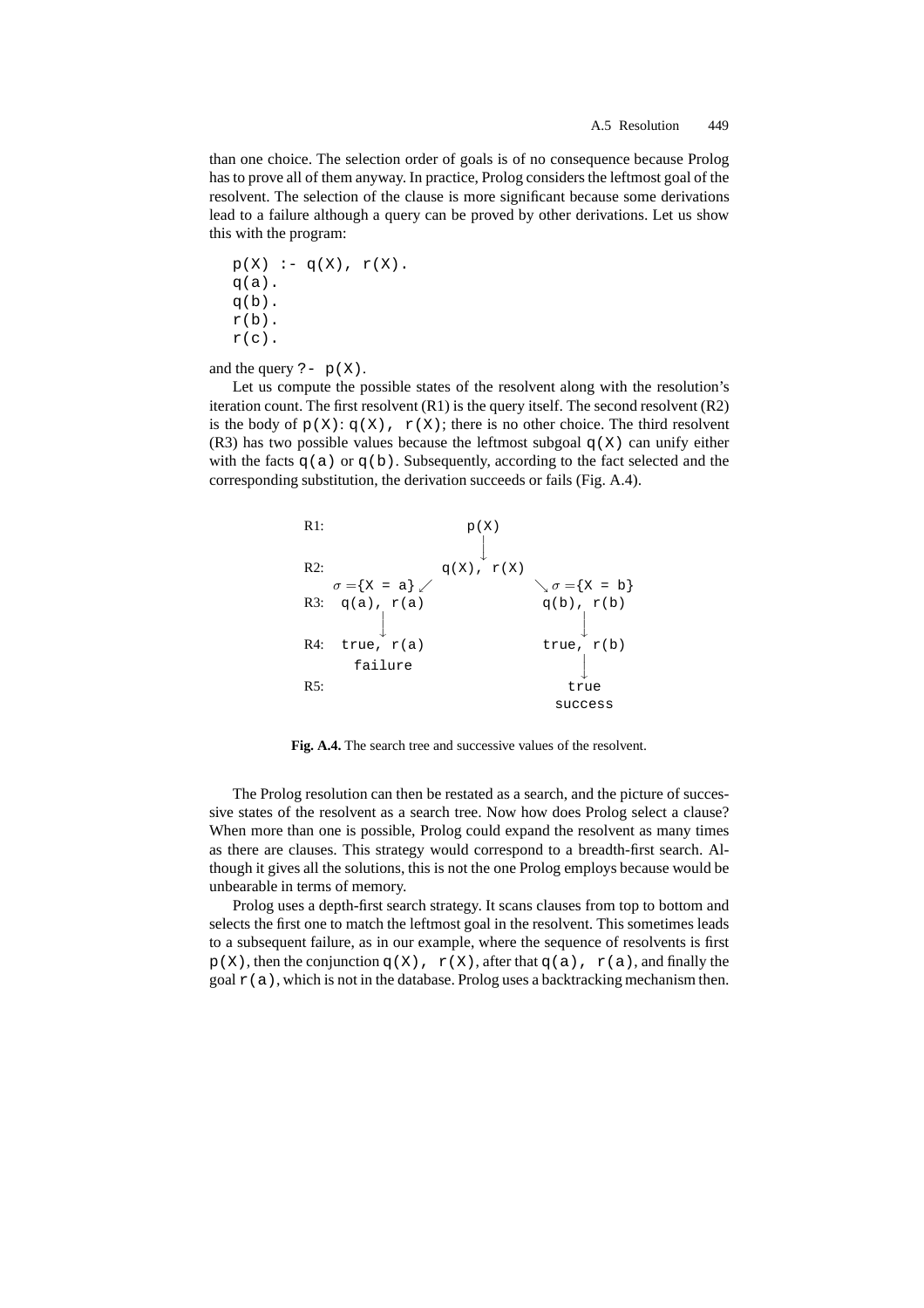During a derivation, Prolog keeps a record of backtrack points when there is a possible choice, that is, where more than one clause unifies with the current goal. When a derivation fails, Prolog backs up to the last point where it could select another clause, undoes the corresponding unification, and proceeds with the next possible clause. In our example, it corresponds to resolvent R2 with the second possible unification:  $q(b)$ . The resolvent R3 is then  $q(b)$ ,  $r(b)$ , which leads to a success. Backtracking explores all possible alternatives until a solution is found or it reaches a complete failure.

However, although the depth-first strategy enables us to explore most search trees, it is only an approximation of a complete resolution algorithm. In some cases, the search path is infinite, even when a solution exists. Consider the program:

 $p(X)$  :-  $p(X)$ ,  $q(X)$ .  $p(a)$ .  $q(a)$ .

where the query  $p(a)$  does not succeed because of Prolog's order of rule selection. Fortunately, most of the time there is a workaround. Here it suffices to invert the order of the subgoals in the body of the rule.

## **A.6 Tracing and Debugging**

**Bugs** are programming errors, that is, when a program does not do what we expect from it. To isolate and remove them, the programmer uses a **debugger**. A debugger enables programmers to trace the goal execution and unification step by step. It would certainly be preferable to write bug-free programs, but to err is human. And debugging remains, unfortunately, a frequent part of program development.

The Prolog debugger uses an execution model describing the control flow of a goal (Fig. A.5). It is pictured as a box representing the goal predicate with four ports, where:

- The Call port corresponds to the invocation of the goal.
- If the goal is satisfied, the execution comes out through the Exit port with a possible unification.
- If the goal fails, the execution exits through the Fail port.
- Finally, if a subsequent goal fails and Prolog backtracks to try another clause of the predicate, the execution re-enters the box through the Redo port.



**Fig. A.5.** The execution model of Prolog.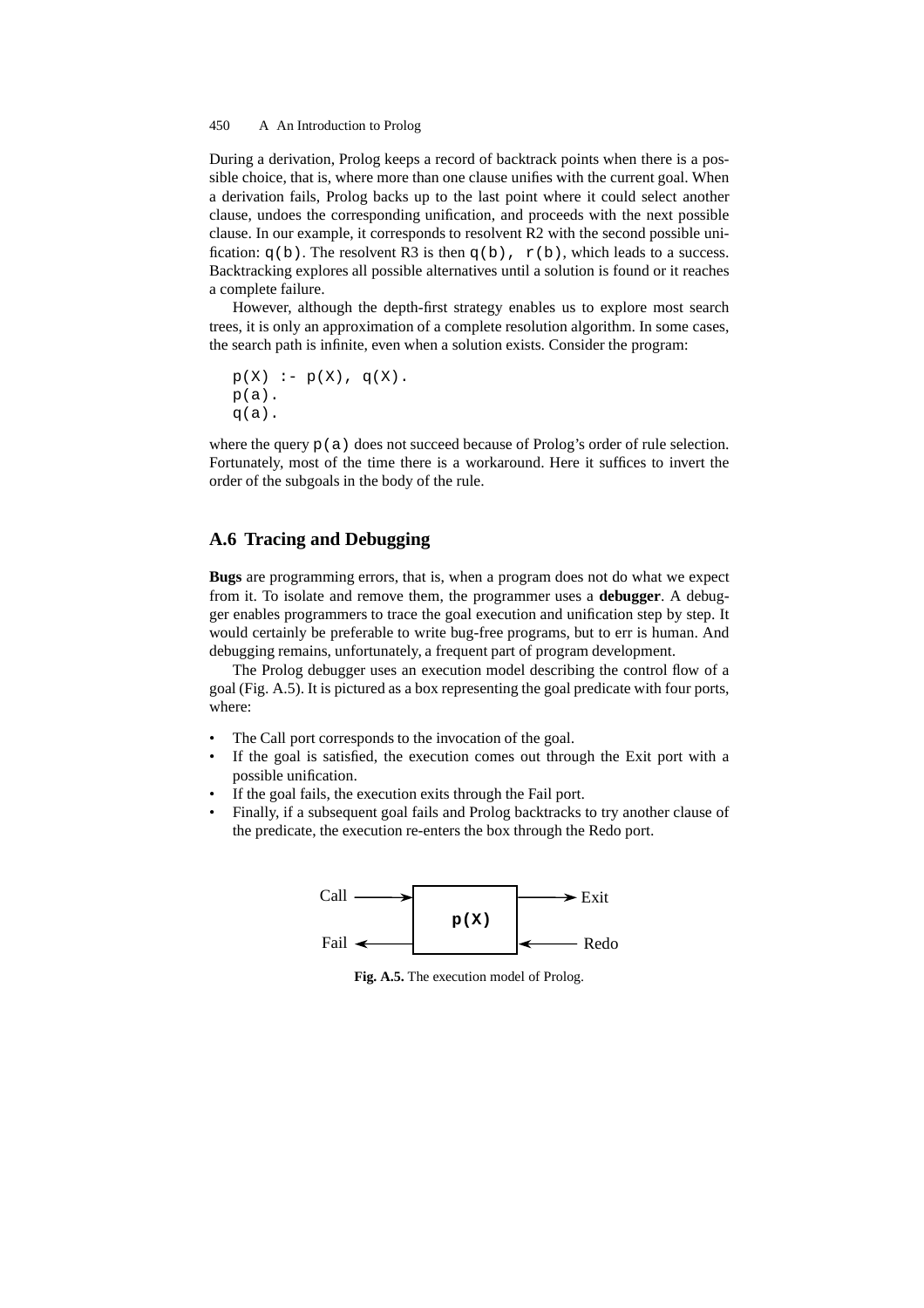The built-in predicate trace/0 launches the debugger and notrace/0 stops it. The debugger may have different commands according to the Prolog system you are using. Major ones are:

- creep to proceed through the execution ports. Simply type return to creep.
- skip to skip a goal giving the result without examining its subgoals. (type s to skip).
- retry starts the current goal again from an exit or redo port (type  $r$ ).
- fail makes a current goal to fail (type f).
- abort to quit the debugger (type a).

Figure A.6 represents the rule  $p(X) \leftarrow q(X)$ ,  $r(X)$ , where the box corresponding to the head encloses a chain of subboxes picturing the conjunction of goals in the body. The debugger enters goal boxes using the creep command.



**Fig. A.6.** The execution box representing the rule  $p(X) \div q(X)$ ,  $r(X)$ .

As an example, let us trace the program:

```
p(X) :- q(X), r(X).
q(a).
q(b).
r(b).
r(c).
```
with the query  $p(X)$ .

```
?- trace.
Yes
? - p(X).
  Call: ( 7) p(_G106) ? creep
  Call: ( 8) q(_G106) ? creep
  Exit: ( 8) q(a) ? creep
  Call: ( 8) r(a) ? creepFail: ( 8) r(a) ? creep
  Redo: ( 8) q(_G106) ? creep
  Exit: ( 8) q(b) ? creep
  Call: (8) r(b)? creep
```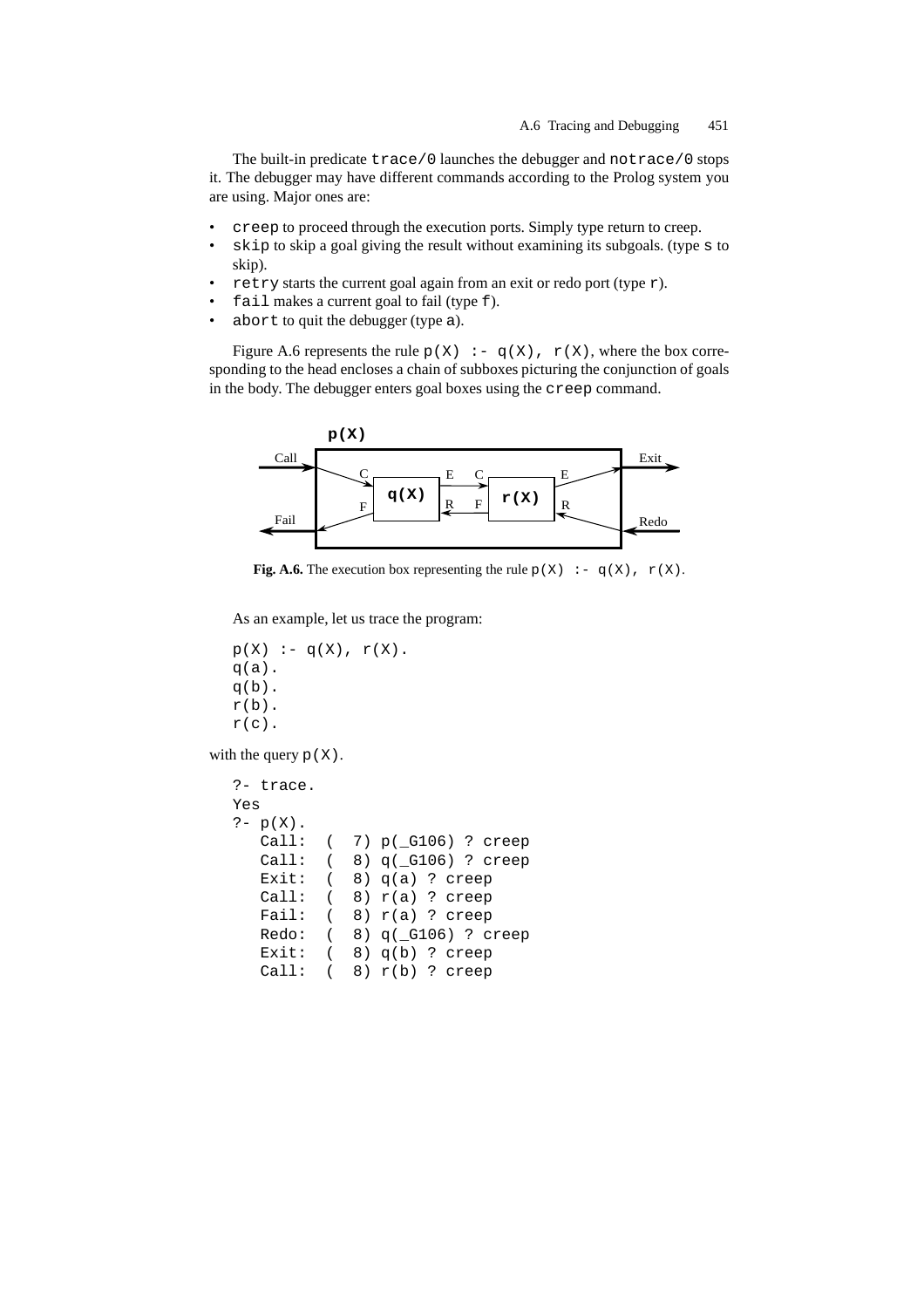Exit:  $( 8) r(b) ? creep$ Exit:  $(7) p(b)$ ? creep  $X = b$ 

## **A.7 Cuts, Negation, and Related Predicates**

## **A.7.1 Cuts**

The cut predicate, written "!", is a device to prune some backtracking alternatives. It modifies the way Prolog explores goals and enables a programmer to control the execution of programs. When executed in the body of a clause, the cut always succeeds and removes backtracking points set before it in the current clause. Figure A.7 shows the execution model of the rule  $p(X) \leftarrow q(X)$ ,  $\vdots$ ,  $r(X)$  that contains a cut.



**Fig. A.7.** The execution box representing the rule  $p(X) \div q(X)$ ,  $\vdots$ ,  $r(X)$ .

Let us suppose that a predicate P consists of three clauses:

 $P \leftarrow A_1, \ldots, A_i, \ldots, A_{i+1}, \ldots, A_n.$  $P \leftarrow B_1, \ldots, B_m.$  $P \leftarrow C_1, \ldots, C_p.$ 

Executing the cut in the first clause has the following consequences:

- 1. All other clauses of the predicate below the clause containing the cut are pruned. That is, here the two remaining clauses of P will not be tried.
- 2. All the goals to the left of the cut are also pruned. That is,  $A_1$ , ...,  $A_i$  will no longer be tried.
- 3. However, it will be possible to backtrack on goals to the right of the cut.

P := 
$$
A_1
$$
, ...,  $A_{i}$ , 1,  $A_{i+1}$ , ...,  $A_n$ .  
P :=  $B_1$ , ...,  $B_m$ .  
P :=  $C_1$ , ...,  $C_p$ .

Cuts are intended to improve the speed and memory consumption of a program. However, wrongly placed cuts may discard some useful backtracking paths and solutions. Then, they may introduce vicious bugs that are often difficult to track. Therefore, cuts should be used carefully.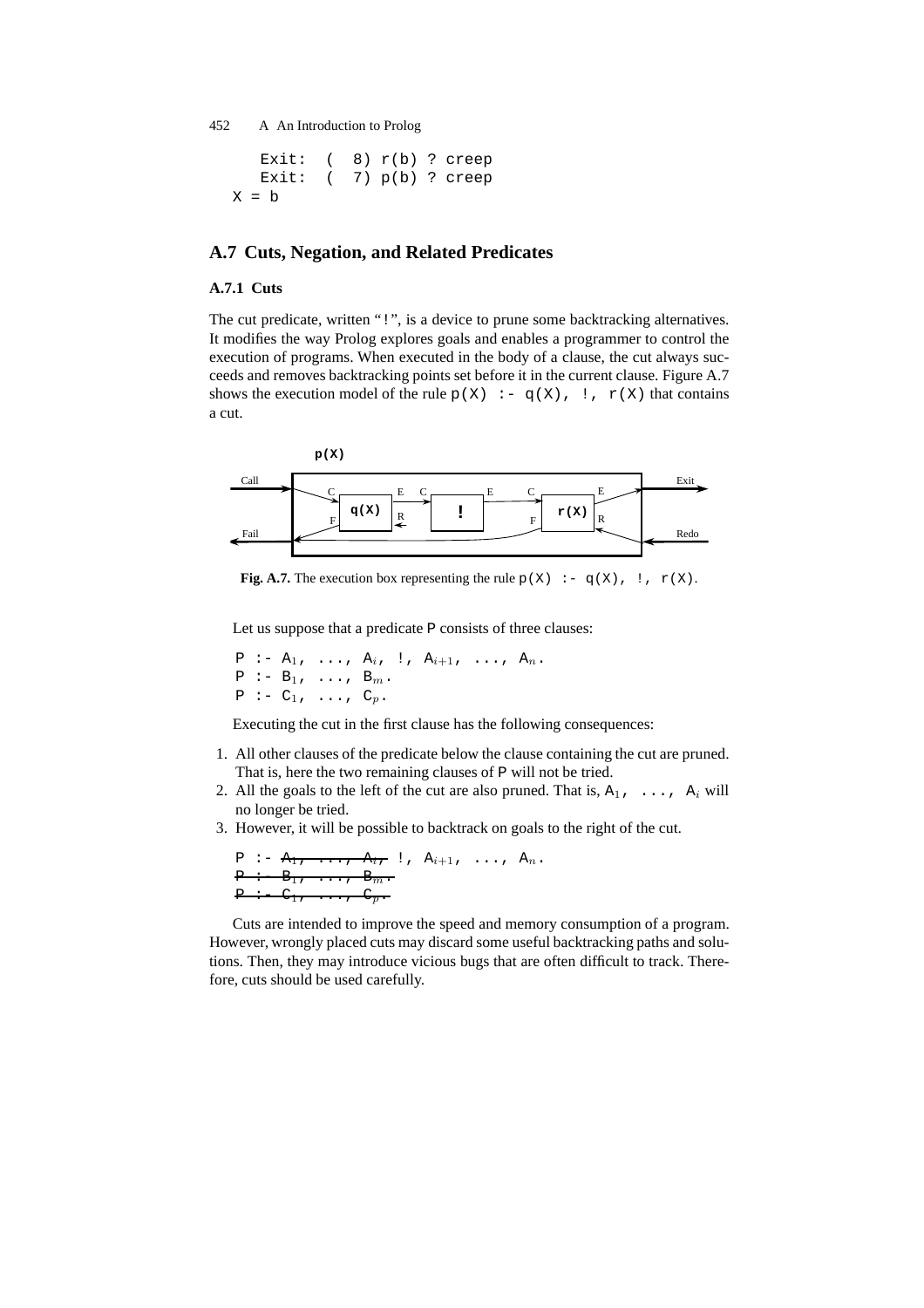An acceptable use of cuts is to express determinism. Deterministic predicates always produce a definite solution; it is not necessary then to maintain backtracking possibilities. A simple example of it is given by the minimum of two numbers:

 $minimum(X, Y, X) :- X < Y.$  $minimum(X, Y, Y) :- X >= Y.$ 

Once the comparison is done, there is no means to backtrack because both clauses are mutually exclusive. This can be expressed by adding two cuts:

```
minimum(X, Y, X) :- X < Y, !.minimum(X, Y, Y) :- X >= Y, !.
```
Some programmers would rewrite minimum/3 using a single cut:

 $minimum(X, Y, X) :- X < Y, !.$ minimum(X, Y, Y).

The idea behind this is that once Prolog has compared X and Y in the first clause, it is not necessary to compare them again in the second one. Although the latter program may be more efficient in terms of speed, it is obscure. In the first version of minimum/3, cuts respect the logical meaning of the program and do not impair its legibility. Such cuts are called **green cuts**. The cut in the second minimum/3 predicate is to avoid writing a condition explicitly. Such cuts are error-prone and are called **red cuts**. Sometimes red cuts are crucial to a program but when overused, they are a bad programming practice.

#### **A.7.2 Negation**

A logic program contains no negative information, only queries that can be proven or not. The Prolog built-in negation corresponds to a query failure: the program cannot prove the query. The negation symbol is written "\+" or not in older Prolog systems:

- If G succeeds then  $\$  + G fails.
- If G fails then  $\$  + G succeeds.

The Prolog negation is defined using a cut:

 $\setminus$ +(P) :- P, !, fail.  $\langle f + (P) : - \text{true}.$ 

where  $fail/0$  is a built-in predicate that always fails.

Most of the time, it is preferable to ensure that a negated goal is ground: all its variables are instantiated. Let us illustrate it with the somewhat odd rule:

 $mother(X, Y) :- \$  + male(X), child(Y, X).

and facts: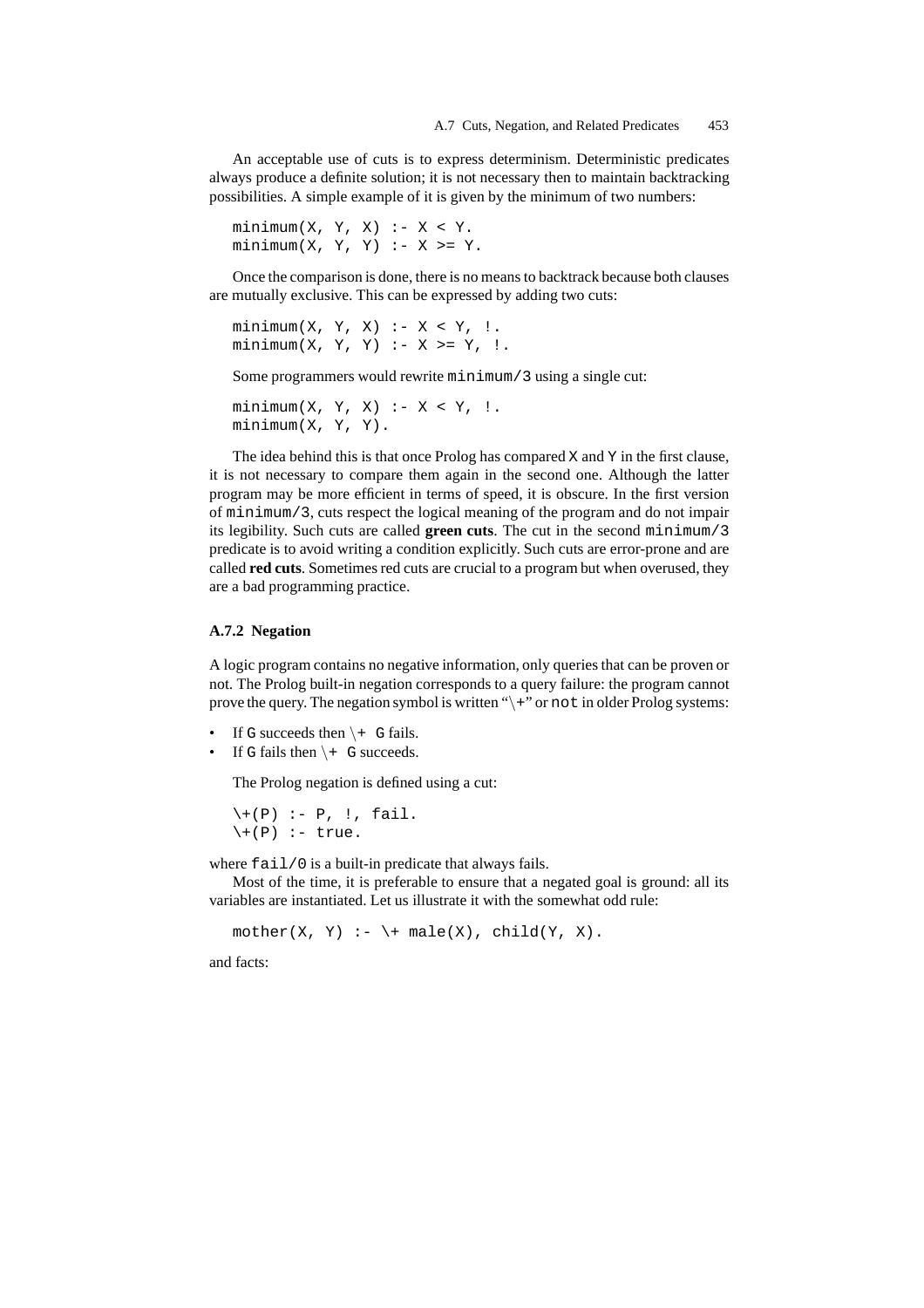```
child(telemachus, penelope).
male(ulysses).
male(telemachus).
```
The query

?- mother(X, Y).

fails because the subgoal male  $(X)$  is not ground and unifies with the fact male(ulysses). If the subgoals are inverted:

 $mother(X, Y) :- child(Y, X), \$  male(X).

the term child(Y, X) unifies with the substitution  $X =$  penelope and Y = telemachus, and since male(penelope) is not in the database, the goal mother(X, Y) succeeds.

Predicates similar to "\+" include if-then and if-then-else constructs. If-then is expressed by the built-in '->'/2 operator. Its syntax is

Condition -> Action

as in

```
print_if_parent(X, Y) :-
  (parent(X, Y) \rightarrow write(X), nl, write(Y), nl).?- print_if_parent(X, Y).
penelope
```
telemachus

```
X = penelope, Y = telemachus
```
Just like negation,  $\prime$  -> $\prime$  / 2 is defined using a cut:

```
'->' (P, Q) :- P, !, Q.
```
The if-then-else predicate is an extension of  $\prime$ -> $\prime$ /2 with a second member to the right. Its syntax is

```
Condition -> Then ; Else
```
If Condition succeeds, Then is executed, otherwise Else is executed.

### **A.7.3 The once/1 Predicate**

The built-in predicate once/1 also controls Prolog execution. once  $(P)$  executes P once and removes backtrack points from it. If P is a conjunction of goals as in the rule:

A :- B1, B2, once( $(B3, ..., Bi)$ ), Bi+1, ..., Bn.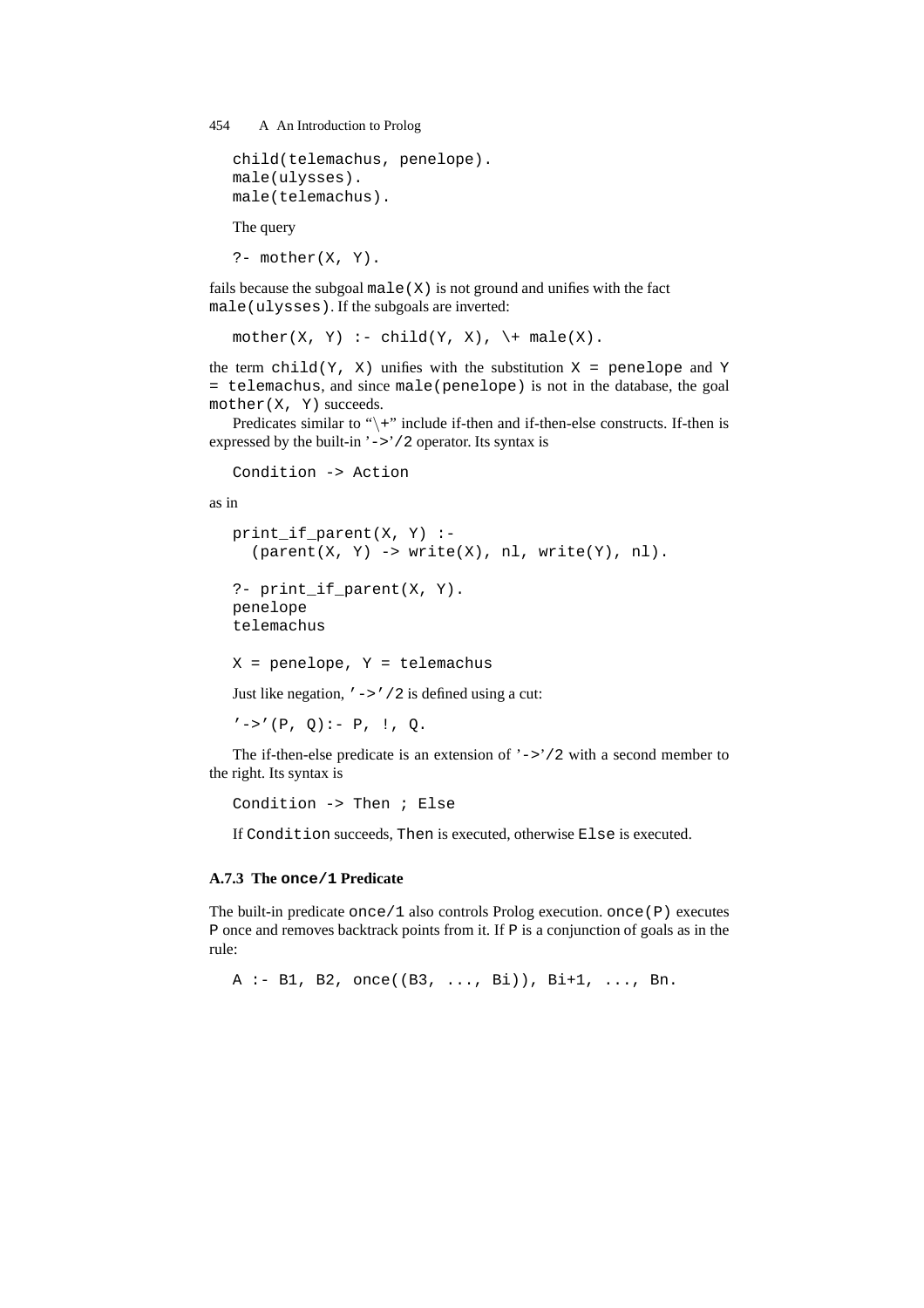the backtracking path goes directly from  $B_{i+1}$  to  $B_2$ , skipping  $B_3$ , ...,  $B_i$ . It is necessary to bracket the conjunction inside once twice because its arity is equal to one. A single level of brackets, as in once ( $B_3$ , ...,  $B_i$ ), would tell Prolog that once/1 has an arity of i-3.

once(Goal) is defined as:

once(Goal) :- Goal, !.

# **A.8 Lists**

Lists are data structures essential to many programs. A Prolog list is a sequence of an arbitrary number of terms separated by commas and enclosed within square brackets. For example:

- [a] is a list made of an atom.
- [a, b] is a list made of two atoms.
- $[a, X, \text{father}(X, \text{telemachus})]$  is a list made of an atom, a variable, and a compound term.
- [[a, b], [[[father(X, telemachus)]]]] is a list made of two sublists.
- [] is the atom representing the empty list.

Although it is not obvious from these examples, Prolog lists are compound terms and the square bracketed notation is only a shortcut. The list functor is a dot: "./2", and  $[a, b]$  is equivalent to the term  $\cdot$   $(a, \cdot(b, [])$ ).

Computationally, lists are recursive structures. They consist of two parts: a head, the first element of a list, and a tail, the remaining list without its first element. The head and the tail correspond to the first and second argument of the Prolog list functor. Figure A.8 shows the term structure of the list [a, b, c]. The tail of a list is possibly empty as in  $\cdot$  (c, [])).



Fig. A.8. The term structure of the list [a, b, c].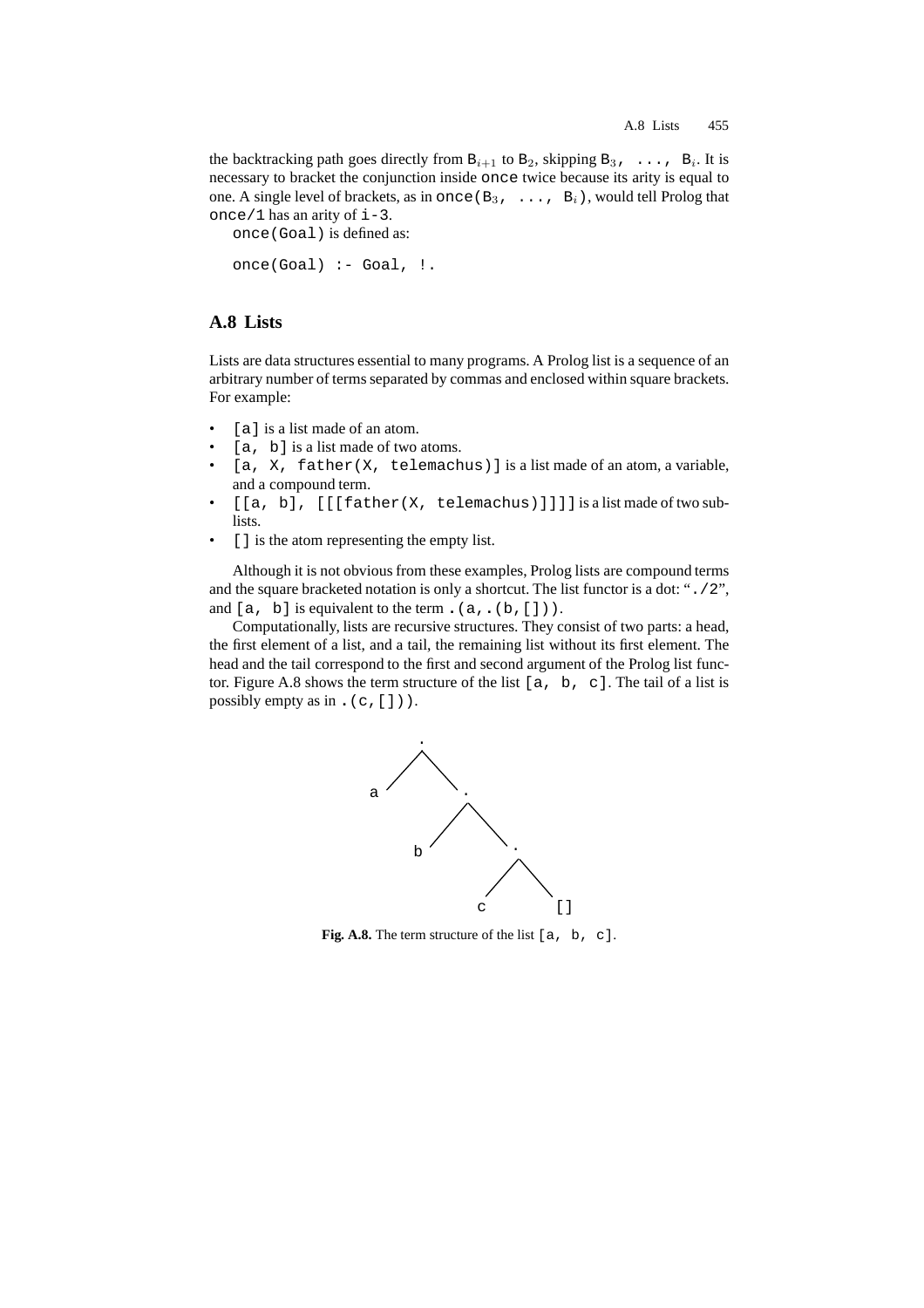The notation "|" splits a list into its head and tail, and  $[H | T]$  is equivalent to **.**(H, T). Splitting a list enables us to access any element of it and therefore it is a very frequent operation. Here are some examples of its use:

```
?- [a, b] = [H | T].H = a, T = [b]?- [a] = [H | T].
H = a, T = []?- [a, [b]] = [H | T].
H = a, T = [[b]]?- [a, b, c, d] = [X, Y | T].
X = a, Y = b, T = [c, d]?- [ [a, b, c], d, e] = [H | T].H = [a, b, c], T = [d, e]
```
The empty list cannot be split:

 $? - [ ] = [ H | T].$ No

# **A.9 Some List-Handling Predicates**

Many applications require extensive list processing. This section describes some useful predicates. Generally, Prolog systems provide a set of built-in list predicates. Consult your manual to see which ones; there is no use in reinventing the wheel.

#### **A.9.1 The member/2 Predicate**

The member/2 predicate checks whether an element is a member of a list:

```
?- member(a, [b, c, a]).
Yes
?- member(a, [c, d]).
No
member/2 is defined as
member(X, [X | Y]). \frac{1}{2} Termination case
member(X, [Y | YS]) :- % Recursive case
  member(X, YS).
```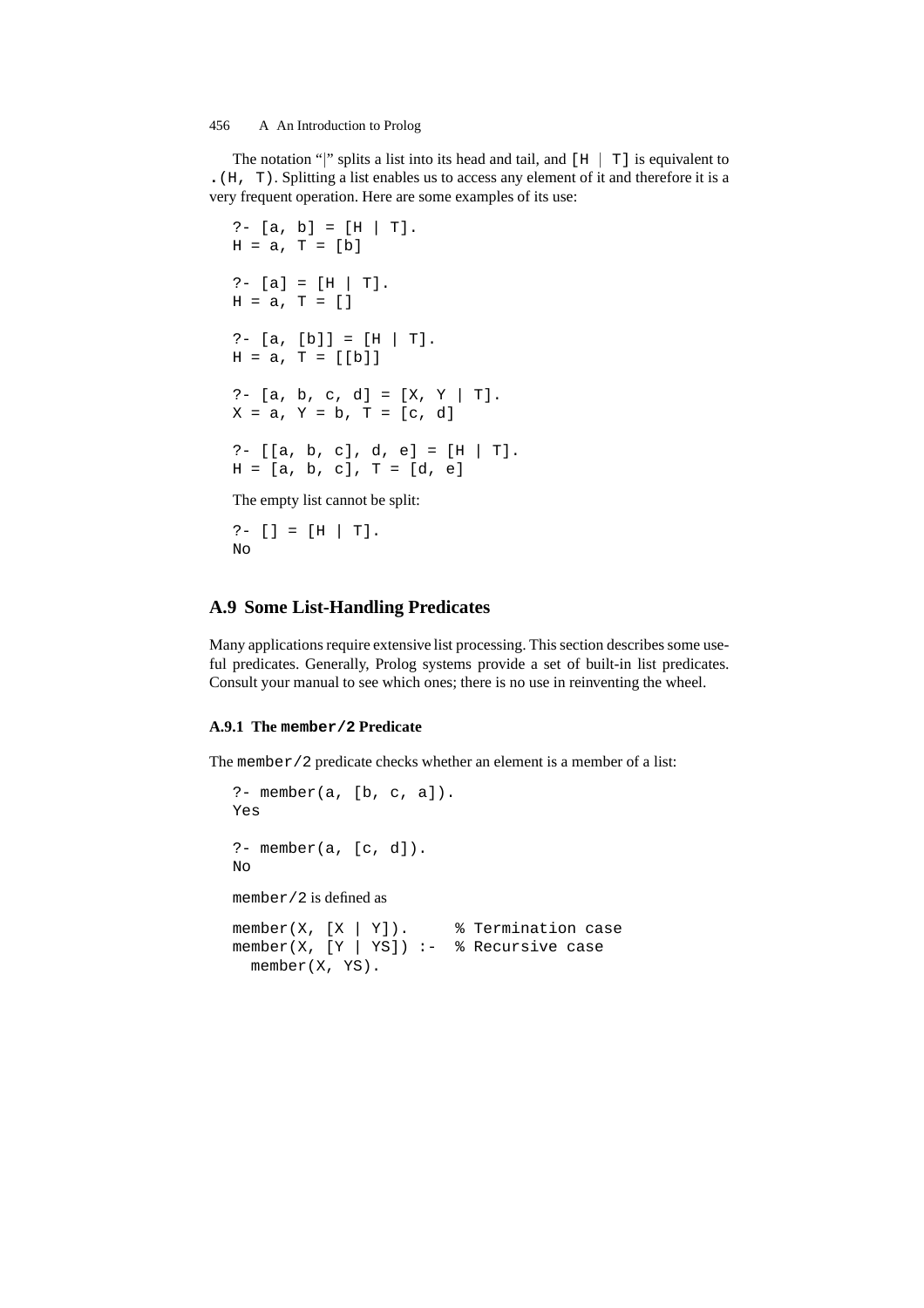We could also use anonymous variables to improve legibility and rewrite member/2 as

member(X,  $[X | ]$ ]).  $member(X, [- | YS]) :- member(X, YS).$ 

member/2 can be queried with variables to generate elements member of a list, as in:

```
?- member(X, [a, b, c]).
X = a ;
X = b ;
X = C ;
No
```
Or lists containing an element:

?- member $(a, z)$ .  $Z = [a \mid Y]$  ;  $Z = [Y, a | X];$ etc.

Finally, the query:

```
? - \ + \text{member}(X, L).
```
where X and L are ground variables, returns Yes if member  $(X, L)$  fails and No if it succeeds.

## **A.9.2 The append/3 Predicate**

The append/3 predicate appends two lists and unifies the result to a third argument:

```
?- append([a, b, c], [d, e, f], [a, b, c, d, e, f]).
Yes
?- append([a, b], [c, d], [e, f]).
No
?- append([a, b], [c, d], L).
L = [a, b, c, d]?- append(L, [c, d], [a, b, c, d]).
L = [a, b]?- append(L1, L2, [a, b, c]).
L1 = [], L2 = [a, b, c];
L1 = [a], L2 = [b, c];
```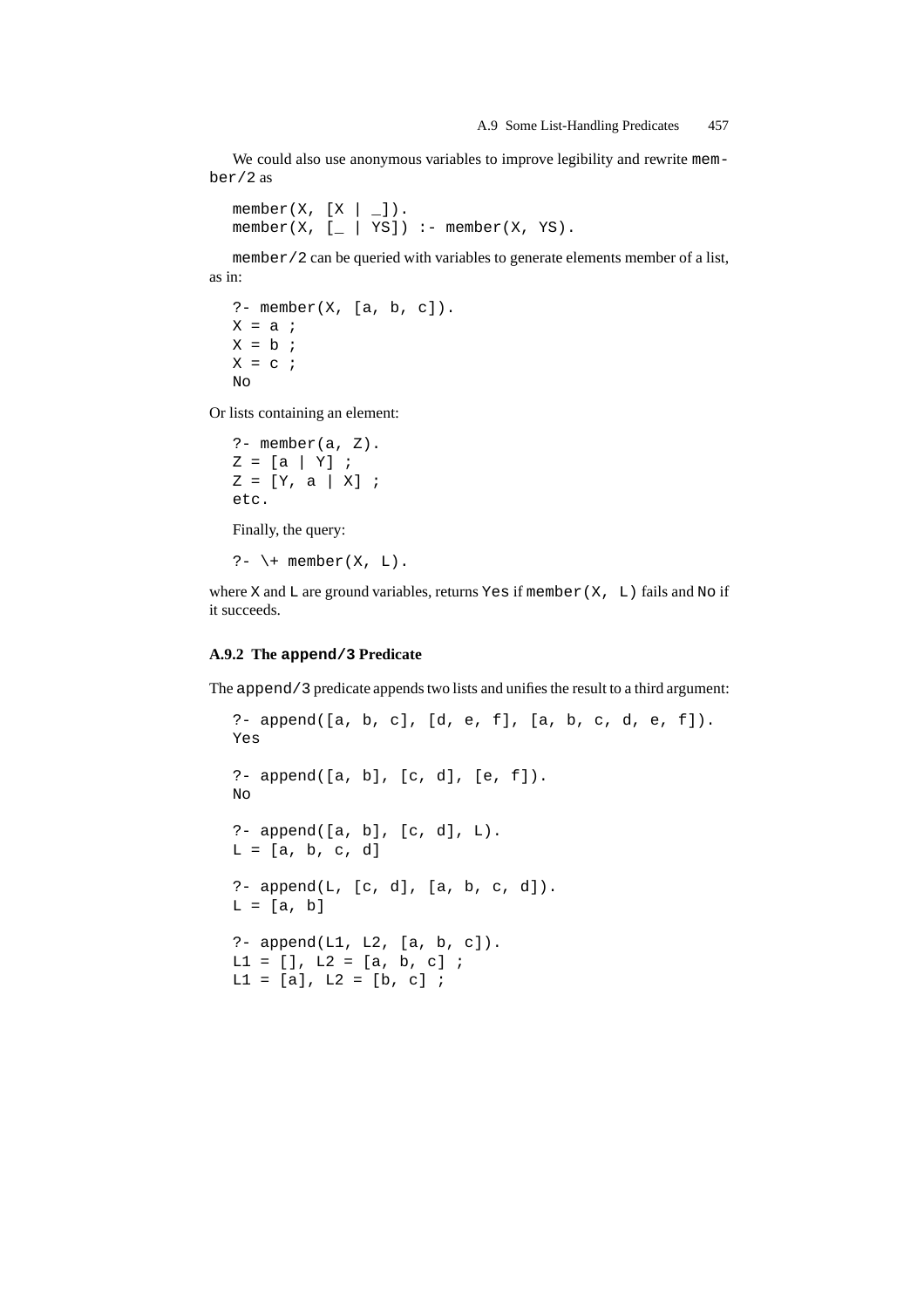```
etc., with all the combinations.
   append/3 is defined as
   append([], L, L).
```

```
append([X | XS], YS, [X | ZS]) :-
  append(XS, YS, ZS).
```
#### **A.9.3 The delete/3 Predicate**

The delete/3 predicate deletes a given element from a list. Its synopsis is: delete(List, Element, ListWithoutElement). It is defined as:

```
delete([ ] , _ - , [ ] ).
delete([E | List], E, ListWithoutE):-
  !,
  delete(List, E, ListWithoutE).
delete([H | List], E, [H | ListWithoutE]):-
  H \searrow = E,
  !,
  delete(List, E, ListWithoutE).
```
The three clauses are mutually exclusive, and the cuts make it possible to omit the condition  $H \leq E$  in the second rule. This improves the program efficiency but makes it less legible.

#### **A.9.4 The intersection/3 Predicate**

The intersection/3 predicate computes the intersection of two sets represented as lists: intersection(InputSet1, InputSet2, Intersection).

?- intersection( $[a, b, c]$ ,  $[d, b, e, a]$ ,  $L$ ).  $L = [a, b]$ 

InputSet1 and InputSet2 should be without duplicates; otherwise intersection/3 approximates the intersection set relatively to the first argument:

```
?- intersection([a, b, c, a], [d, b, e, a], L).
L = [a, b, a]
```
The predicate is defined as:

```
% Termination case
intersection([], \_, []).
% Head of L1 is in L2
intersection([X | L1], L2, [X | L3]) :-
  member(X, L2),
```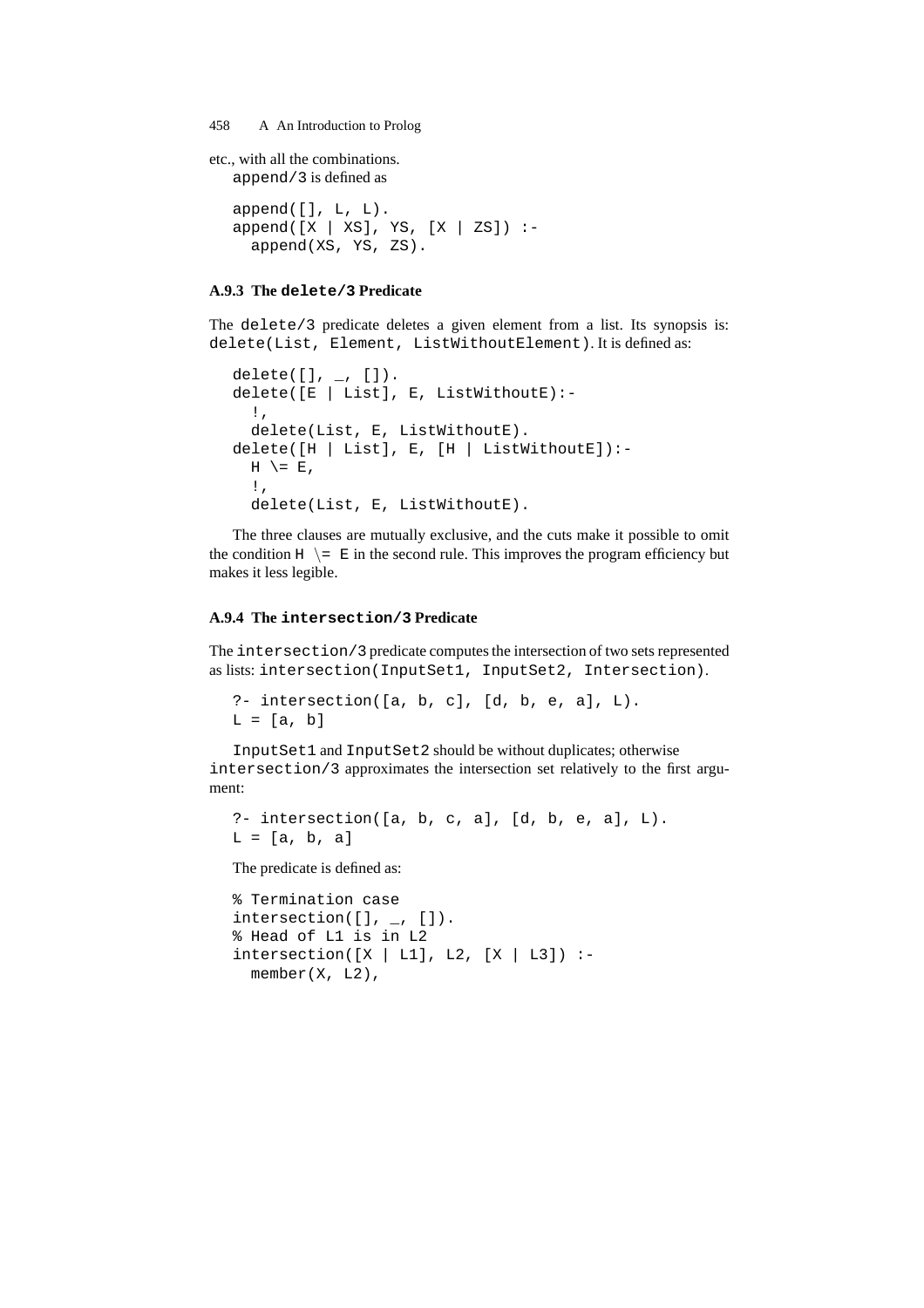```
!,
  intersection(L1, L2, L3).
% Head of L1 is not in L2
intersection([X | L1], L2, L3) :-
  \forall member(X, L2),
  !,
 intersection(L1, L2, L3).
```
As for delete/3, clauses of intersection/3 are mutually exclusive, and the programmer can omit the condition  $\rightarrow$  member (X, L<sub>2</sub>) in the third clause.

#### **A.9.5 The reverse/2 Predicate**

The reverse/2 predicate reverses the elements of a list. There are two classic ways to define it. The first definition is straightforward but consumes much memory. It is often called the naïve reverse:

```
reverse([], []).
reverse([X | XS], YS] :-
  reverse(XS,, RXS),
  append(RX, [X], Y).
```
A second solution improves the memory consumption. It uses a third argument as an accumulator.

```
reverse(X, Y):-
  reverse(X, [], Y).
reverse([], YS, YS).
reverse([X | XS], Accu, YS):reverse(XS, [X | Accu], YS).
```
### **A.9.6 The Mode of an Argument**

The **mode** of an argument defines if it is typically an input  $(+)$  or an output  $(-)$ . Inputs must be instantiated, while outputs are normally uninstantiated. Some predicates have multiple modes of use. We saw three modes for append/3:

- append(+List1, +List2, +List3),
- append(+List1, +List2, -List3), and
- append(-List1, -List2, +List3).

A question mark "?" denotes that an argument can either be instantiated or not. Thus, the two first modes of append/3 can be compacted into append (+List1, +List2, ?List3). The actual mode of append/3, which describes all possibilities is, in fact, append(?List1, ?List2, ?List3). Finally, "@" indicates that the argument is normally a compound term that shall remain unaltered.

It is a good programming practice to annotate predicates with their common modes of use.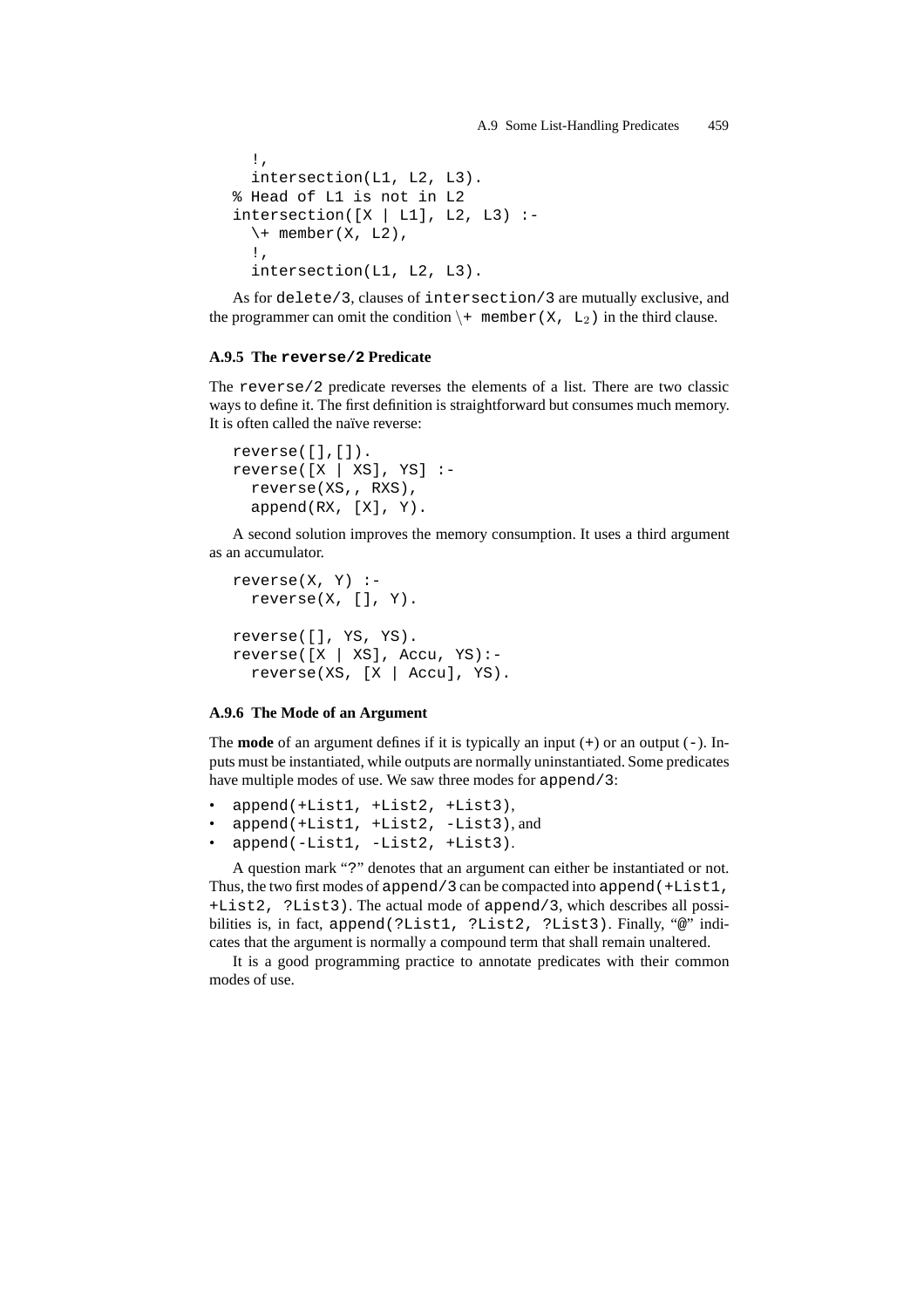## **A.10 Operators and Arithmetic**

### **A.10.1 Operators**

Prolog defines a set of prefix, infix, and postfix operators that includes the classical arithmetic symbols: "+", "-", "\*", and "/". The Prolog interpreter considers operators as functors and transforms expressions into terms. Thus,  $2 \times 3 + 4 \times 2$  is equivalent to +( $*(2, 3), * (4, 2)$ ).

The mapping of operators onto terms is governed by rules of priority and classes of associativity:

- The priority of an operator is an integer ranging from 1 to 1200. It enables us to determine recursively the principal functor of a term. Higher-priority operators will be higher in the tree representing a term.
- The associativity determines the bracketing of term  $A$  op  $B$  op  $C$ : 1. If op is left-associative, the term is read (A op B) op C;
	- 2. If op is right-associative, the term is read A op (B op C).

Prolog defines an operator by its name, its **specifier**, and its priority. The specifier is a mnemonic to denote the operator class of associativity and whether it is infixed, prefixed, or postfixed (Table A.2).

|         |     | Operator Nonassociative Right-associative Left-associative |     |
|---------|-----|------------------------------------------------------------|-----|
| Infix   | xfx | xfy                                                        | νfχ |
| Prefix  | fx  |                                                            |     |
| Postfix |     |                                                            |     |

**Table A.2.** Operator specifiers.

Table A.3 shows the priority and specifier of predefined operators in Standard Prolog.

It is possible to declare new operators using the directive:

:- op(+Priority, +Specifier, +Name).

#### **A.10.2 Arithmetic Operations**

The evaluation of an arithmetic expression uses the  $\frac{1}{5}/2$  built-in operator.  $\frac{1}{5}/2$ computes the value of the Expression to the right of it and unifies it with Value:

?- Value is Expression.

where Expression must be computable. Let us exemplify it. Recall first that "=" does not evaluate the arithmetic expression: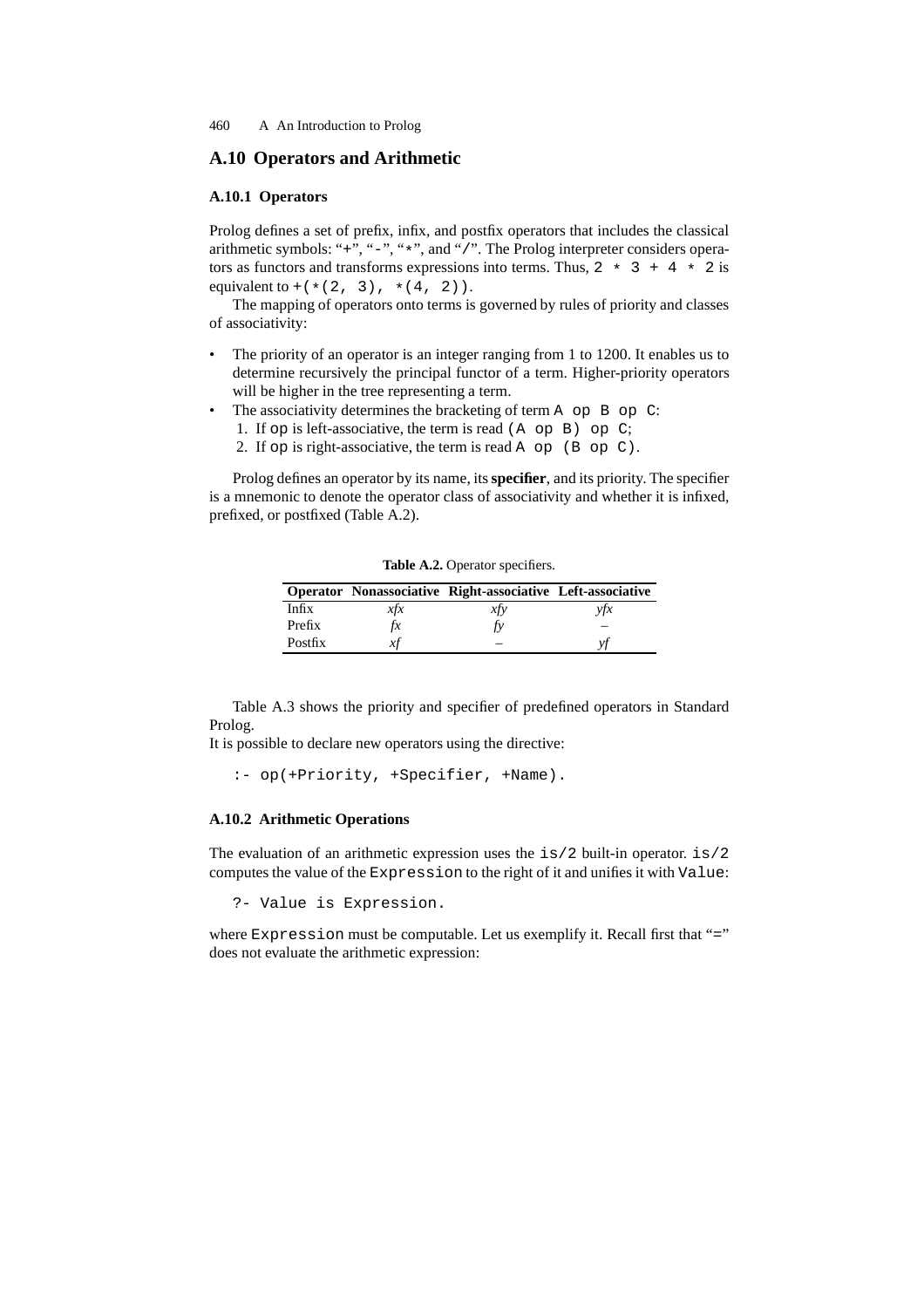|      |                   | <b>Priority Specifier Operators</b> |
|------|-------------------|-------------------------------------|
| 1200 | xfx               | $:- -->$                            |
| 1200 | fx                | $: - ? -$                           |
| 1100 | xfy ;             |                                     |
| 1050 | $xfy \rightarrow$ |                                     |
| 1000 | xfy               | $\frac{1}{2}$                       |
| 900  | fy                | $\backslash +$                      |
| 700  | $xfx = \vert =$   |                                     |
| 700  | xfx               | $==$ $ =$ $@=$ $@=$ $@>$ $@>=$      |
| 700  | xfx               | $=$                                 |
| 700  | xfx               | is =:= =\= < =< > >=                |
| 550  | xfy               |                                     |
| 500  | yfx               | $+  +$ /\ \/                        |
| 400  | yfx               | * / // rem mod << >>                |
| 200  | xfx               | $***$                               |
| 200  | xfy               | $\hat{\phantom{a}}$                 |
| 200  | fy                | $+ - \ \ \backslash$                |

**Table A.3.** Priority and specifier of operators in Standard Prolog.

$$
?- X = 1 + 1 + 1.
$$
  
X = 1 + 1 + 1 (or X = +(+(1, 1), 1)).

To get a value, it is necessary to use is

 $? - X = 1 + 1 + 1, Y$  is X.  $X = 1 + 1 + 1, Y = 3.$ 

If the arithmetic expression is not valid, is/2 returns an error, as in

?- X is 1 + 1 + a. Error

because a is not a number, or as in

?- X is 1 + 1 + Z. Error

because Z is not instantiated to a number. But

 $? - Z = 2$ , X is  $1 + 1 + Z$ .  $Z = 2, X = 4$ 

is correct because Z has a numerical value when X is evaluated.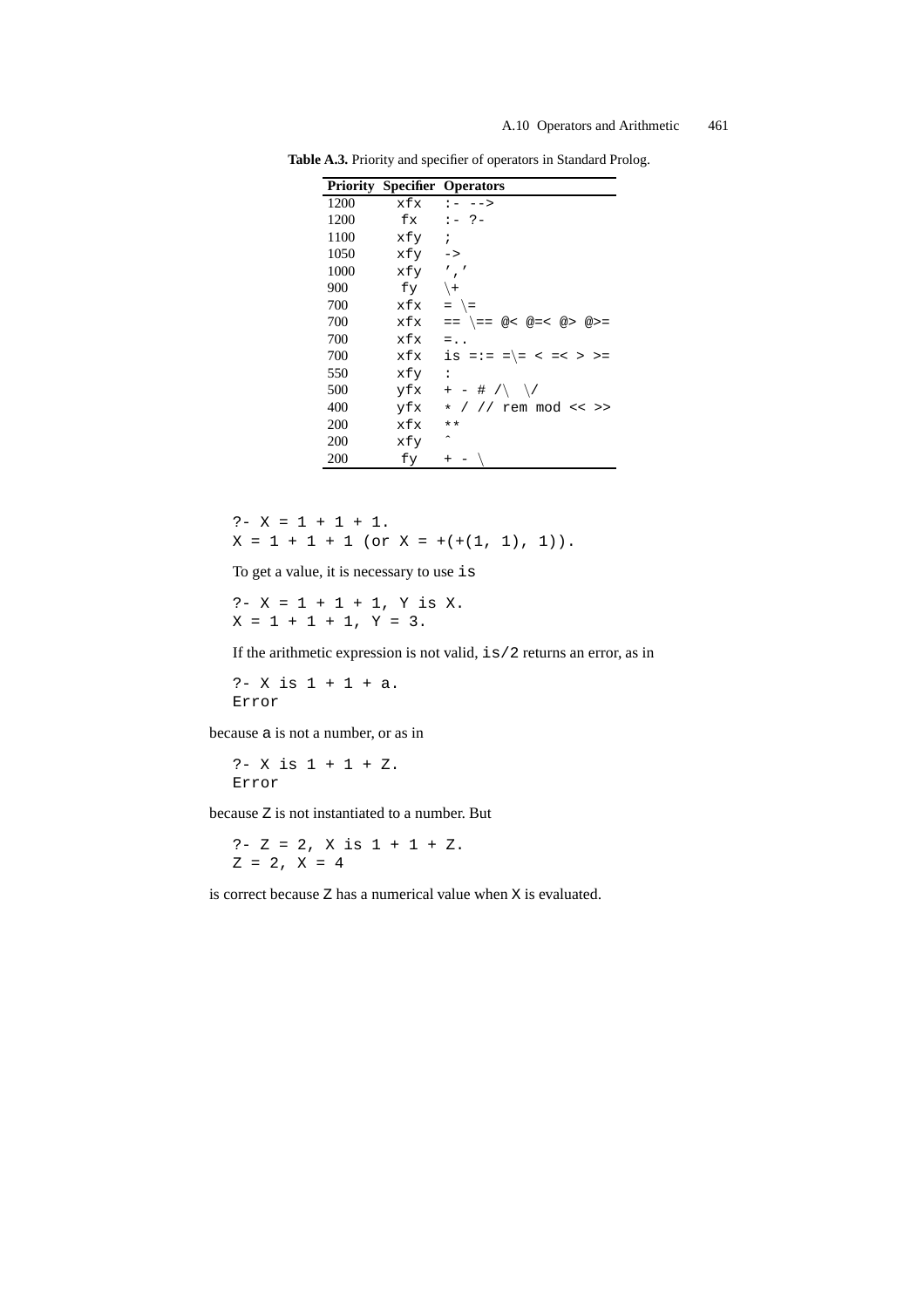#### **A.10.3 Comparison Operators**

Comparison operators process arithmetic and literal expressions. They evaluate arithmetic expressions to the left and to the right of the operator before comparing them, for example:

 $? - 1 + 2 < 3 + 4.$ Yes

Comparison operators for literal expressions rank terms according to their lexical order, for example:

?- a @< b. Yes

Standard Prolog defines a lexical ordering of terms that is based on the ASCII value of characters and other considerations. Table A.4 shows a list of comparison operators for arithmetic and literal expressions.

**Table A.4.** Comparison operators.

|                     |                    | Arithmetic comparison Literal term comparison |
|---------------------|--------------------|-----------------------------------------------|
| Equality operator   | $= 1 =$            |                                               |
| Inequality operator | $=$ $\backslash$ = | $=$ $=$                                       |
| Inferior            | $\checkmark$       | ⊚<                                            |
| Inferior or equal   | $=$ $<$            | $@=$                                          |
| Superior            |                    | @>                                            |
| Superior or equal   | $\geq$ $=$         | @>=                                           |

It is a common mistake of beginners to confuse the arithmetic comparison  $(=:-),$ literal comparison (==), and even sometimes unification (=). Unification is a logical operation that finds two substitutions to render two terms identical; an arithmetic comparison computes the numerical values of the left and right expressions and compares their resulting value; a term comparison compares literal values of terms but does not perform any operation on them. Here are some examples:

| $? - 1 + 2 = := 2 + 1.$  | $? - 1 + 2 == 1 + 2.$ |
|--------------------------|-----------------------|
| Yes                      | Yes                   |
| $? - 1 + 2 = 2 + 1.$     | $? - 1 + 2 == 2 + 1.$ |
| No                       | Nο                    |
| $? - 1 + 2 = 1 + 2$ .    | $? - 1 + X == 1 + 2.$ |
| Yes                      | Νo                    |
| $? - 1 + X = 1 + 2.$     | $? - 1 + a == 1 + a.$ |
| $X = 2$                  | Yes                   |
| $? - 1 + X = := 1 + 2$ . |                       |
| Error                    |                       |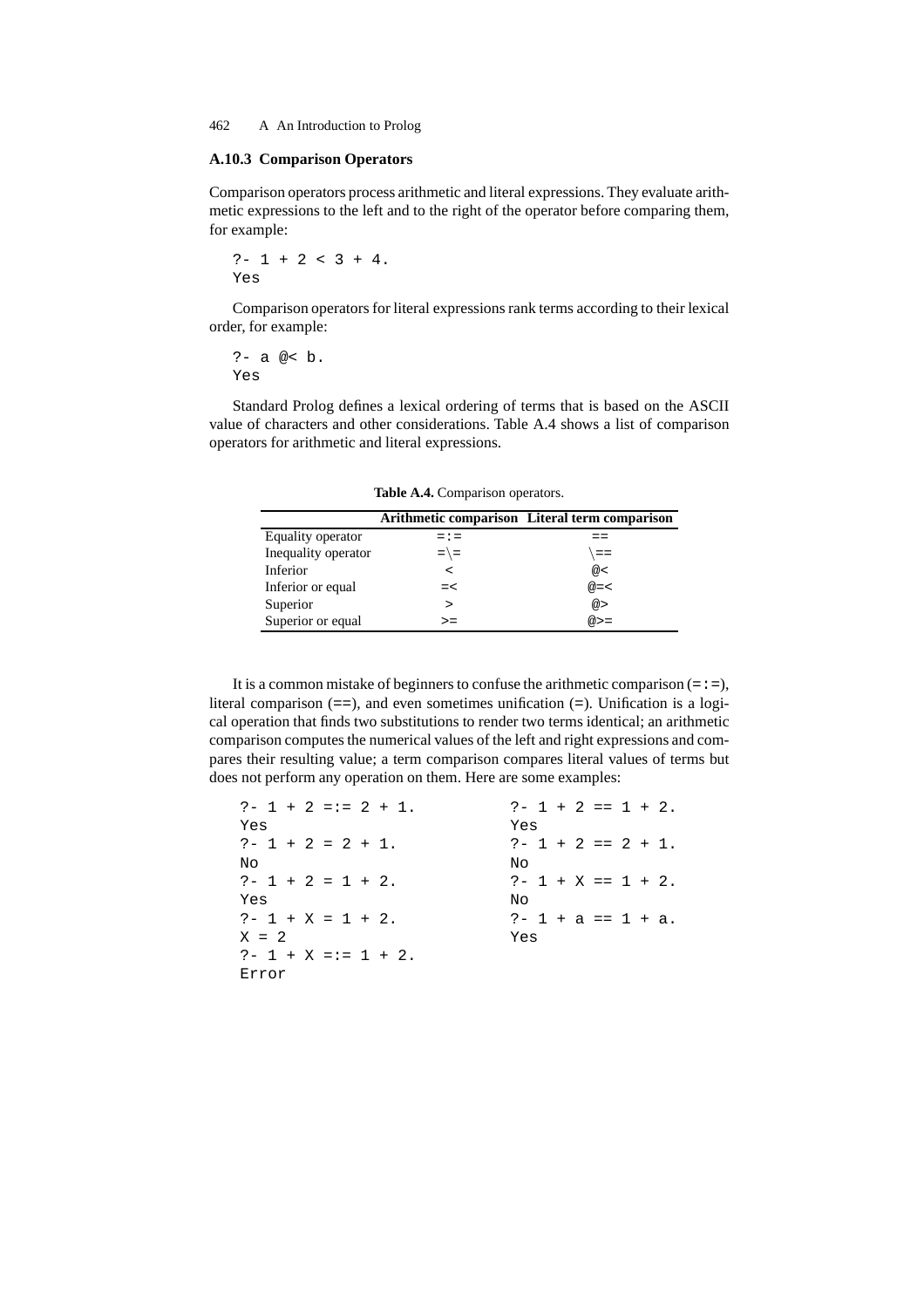### **A.10.4 Lists and Arithmetic: The length/2 Predicate**

The length/2 predicate determines the length of a list

```
?- length([a, b, c], 3).
Yes
?- length([a, [a, b], c], N).
N = 3
```
length(+List, ?N) traverses the list List and increments a counter N. Its definition in Prolog is:

```
length([],0).
length([X \mid XS], N) :-
  length(XS, N1),
  N is N1 + 1.
```
The order of subgoals in the rule is significant because N1 has no value until Prolog has traversed the whole list. This value is computed as Prolog pops the recursive calls from the stack. Should subgoals be inverted, the computation of the length would generate an error telling that N1 is not a number.

#### **A.10.5 Lists and Comparison: The quicksort/2 Predicate**

The quicksort/2 predicate sorts the elements of a list  $[H | T]$ . It first selects an arbitrary element from the list to sort, here the head, H. It splits the list into two sublists containing the elements smaller than this arbitrary element and the elements greater. Quicksort then sorts both sublists recursively and appends them once they are sorted. In this program, the before/2 predicate compares the list elements using the  $@$  < / 2 literal operator.

```
% quicksort(+InputList, -SortedList)
quicksort([], []) :- !.
quicksort([H | T], LSorted) :-
  split(H, T, LSmall, LBig),
  quicksort(LSmall, LSmallSorted),
  quicksort(LBig, LBigSorted),
  append(LSmallSorted, [H | LBigSorted], LSorted).
split(X, [Y | L], [Y | LSmall], LBig) :-
  before(Y, X),
  !,
  split(X, L, LSmall, LBig).
split(X, [Y | L], LSmall, [Y | LBig]) :-
  !,
```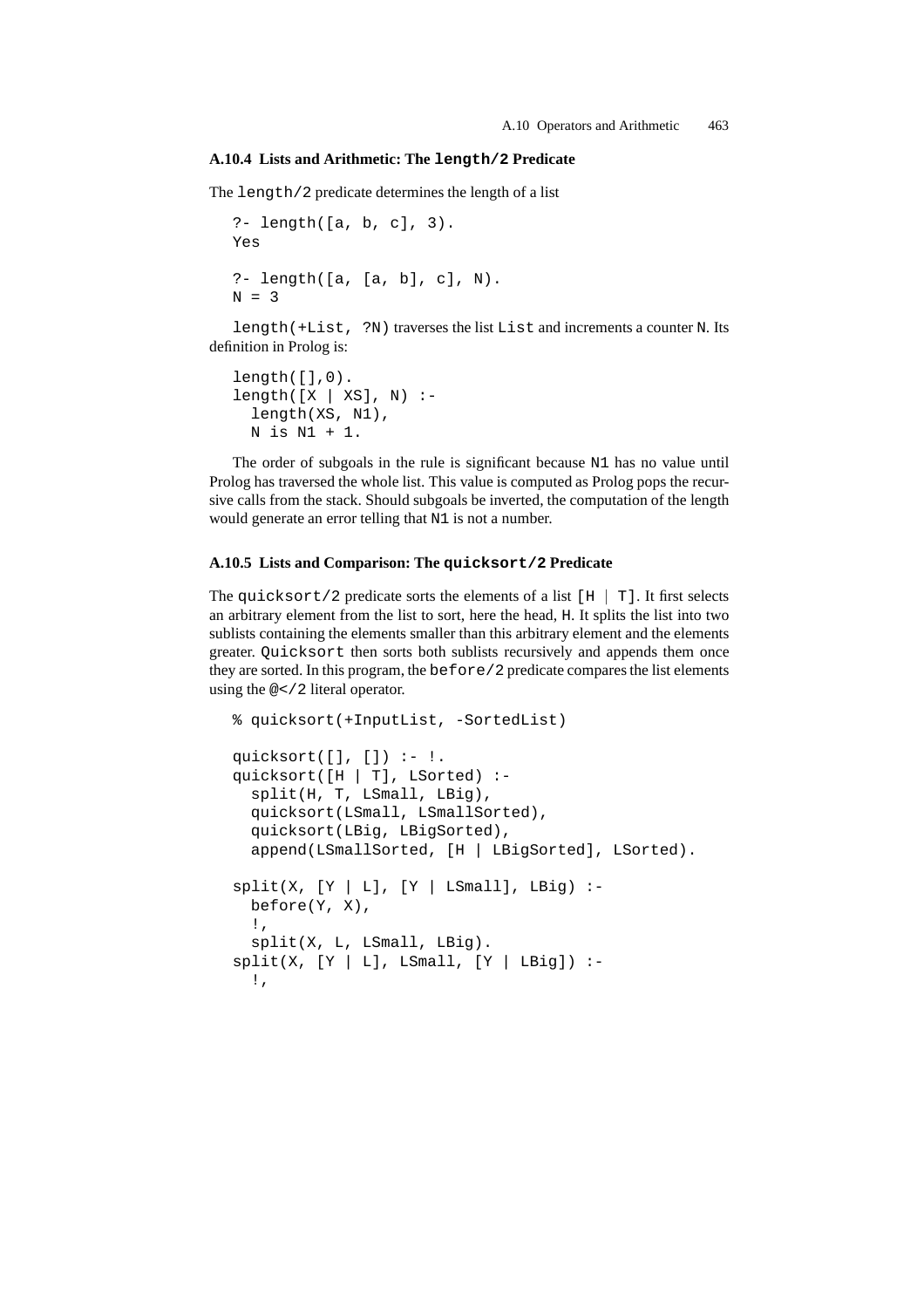```
split(X, L, LSmall, LBig).
split(\_, [], [], []) := !.before(X, Y) :- X \otimes Y.
```
# **A.11 Some Other Built-in Predicates**

The set of built-in predicates may vary according to Prolog implementations. Here is a list common to many Prologs. Consult your reference manual to have the complete list.

## **A.11.1 Type Predicates**

The type predicates check the type of a term. Their mode of use is type\_predicate(?Term).

• integer/1: Is the argument an integer?

```
?- integer(3).
Yes
?- integer(X).
No
```
• number / 1: Is the argument a number?

?- number(3.14). Yes

- $f$ loat/1: Is the argument a floating-point number?
- atom/1: Is the argument an atom?

```
?- atom(abc).
Yes
?- atom(3).
No
```
- atomic/1: Is the argument an atomic value, i.e., a number or an atom?
- var/1: Is the argument a variable?

```
? - var(X).
Yes
?- X = f(Z), var(X).
No
```
• nonvar/1: The opposite of var/1.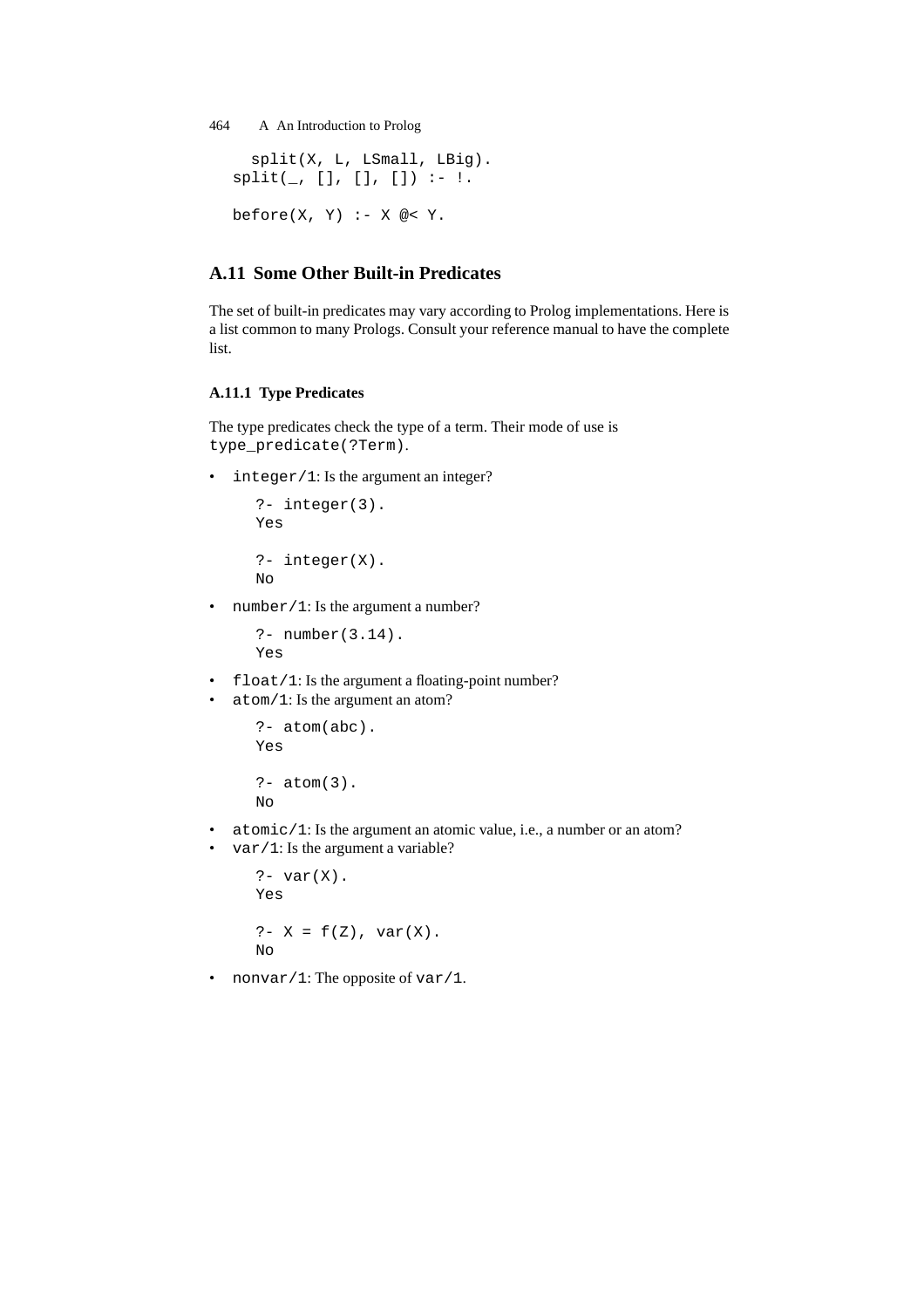```
?- nonvar(X).
No
```
• compound/1: Is the argument a compound term?

```
?- compound(X).
No
?- compound(f(X, Y)).
Yes
```
• ground/1: Is the argument a ground term?

?-  $ground(f(a, b))$ . Yes ?-  $ground(f(a, Y))$ . No

#### **A.11.2 Term Manipulation Predicates**

The term manipulation predicates enable us to access and modify elements of compound terms.

The built-in predicate functor(+Term, ?Functor, ?Arity) gets the principal functor of a term and its arity.

```
?- functor(father(ulysses, telemachus), F, A).
F = father, A = 2
```
functor also returns the most general term given a functor name and an arity. Functor and Arity must then be instantiated: functor(-Term, +Functor, +Arity)

```
?- functor(T, father, 2).
T = father(X, Y)
```
• The predicate  $\arg(\pm N, \pm \text{Term}, ?X)$  unifies X to the argument of rank N in Term.

```
?- arg(1, father(ulysses, telemachus), X).
X = ulysses
```
The operator Term = . . List, also known as the *univ* predicate, transforms a term into a list.

```
?- father(ulysses, telemachus) =.. L.
L = [father, ulysses, telemachus]
? - T = . . [a, b, c].T = a(b, c)
```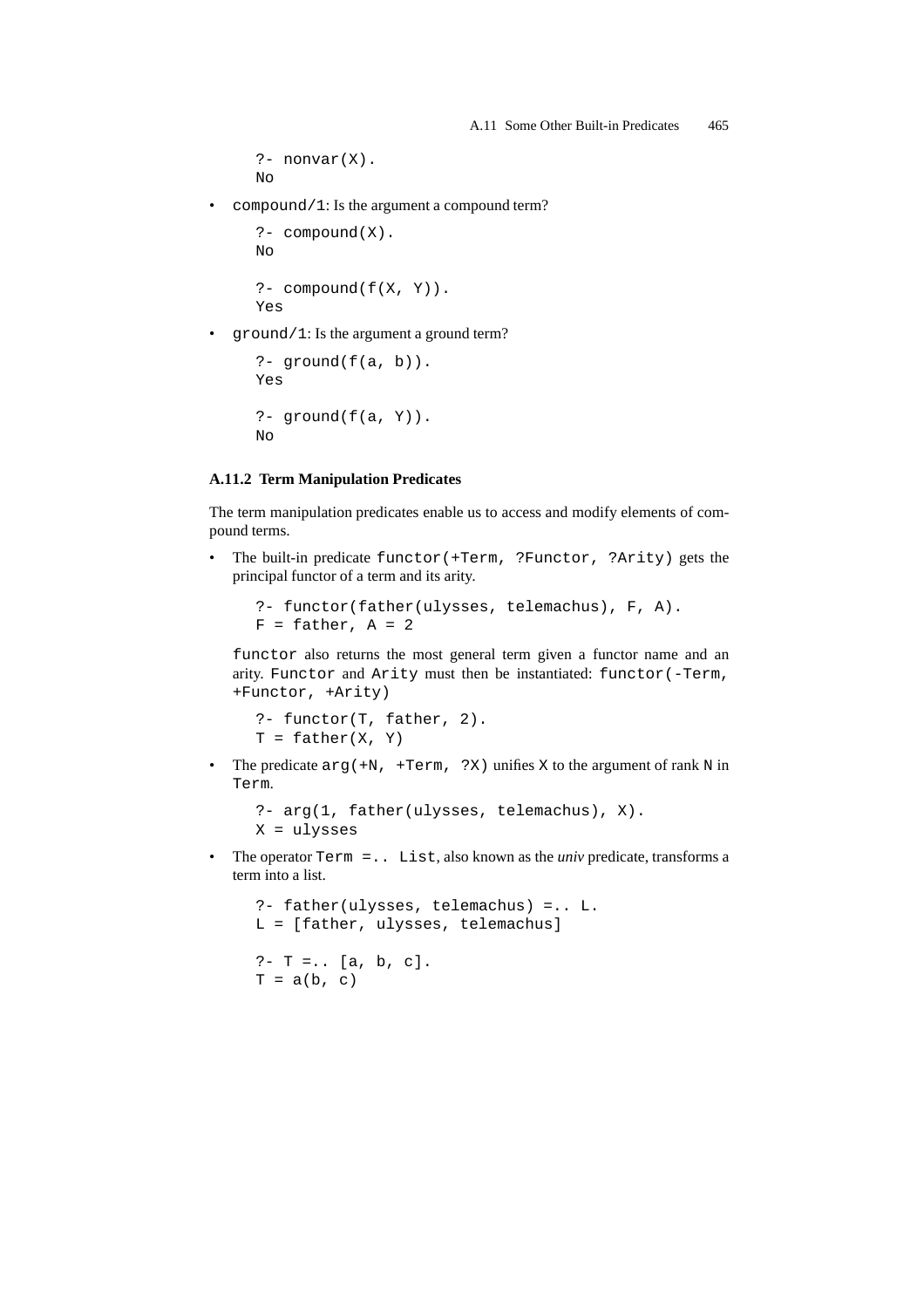Univ has two modes of use: +Term =.. ?List, or -Term =.. +List.

• The predicate name (?Atom, ?List) transforms an atom into a list of ASCII codes.

 $?$ - name(abc,  $L$ ).  $L = [97, 98, 99]$ ?- name(A, [97, 98, 99]).  $A = abc$ 

Standard Prolog provides means to encode strings more naturally using double quotes. Thus

?- "abc" = L.  $L = [97, 98, 99]$ 

## **A.12 Handling Run-Time Errors and Exceptions**

Standard Prolog features a mechanism to handle run-time errors. An error or exception occurs when the execution cannot be completed normally either successfully or by a failure. Examples of exceptions include division by zero, the attempt to evaluate arithmetically nonnumerical values with  $\frac{1}{15}/2$ , and calling a noninstantiated variable in the body of a rule:

```
?- X is 1/0.
ERROR: //2: Arithmetic evaluation error: zero_divisor
?- X is 1 + Y.
ERROR: Arguments are not sufficiently instantiated
?- X.
ERROR: Arguments are not sufficiently instantiated
```
In the normal course of a program, such faulty clauses generate run-time errors and stop the execution. The programmer can also trap these errors and recover from them using the catch/3 built-in predicate.

catch(+Goal, ?Catcher, ?Recover) executes Goal and behaves like call/1 if no error occurs. If an error is raised and unifies with Catcher, catch/3 proceeds with Recover and continues the execution.

Standard Prolog defines catchers of built-in predicates under the form of the term error(ErrorTerm, Information), where ErrorTerm is a standard description of the error and Information depends on the implementation. The query:

```
?- catch((X is 1 + Y), Error, (write(Error), nl, fail)).error(instantiation_error,
```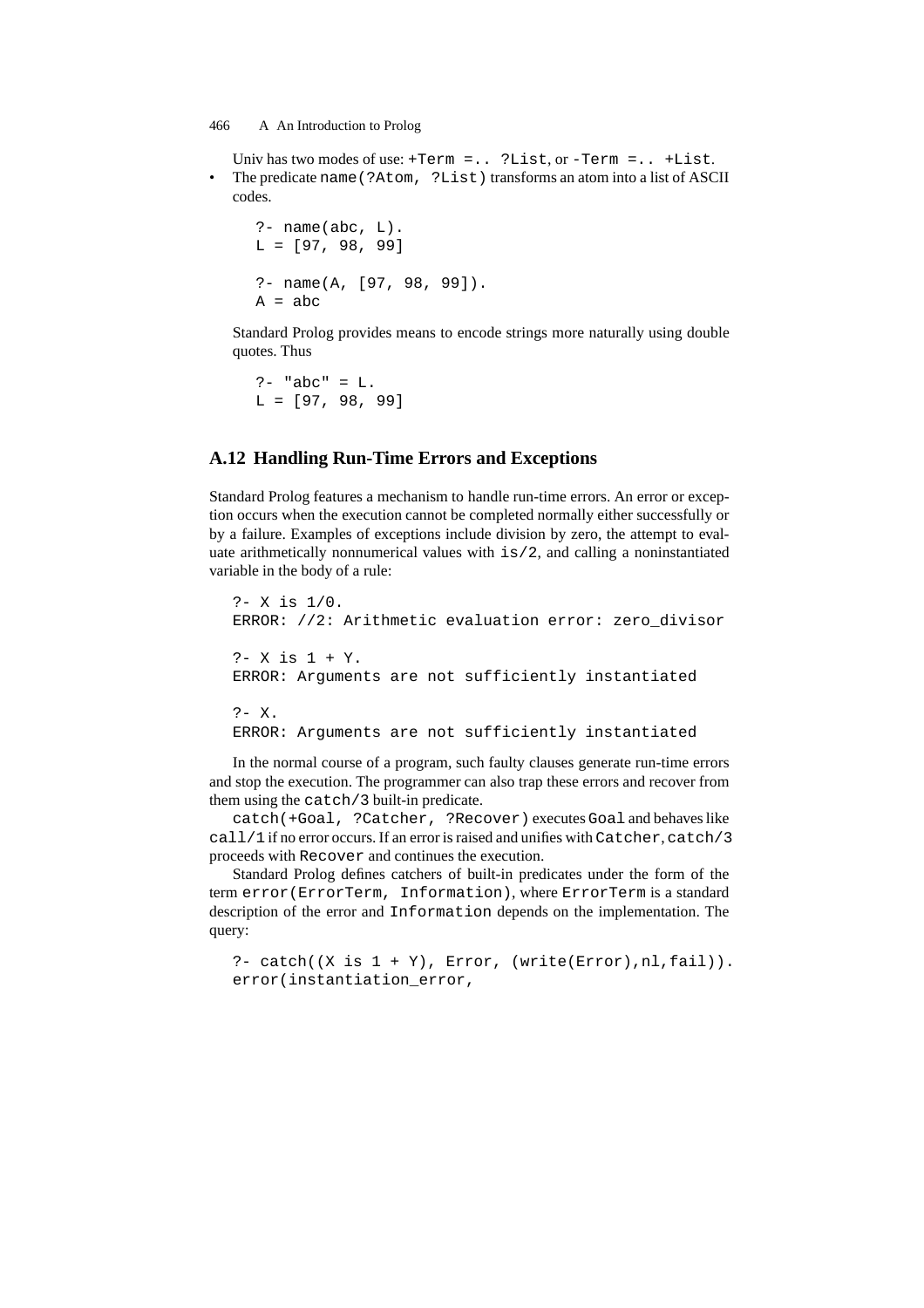```
context(system: (is)/2, _GXyz))
```
No

attempts to execute  $X$  is  $Y + 1$ , raises an error, and executes the recover goal, which prints the error and fails. The constant instantiation\_error is part of the set of error cases defined by Standard Prolog.

Built-in predicates execute a throw/1 to raise exceptions when they detect an error. The throw predicate immediately goes back to a calling catch/3. If there is no such catch, by default, the execution is stopped and the control is transferred to the user.

User-defined predicates can also make use of throw(+Exception) to throw an error, as in:

```
throw_error :- throw(error(error_condition,context)).
```
The corresponding error can be caught as in the query:

```
?- catch(throw_error, Error, (write(Error),nl,fail)).
error(error condition, context)
```
No

## **A.13 Dynamically Accessing and Updating the Database**

## **A.13.1 Accessing a Clause: The clause/2 Predicate**

The built-in predicate clause(+Head, ?Body) returns the body of a clause whose head unifies with Head. Let us illustrate this with the program:

```
hero(ulysses).
heroin(penelope).
daughter(X, Y) :-
  mother(Y, X),
  female(X).
daughter(X, Y) :-
  father(Y, X),
  female(X).
```
and the query:

```
?- clause(daughter(X, Y), B).
B = (mother(Y, X), female(X));B = (father(Y, X), female(X));No
?- clause(heroin(X), B).
```

```
X = penelope, B = true.
```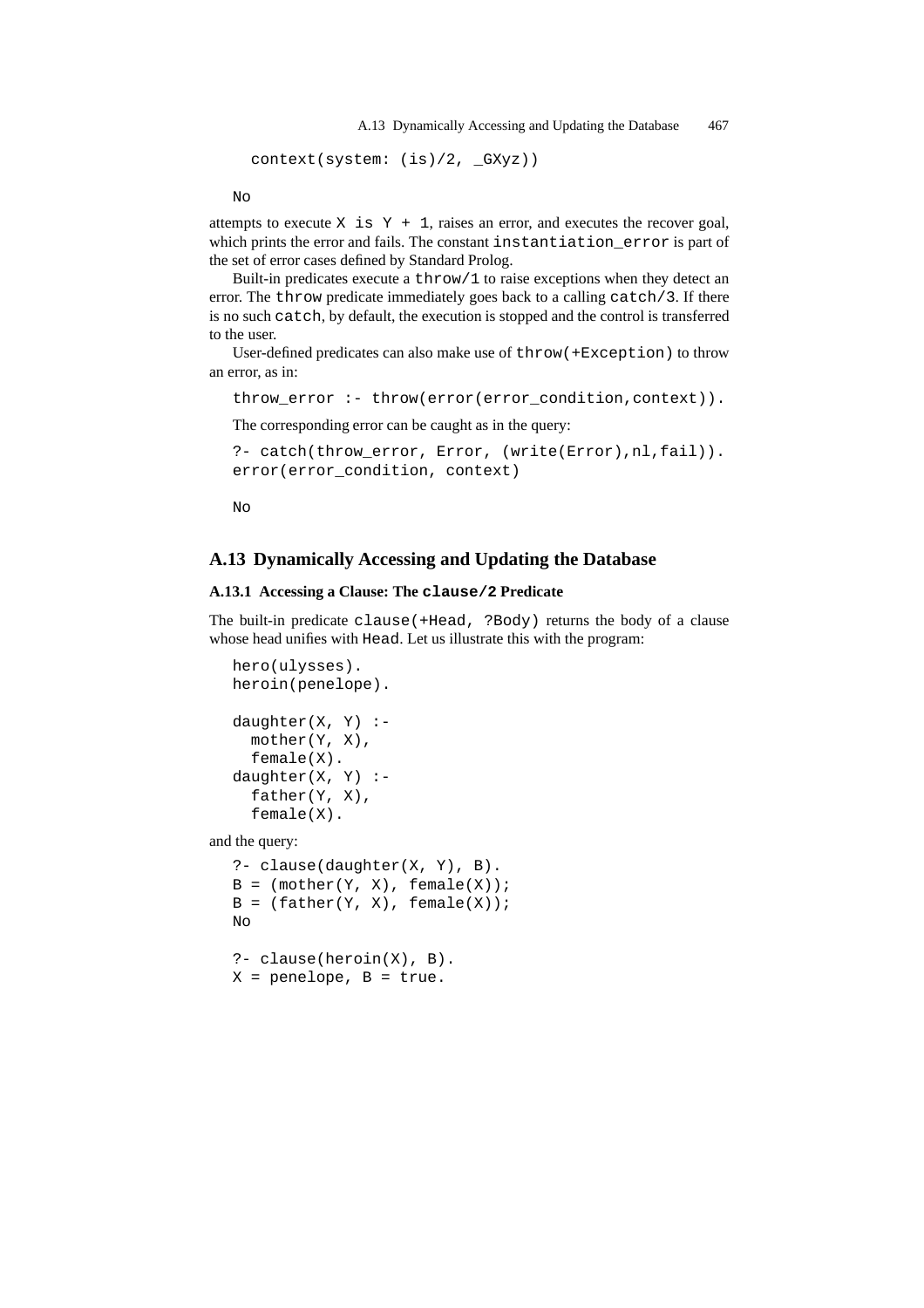### **A.13.2 Dynamic and Static Predicates**

The built-in predicates asserta/1, assertz/1, retract/1, and abolish/1 add or remove clauses – rules and facts – during the execution of a program. They allow to update the database – and hence to modify the program – dynamically.

A major difference between Prolog implementations is whether the system interprets the program or compiles it. Roughly, an interpreter does not change the format of rules and facts to run them. A compiler translates clauses into a machinedependent code or into more efficient instructions (Maier and Warren 1988). A compiled program runs much faster then.

Compiling occurs once at load time, and the resulting code is no longer modifiable during execution. To run properly, the Prolog engine must be told which predicates are alterable at run-time – the **dynamic** predicates – and which ones will remain unchanged – the **static** predicates. Prolog compiles static predicates and runs dynamic predicates using an interpreter.

A predicate is static by default. Dynamic predicates must either be declared using the dynamic/1 directive or be entirely created by assertions at run time. In the latter case, the first assertion of a clause declares automatically the new predicate to be dynamic. The directive specifying that a predicate is dynamic precedes all its clauses, if any. For example, the program:

```
:- dynamic parent/2, male/1.
...
parent(X, Y) :-
...
male(xy).
...
```
declares that parent / 2 and male/1 clauses may be added or removed at run time.

The predicates asserta/1, assertz/1,  $retract/1$ , and  $abolish/1$ can modify clauses of dynamic predicates only. Adding or removing a clause for a static predicate raises an error condition.

#### **A.13.3 Adding a Clause: The asserta/1 and assertz/1 Predicates**

The predicate  $\text{asserta}(+P)$  adds the clause P to the database. P is inserted just before the other clauses of the same predicate. As we have seen before, the predicate corresponding to the clause P must be dynamic: declared using the dynamic $/1$ directive or entirely asserted at run time.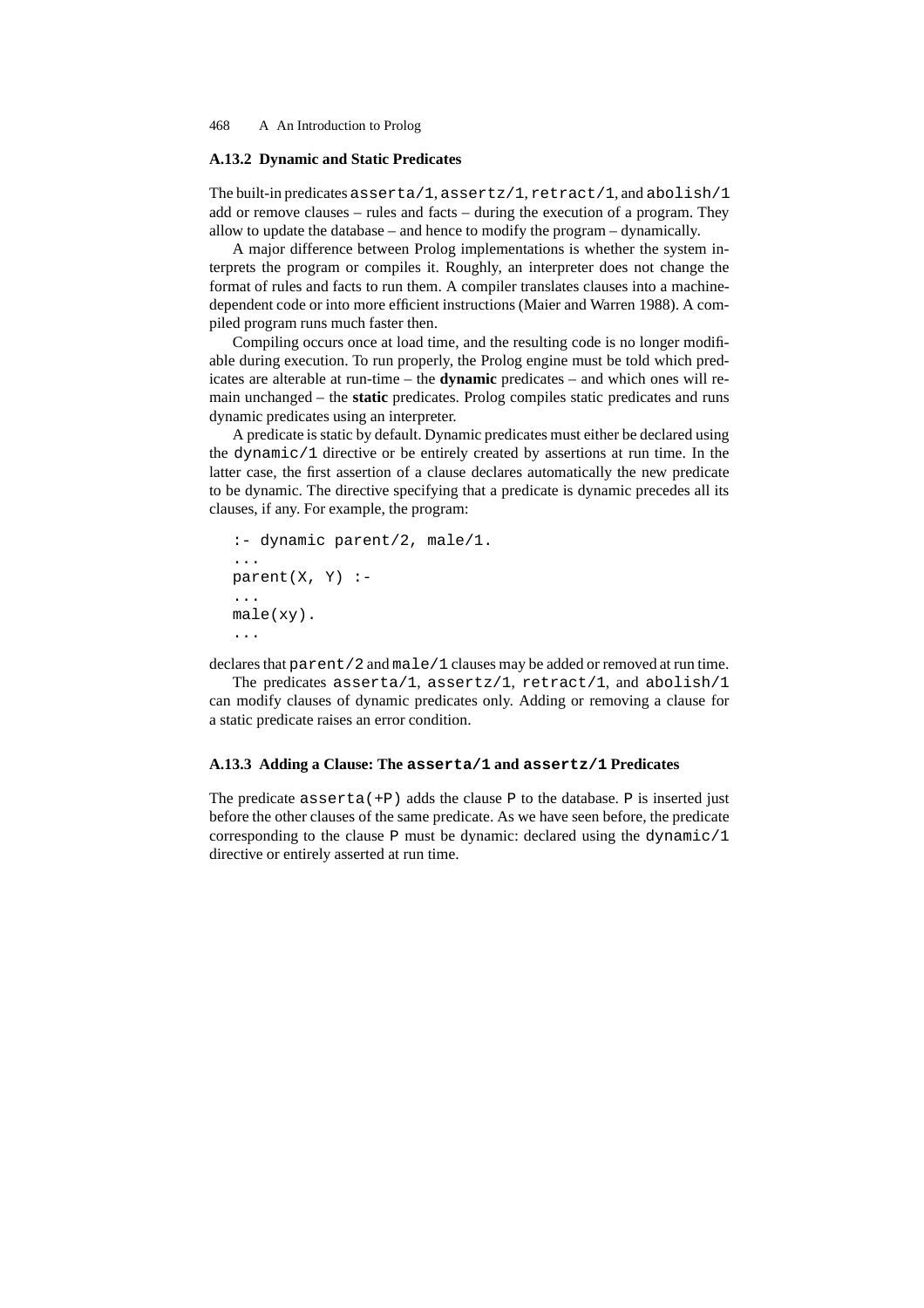A.13 Dynamically Accessing and Updating the Database 469

```
% State of the database
                             % Before assertion
                            % hero(ulysses).
                             % hero(hector).
?- asserta(hero(achilles)).
                             % State of the database
                             % After assertion
                             % hero(achilles).
                             % hero(ulysses).
                             % hero(hector).
```
The predicate assertz/1 also adds a new clause, but as the last one of the procedure this time.

Adding rules is similar. It requires double parentheses, as in

 $asserta((P:-B, C, D))$ .

However, it is never advised to assert rules. Modifying rules while running a program is rarely useful and may introduce nasty bugs.

Novice Prolog programmers may try to communicate the results of a procedure by asserting facts to the database. This is not a good practice because it hides what is the real output of a predicate. Results, especially intermediate results, should be passed along from one procedure to another using arguments. Assertions should only reflect a permanent change in the program state.

#### **A.13.4 Removing Clauses: The retract/1 and abolish/2 Predicates**

The built-in predicates retract/1 and abolish/1 remove clauses of a dynamic predicate. retract(+P) retracts clause P from the database.

```
% State of the database
                            % Before removal
                            % hero(ulysses).
                            % hero(achilles).
                            % hero(hector).
?- retract(hero(hector)).
                            % State of the database
                            % After
                            % hero(ulysses).
                            % hero(achilles).
?- retract(hero(X)).
X = ulysses ;
X = \text{achilles};
No
? - \text{hero}(X).
No
```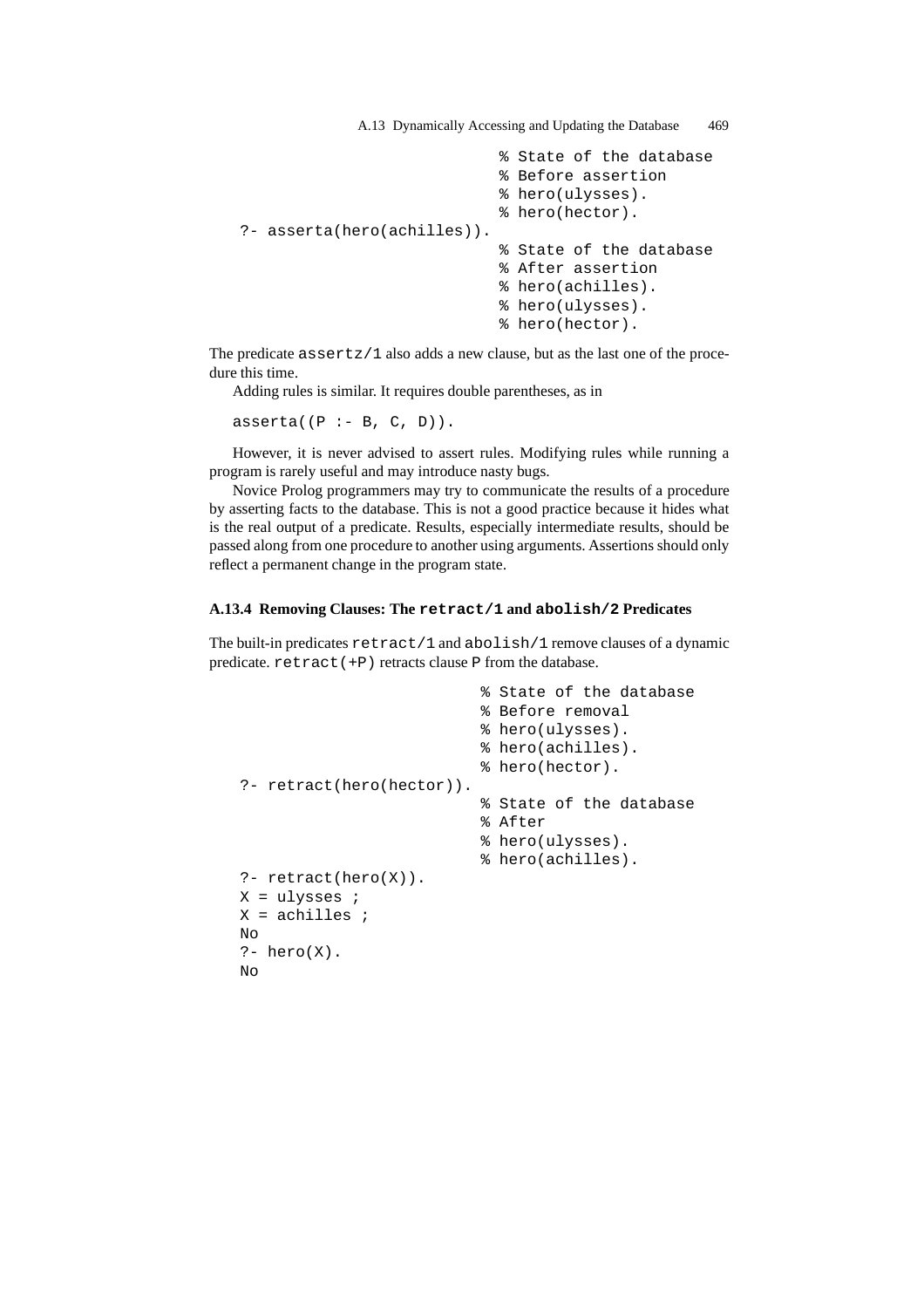The predicate abolish(+Predicate/Arity) removes all clauses of Predicate with arity Arity from the database.

#### **A.13.5 Handling Unknown Predicates**

When a static predicate is called and is not in the database, it is often a bug. A frequent cause is due to wrong typing as, for example,  $parent(X, Y)$  instead of parent  $(X, Y)$ , where n and e are twiddled. For this reason, by default, Prolog raises an error in the case of such a call.

An effect of dynamic/1 is to declare a predicate to the Prolog engine. Such a predicate 'exists' then, even if it has no clauses. A call to a dynamic predicate that has no clauses in the database is not considered as an error. It fails, simply and silently.

The Prolog engine behavior to calls to unknown predicates can be modified using the unknown/2 directive:

```
:- unknown(-OldValue, +NewValue).
```
where OldValue and NewValue can be:

- $\texttt{warning} \texttt{A}$  call to an unknown predicate issues a warning and fails.
- $error A$  call to an unknown predicate raises an error. As we saw, this is the default value.
- $fail A call to an unknown predicate fails silently.$

A Prolog flag also defines this behavior. It can be set by set\_prolog\_flag/2:

```
?- set_prolog_flag(+FlagName, +NewValue).
```
where FlagName is set to unknown and possible values are error, warning, or fail. The current flag status is obtained by current\_prolog\_flag/2:

```
?- current prolog flag(+FlagName, ?Value).
```
# **A.14 All-Solutions Predicates**

The second-order predicates  $\frac{1}{2}$ , bagof/3, and set of/3 return all the solutions to a given query. The predicate findall is the basic form of all-solutions predicates, while bagof and setof are more elaborate. We exemplify them with the database:

```
character(ulysses, iliad).
character(hector, iliad).
character(achilles, iliad).
character(ulysses, odyssey).
character(penelope, odyssey).
character(telemachus, odyssey).
```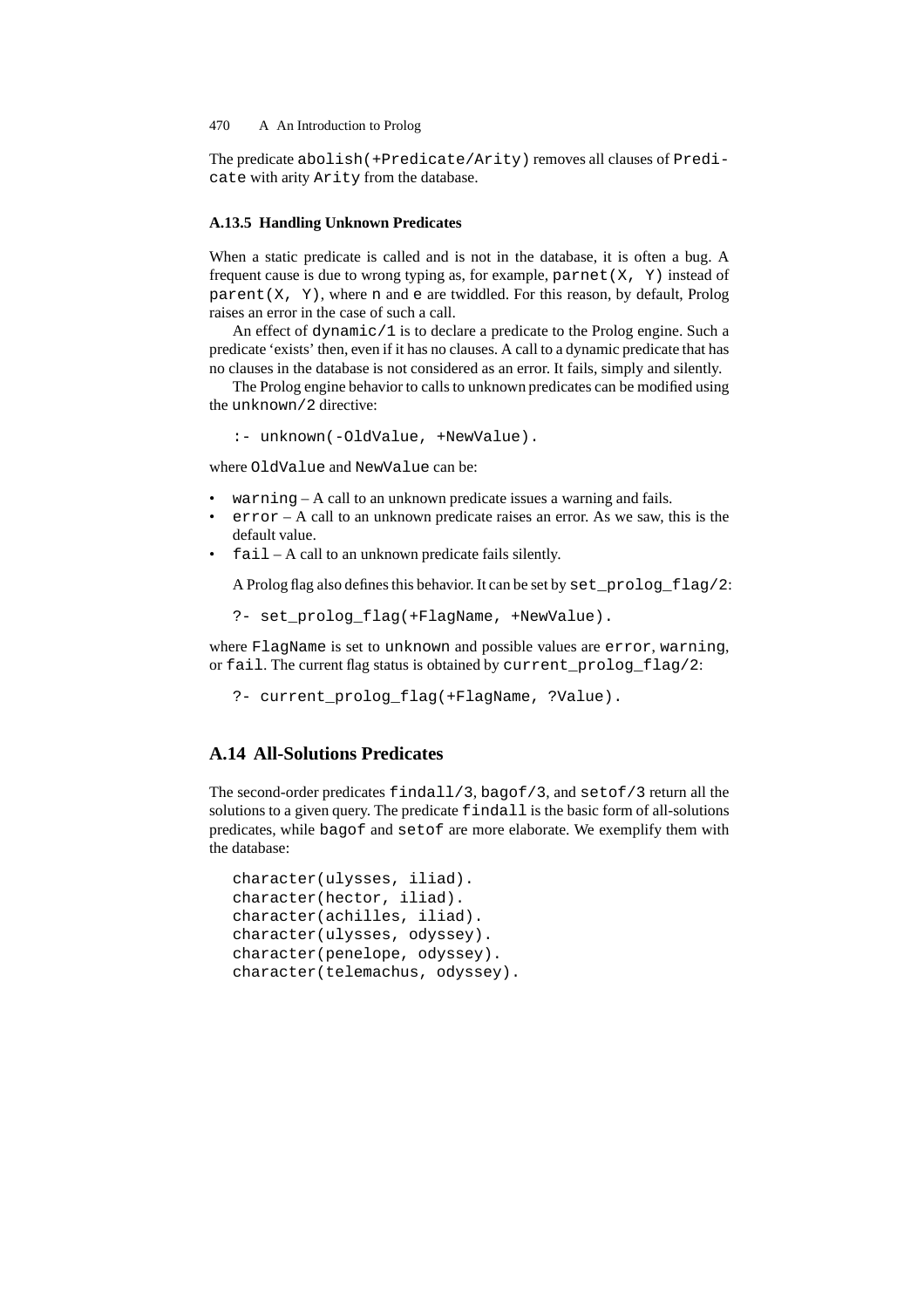findall(+Variable, +Goal, ?Solution) unifies Solution with the list of all the possible values of Variable when querying Goal.

```
?- findall(X, character(X, iliad), B).
B = [ulysses, hector, achilles]
?- findall(X, character(X, Y), B).
B = [ulysses, hector, achilles, ulysses, penelope,
telemachus]
```
The predicate bagof(+Variable, +Goal, ?Solution) is similar to findall/3, except that it backtracks on the free variables of Goal:

```
?- bagof(X, character(X, iliad), Bag).
Bag = [ulysses, hector, achilles]
?- bagof(X, character(X, Y), Bag).
Bag =[ ulysses, hector, achilles], Y = iliad ;
Bag = [ulysses, penelope, telemachus], Y = odyssey ;
N<sub>0</sub>
```
Variables in Goal are not considered free if they are existentially quantified. The existential quantifier uses the infix operator "^". Let X be a variable in Goal. XˆGoal means that there exists X such that Goal is true. bagof/3 does not backtrack on it. For example:

```
?- bagof(X, Y^character(X, Y), Bag).
Bag = [ulysses, hector, achilles, ulysses,
penelope, telemachus]
?- bagof(X, Y^(character(X, Y), female(X)), Bag).
Bag = [penelope]
```
The predicate setof(+Variable, +Goal, ?Solution) does the same thing as bagof/3, except that the Solution list is sorted and duplicates are removed from it:

```
?- setof(X, Y^character(X, Y), Bag).
Bag = [achilles, hector, penelope, telemachus,
ulysses]
```
# **A.15 Fundamental Search Algorithms**

Many problems in logic can be represented using a graph or a tree, where finding a solution corresponds to searching a path going from an initial state to a goal state. The search procedure starts from an initial node, checks whether the current node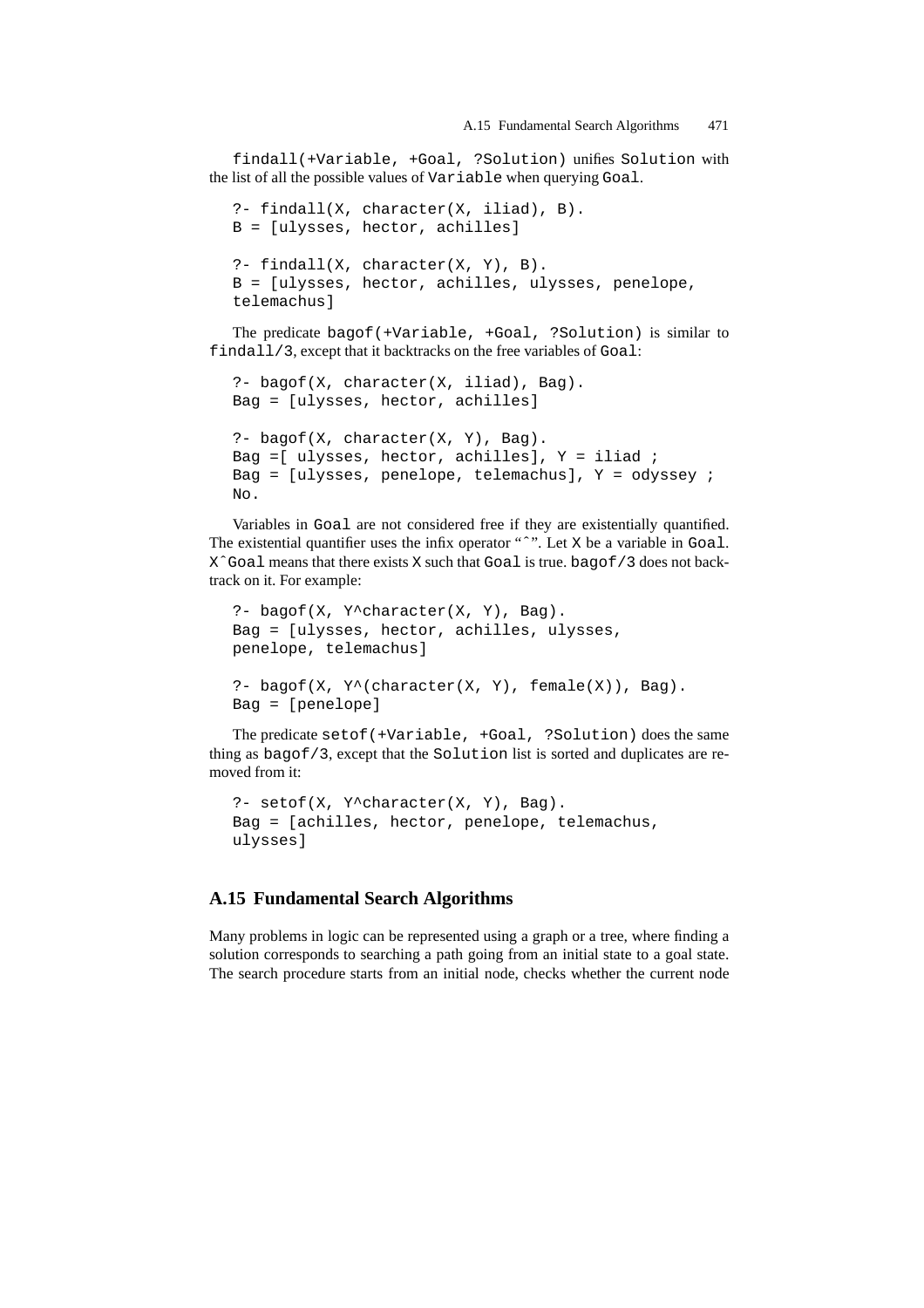meets a goal condition, and if not, goes to a next node. The transition from one node to a next one is carried out using a successor predicate, and the solution is the sequence of nodes traversed to reach the goal. In the context of search, the graph is also called the **state space**.

In this section, we will review some fundamental search strategies and as an application example, we will try to find our way through the labyrinth shown in Fig. A.9. As we saw, Prolog has an embedded search mechanism that can be used with little adaptation to implement other algorithms. It will provide us with the Ariadne's thread to remember our way in the maze with minimal coding efforts.



**Fig. A.9.** The graph representing the labyrinth.

#### **A.15.1 Representing the Graph**

We use a successor predicate  $s(X, Y)$  to represent the graph, where Y is the successor of X. For the labyrinth, the s/2 predicate describes the immediate links from one room to another. The links between rooms are:

```
link(r1, r2). link(r1, r3). link(r1, r4). link(r1,
r5). link(r2, r6). link(r2, r7). link(r3, r6).
link(r3, r7). link(r4, r7). link(r4, r8). link(r6,
r9).
```
Since links can be traversed both ways, the s/2 predicate is: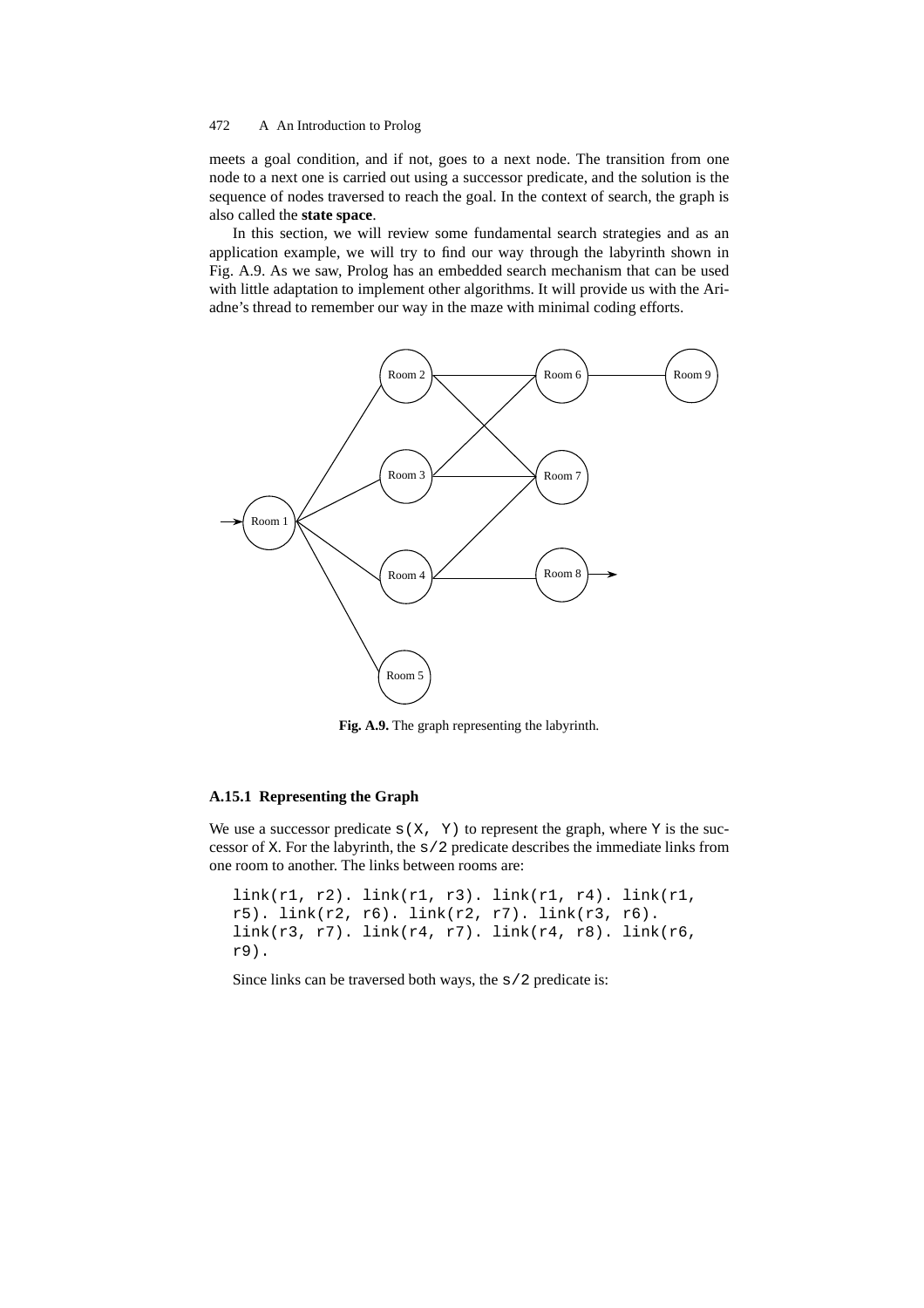$s(X, Y)$  :- link(X, Y).  $s(X, Y)$  :- link(Y, X).

The goal is expressed as:

 $qoal(X)$  :- minotaur(X).

where

minotaur(r8).

Finally, we could associate a cost to the link, for instance, to take into account its length. The predicate would then be:

s(X, Y, Cost).

#### **A.15.2 Depth-First Search**

A depth-first search is just the application of the Prolog resolution strategy. It explores the state space by traversing a sequence of successors to the initial node until it finds a goal. The search goes down the graph until it reaches a node without successor. It then backtracks from the bottom to the last node that has successors.

Searching a path in a labyrinth is then very similar to other programs we have written before. It consists of a first rule to describe the goal condition and second recursive one to find a successor node when the condition is not met. The depth\_first\_search(+Node, -Path) predicate uses the initial node as input and returns the path to reach the goal:

```
%% depth_first_search(+Node, -Path)
depth first search(Node, [Node]) :-
  goal(Node).
depth_first_search(Node, [Node | Path]) :-
  s(Node, Node1),
  depth first search(Node1, Path).
```
This short program does not work, however, because the path could include infinite cycles: Room 2 to Room 6 to Room 2 to Room 6... To prevent them, we need to remember the current path in an accumulator variable and to avoid the successors of the current node that are already members of the path. We use a depth first search/3 auxiliary predicate, and the new program is:

```
%% depth_first_search(+Node, -Path)
depth_first_search(Node, Path) :-
  depth_first_search(Node, [], Path).
%% depth_first_search(+Node, +CurrentPath,-FinalPath)
depth_first_search(Node, Path, [Node | Path]) :-
  goal(Node).
```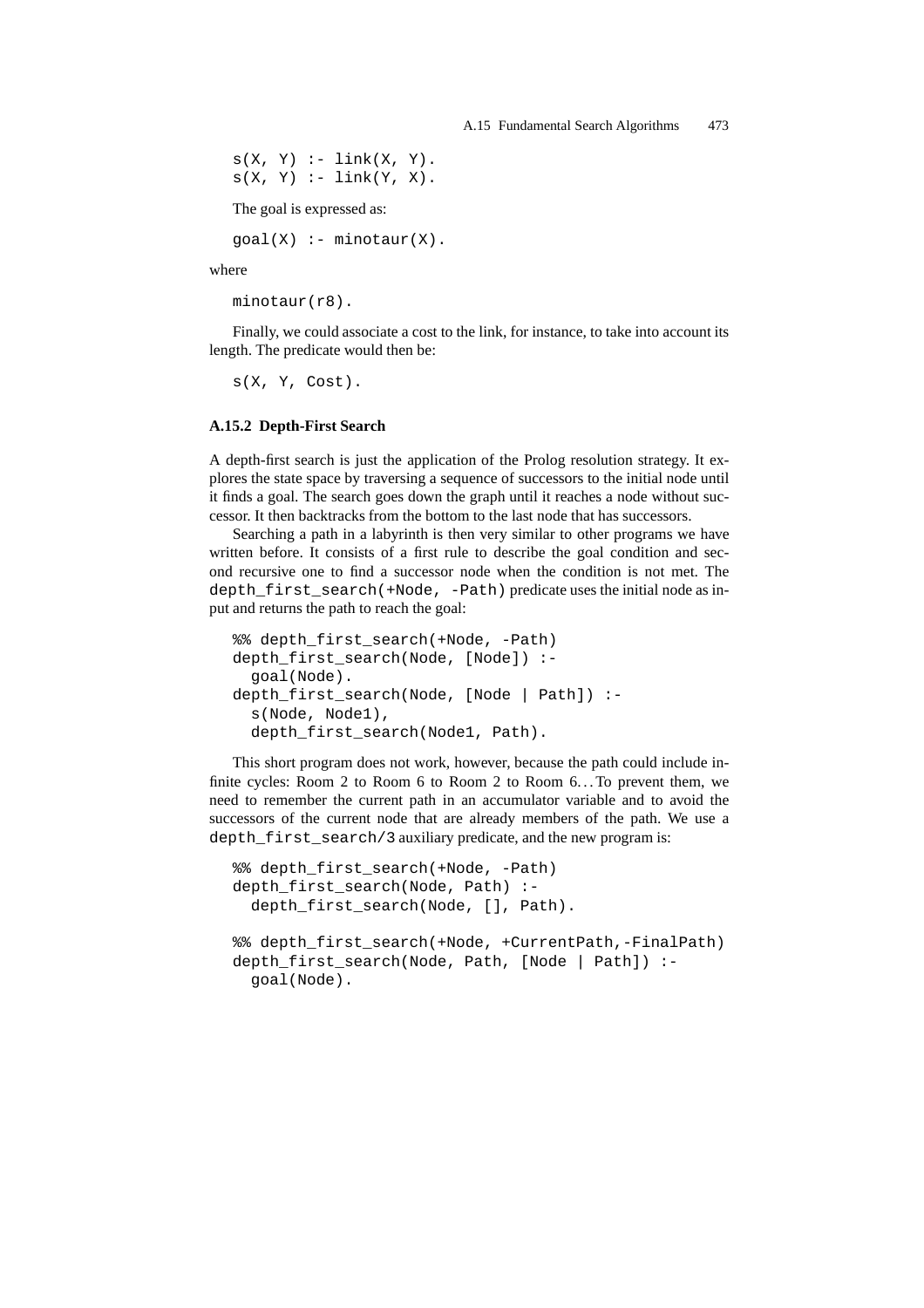```
depth_first_search(Node, Path, FinalPath) :-
  s(Node, Node1),
  \+ member(Node1, Path),
  depth_first_search(Node1, [Node | Path],FinalPath).
```
The result of the search is:

```
?- depth first search(r1, L).
L = [r8, r4, r7, r3, r6, r2, r1] ;
L = [r8, r4, r7, r2, r1];
L = [r8, r4, r7, r2, r6, r3, r1];
L = [r8, r4, r7, r3, r1];
L = [r8, r4, r1];
N<sub>O</sub>?-
```
#### **A.15.3 Breadth-First Search**

The breadth-first search explores the paths in parallel. It starts with the first node, all the successors of the first node, all the successors of the successors, and so on, until it finds a solution.

If the list  $Node \mid Path \mid$  describes a path to a node, the search needs to expand all the successors of Node. It generates the corresponding paths as lists. There are as many lists as there are successors to Node. The search then sets the successors as the heads of these lists. This is done compactly using the bagof/3 predicate:

```
expand([Node | Path], ExpandedPaths) :-
 bagof(
    [Node1, Node | Path],
    (s(Node, Node1), \+ member(Node1, Path)),
    ExpandedPaths).
```
As with the depth-first search, the breadth-first search consists of two rules. The first rule describes the goal condition. It extracts the first path from the list and checks whether the head node is a goal. The second rule implements the recursion. It expands the first path – the head of the list – into a list of paths that go one level deeper in the graph and appends them to the end of the other paths. The breadth\_first\_search(+Node, -Path) predicate uses the initial node as input and returns the path to reach the goal. The program needs to start with a list of lists, and it uses the auxiliary predicate bf\_search\_aux/2.

```
%% breadth_first_search(+Node, -Path)
breadth_first_search(Node, Path) :-
  bf_search_aux([[Node]], Path).
bf\_search\_aux([[Node | Path] | _], [Node | Path]) :-goal(Node).
```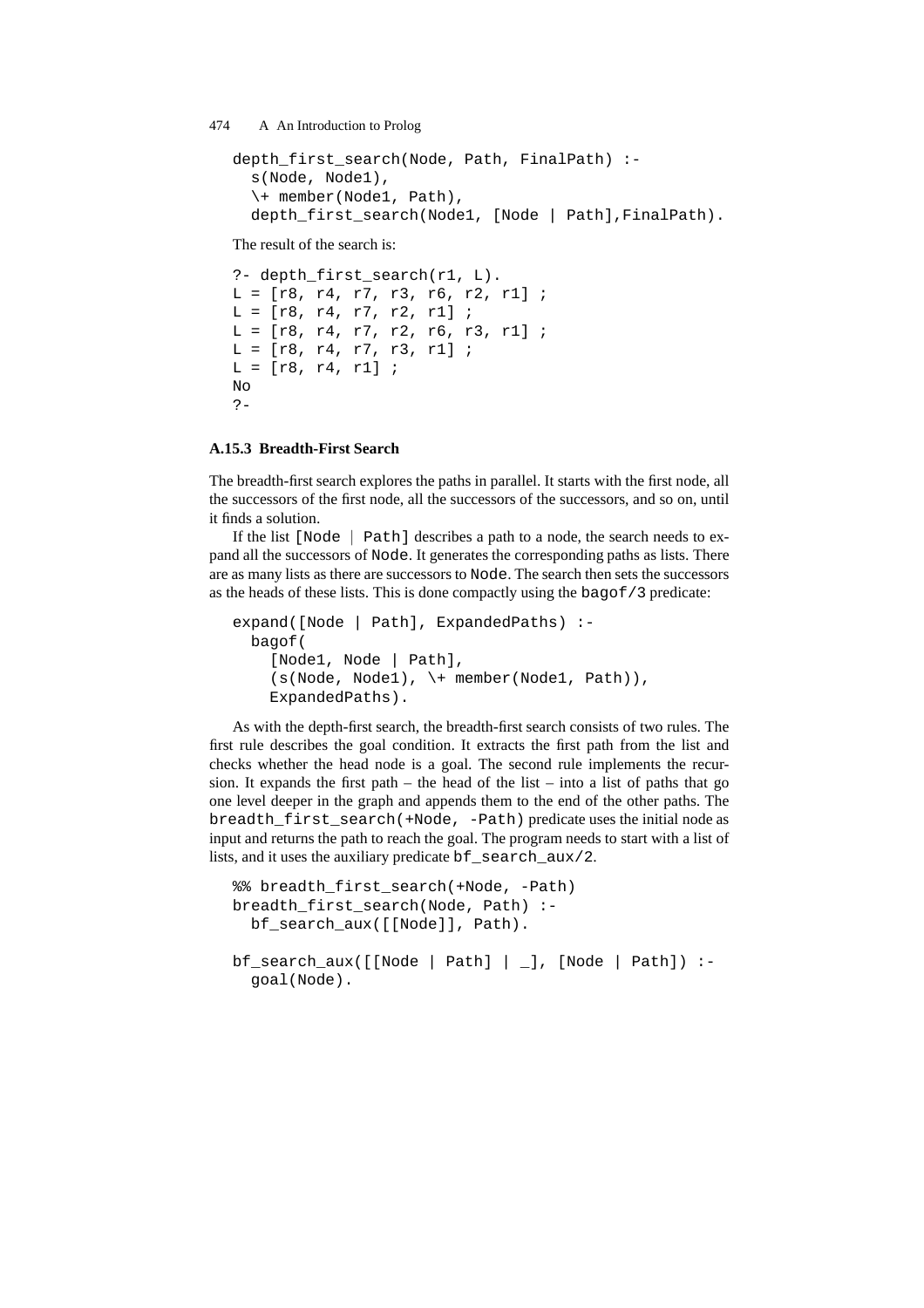```
bf_search_aux([CurrentPath | NextPaths],
    FinalPath) :-
  expand(CurrentPath, ExpandedPaths),
  append(NextPaths, ExpandedPaths, NewPaths),
  bf search aux(NewPaths, FinalPath).
```
The program is not completely correct, however, because expand/2 can fail and make the whole search fail. A failure of expand/2 means that the search cannot go further in this path and it has found no goal node in it. We can remove the path from the list then. To reflect this, we must add a second rule to expand/2 that sets the path to the empty list and prevents the first rule from backtracking:

```
expand([Node | Path], ExpandedPaths) :-
 bagof(
    [Node1, Node | Path],
    (s(Node, Node1), \+ member(Node1, Path)),
    ExpandedPaths),
  !.
expand(Path, []).
```
The result of the search is:

```
?- breadth_first_search(r1, L).
L = [r8, r4, r1];
L = [r8, r4, r7, r2, r1] ;
L = [r8, r4, r7, r3, r1] ;
L = [r8, r4, r7, r3, r6, r2, r1];
L = [r8, r4, r7, r2, r6, r3, r1];
No
?-
```
The breadth-first search strategy guarantees that it will find the shortest path to the solution. A disadvantage is that it must store and maintain all exploration paths in parallel. This requires a huge memory, even for a limited search depth.

#### **A.15.4 A\* Search**

The A\* search is a variation and an optimization of the breadth-first search. Instead of expanding the first path of the list, it uses heuristics to select a better candidate. While searching the graph,  $A^*$  associates a value to paths it traverses. This value is a function f of the node being traversed.  $f(n)$  at node n is the sum of two terms  $f(n) = g(n) + h(n)$ , where  $g(n)$  is the length of the path used to reach node n and  $h(n)$  is the estimate of the remaining length to reach the goal node. From a given node,  $A^*$  ranks the possible subsequent nodes minimizing  $f(n)$ . It then explores "best nodes" first and thus avoids a blind searching.

The main difficulty of the  $A^*$  search is to find a suitable  $h$  function. Its presentation is outside the scope of this appendix. Russell and Norvig (2003) examine search strategies in detail. Bratko (2001) describes an implementation of A\* in Prolog.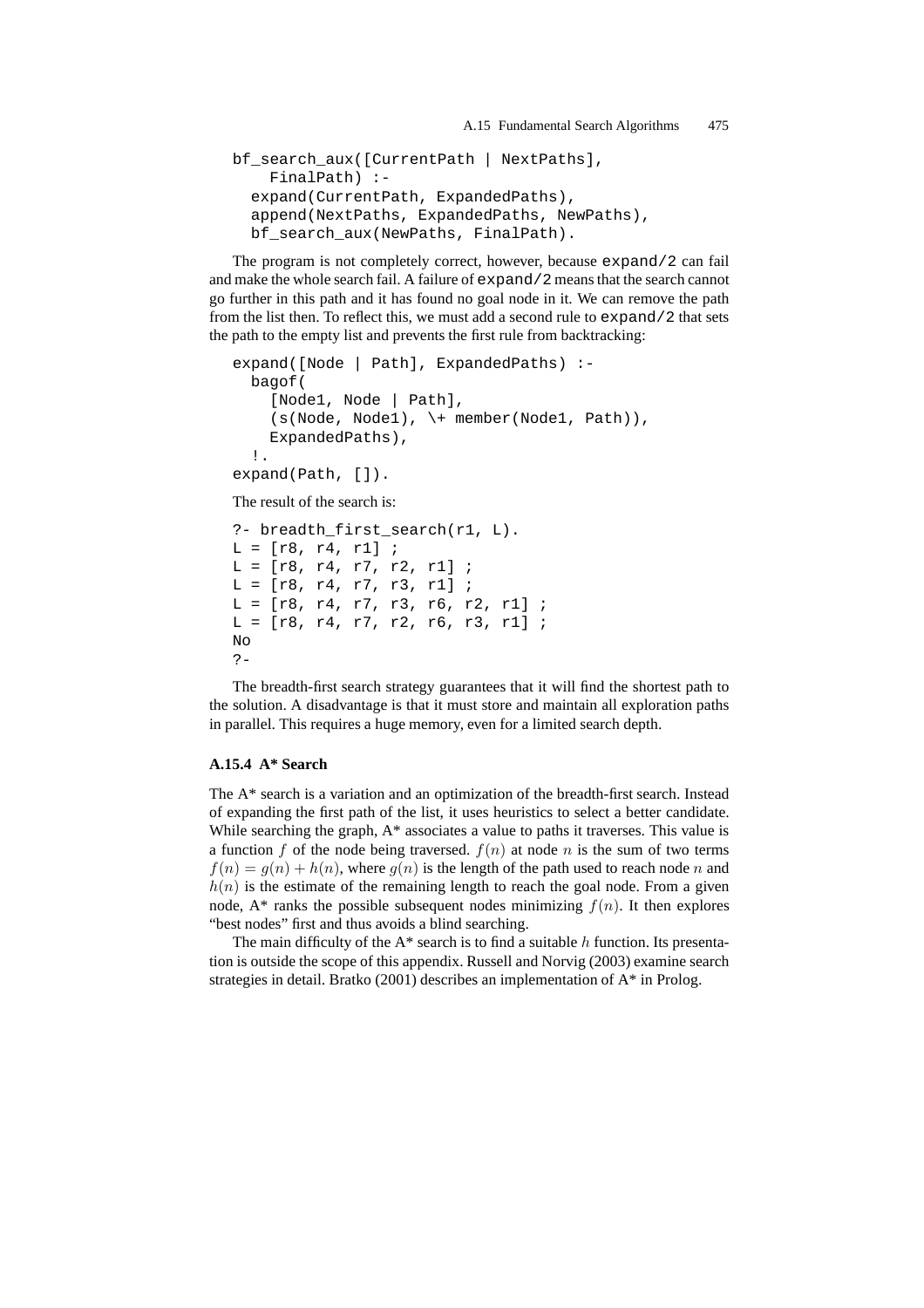## **A.16 Input/Output**

The first Prolog systems had only primitive input/output facilities. Standard Prolog defines a complete new set of predicates. They represent a major change in the Prolog language, and although they are more flexible they are not universally accepted yet. This section introduces both sets of predicates. It outlines Standard Prolog input/output predicates and predicates conforming to the older tradition of Edinburgh Prolog. Most input/output predicates are deterministic, that is, they give no alternative solutions upon backtracking.

## **A.16.1 Reading and Writing Characters with Edinburgh Prolog**

In Edinburgh Prolog, reading characters from the keyboard and writing to the screen is carried out using  $qet0/1$  and  $put/1$ . Both predicates process characters using their ASCII codes. get0/1 unifies with −1 when it reaches the end of a file. Here are some examples of use:

```
?- get0(X).
a ?
X = 97?- put(65).
a
? - qet0(X).
\simD
X = -1
```
## **A.16.2 Reading and Writing Terms with Edinburgh Prolog**

The built-in predicates  $\text{read}/1$  and  $\text{write}/1$  read and write terms from the current input and output streams. read(?Term) reads one term:

```
? - read(X).
character(ulysses, odyssey).
X = character(ulysses, odyssey)
```
where the input term must be terminated by a period. When reaching the end of a file, X unifies with the build-in atom end\_of\_file:

 $? - read(X)$ .  $\sim_D$  $X = end of file$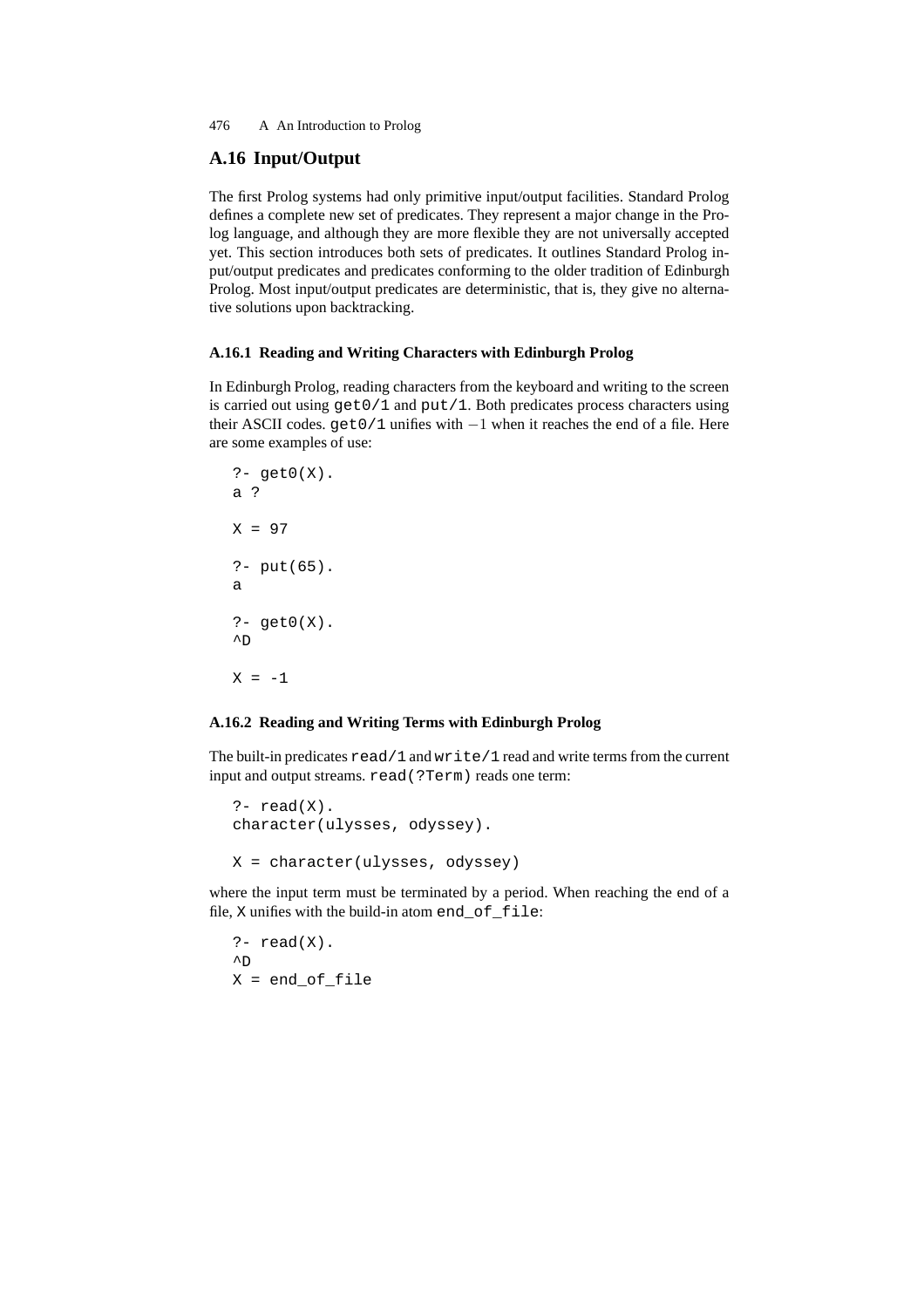Writing terms is similar. write(+Term) writes one term to the current output stream and  $n$ 1/0 prints a new line:

```
?- T = character(ulysses, odyssey), write(T), nl.
character(ulysses, odyssey)
T = character(ulysses, odyssey)
?-
```
## **A.16.3 Opening and Closing Files with Edinburgh Prolog**

Prolog input and output predicates normally write on the screen – the standard output – and read from the keyboard – the standard input. The predicates see/1 and tell/1 redirect the input and output so that a program can read or write any file.

see/1 and tell/1 open a file for reading and for writing. Then input/output predicates such as  $qet0/1$ ,  $read/1$  or  $put/1$ ,  $write/1$  are redirected to the current open file. Several files may be open at the same time. The program switches between open files using see/1 or tell/1 until they are closed. seen/0 and told/0 close the open input and the open output, respectively, and return to the standard input/output, that is, to the keyboard and the screen. Let us show this with an example.

| $see (in_file)$ ,    | Opens in _f i le as the current input stream.      |
|----------------------|----------------------------------------------------|
| see(user),           | The current stream becomes the user $-$ the key-   |
|                      | board.                                             |
| $see (in_file)$ ,    | in file becomes the current input stream           |
|                      | again with the reading the position it had before. |
| seen,                | Closes the current input stream. The current       |
|                      | stream becomes the keyboard.                       |
| seeing(IN_STREAM),   | IN_STREAM unifies with the current input           |
|                      | stream.                                            |
| tell(out file),      | Opens out_file as the current output stream        |
|                      | (creates a new file or empties a previously exist- |
|                      | ing file).                                         |
| telling(OUT_STREAM), | OUT_STREAM unifies with the current output         |
|                      | stream.                                            |
| tell(user),          | The current output stream becomes the user –       |
|                      | the screen.                                        |
| told.                | Closes the current output stream. The current      |
|                      | output stream becomes the user.                    |

Here is a short program to read a file:

read\_file(FileName, CodeList) : see(FileName), read\_list(CodeList),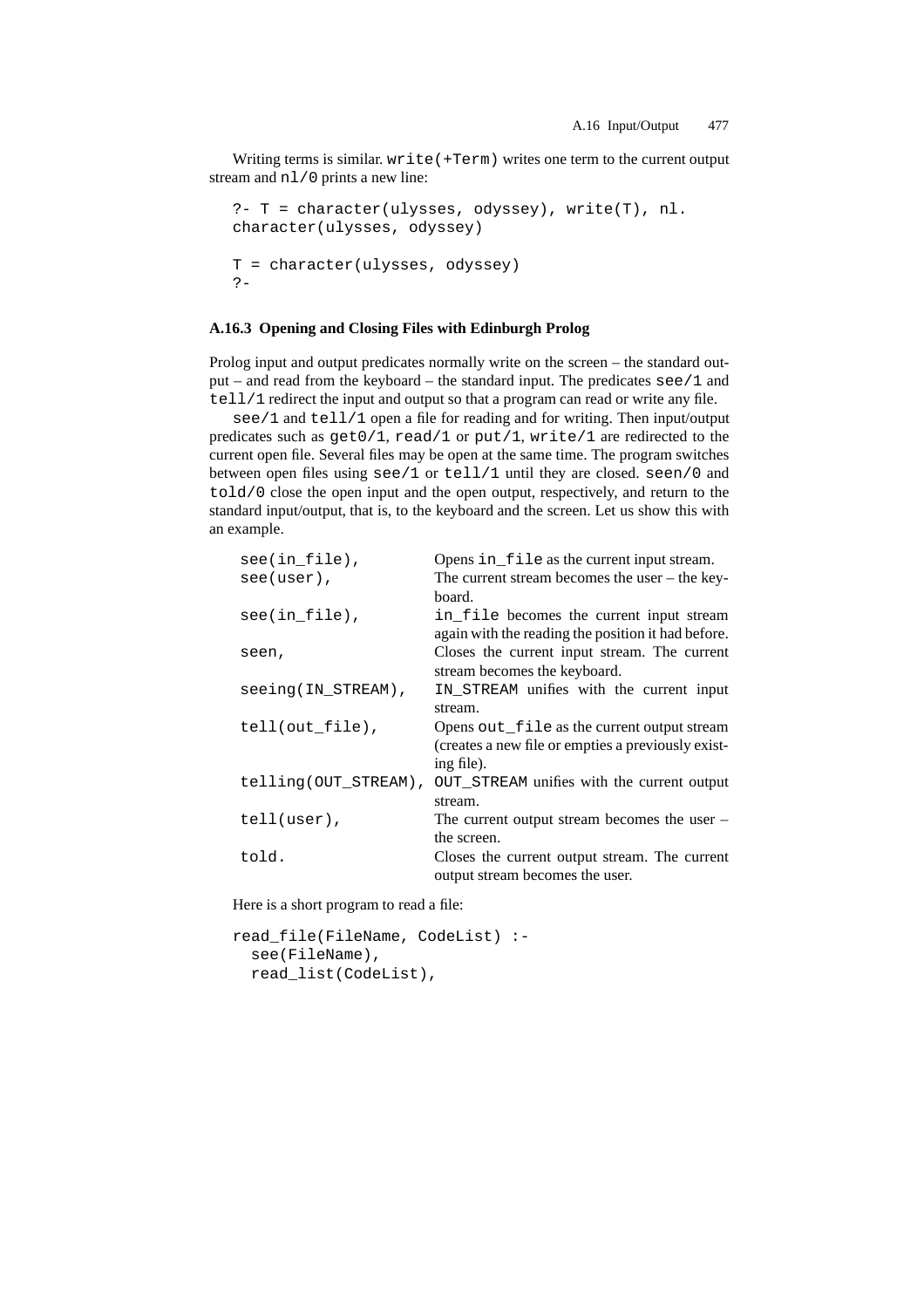```
seen.
read_list([C | L]) :-
  get0(C),
  C = \{-1, % end of file!,
  read_list(L).
read_list([]).
```
## **A.16.4 Reading and Writing Characters with Standard Prolog**

Standard Prolog uses streams to read and write characters. A stream roughly corresponds to an open file. Streams are divided into output streams or sinks, and input streams or sources. By default, there are two current open streams: the standard input stream, which is usually the keyboard, and the standard output stream, the screen. Other streams are opened and closed using open/4, open/3, close/1, and close/2.

The predicates to read and write a character are get  $char/1$ , get  $char/2$ , put\_char/1, and put\_char/2:

- get\_char(?Char) unifies Char with the next character of the current input stream.
- get\_char(+Stream, ?Char) unifies Char with the next character of the open input stream Stream. get\_char/1 and get\_char/2 predicates unify with end\_of\_file when they reach the end of a file.
- put char(+Char) writes Char to the current output stream.
- put char(+Stream, ?Char) writes Char to the open output Stream.
- nl/0 and nl(+Stream) write a new line to the current output stream or to Stream.

Here is a short example:

```
?- qet char(X).
a ?
X = a?- put_char(a).
a
? - get\_char(X).
\simD
X = end of file
```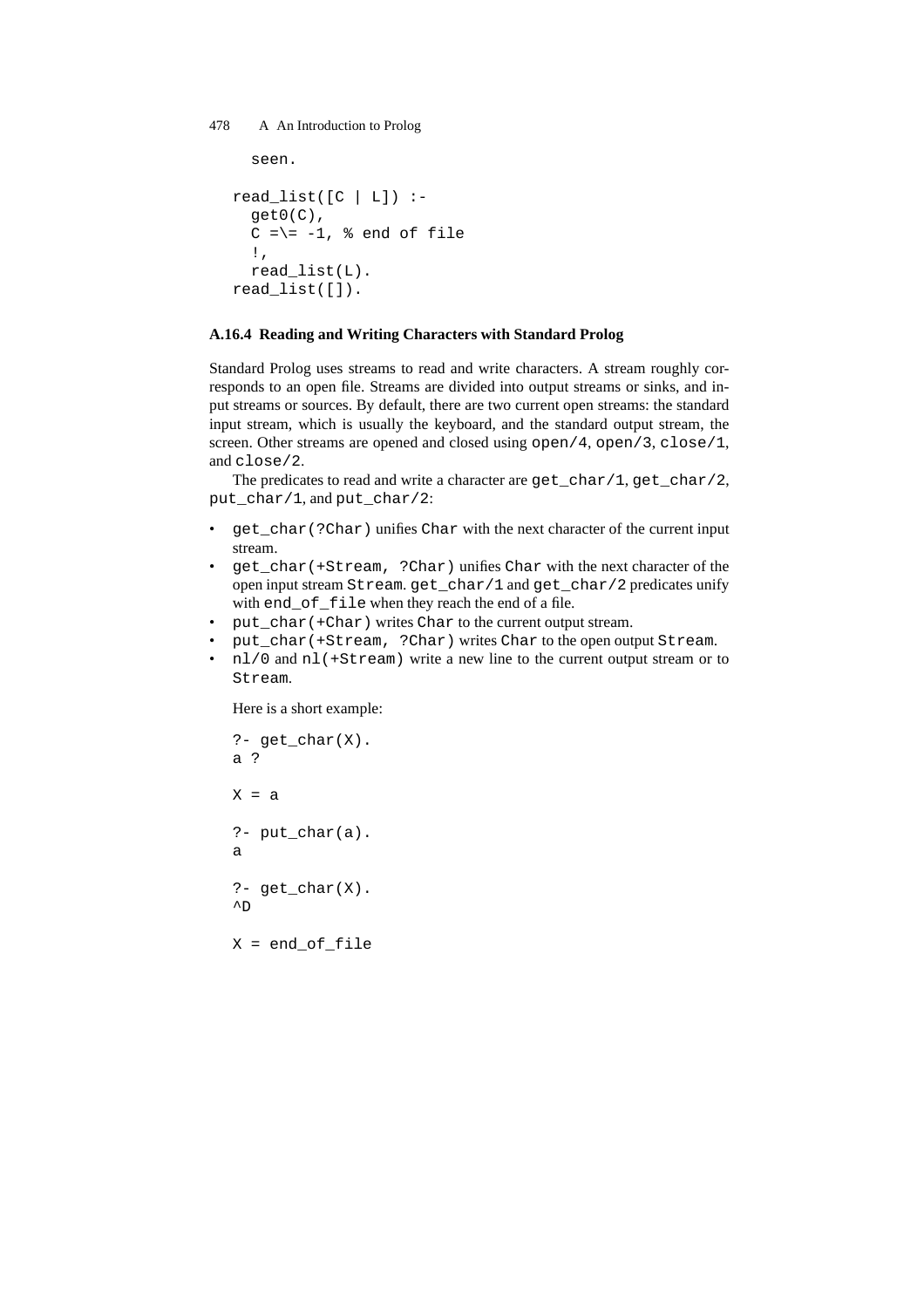Instead of reading and writing characters, we may want to read or write their numeric code, ASCII or Unicode, as with Edinburgh's get0/1. The corresponding Standard Prolog predicates are get\_code/1, get\_code/2, put\_code/1, and put\_code/2.

The predicates get\_char and get\_code read a character or a code, remove it from the input stream, and move to the next character. Sometimes it is useful to read a character without removing it. The predicates peek\_char and peek\_code do just that. They unify with the current character but stay at the same position and leave the character in the stream.

#### **A.16.5 Reading and Writing Terms with Standard Prolog**

The Standard Prolog predicates  $\text{read}/1$  and  $\text{write}/1$  are identical to those of Edinburgh Prolog:

- read (?Term) reads one term from the current input stream.
- write(+Term) writes a term to the current output stream.

read/2 and write/2 read and write terms from and to a file:

- read(+Stream, ?Term) reads a term from Stream.
- write(+Stream, ?Term) writes a term to Stream.

The predicates read\_term and write\_term read and write terms with a list of options, either to the current input/output, read\_term/2 and write\_term/2, or to a file, read\_term/3 and write\_term/3. The options make it possible to adjust the printing format, for instance. They may depend on the implementation and the operating system. Consult your manual to have the complete list. The predicates read and write are equivalent to read\_term and write\_term with an empty list of options.

#### **A.16.6 Opening and Closing Files with Standard Prolog**

The predicates to open and close a stream are open/4, open/3, close/1, and close/2:

- open(+SourceSink, +Mode, -Stream) opens the file SourceSink in an input or output Mode. The Mode value is one of read, write, append, or update. Stream unifies with the opened stream and is used for the subsequent input or output operations.
- open(+SourceSink, +Mode, -Stream, +Options) opens the file with a list of options. open/3 is equivalent to open/4 with an empty list of options. Consult your manual to have the complete list.
- close(+Stream) closes the stream Stream.
- close(+Stream, +Options) closes the stream Stream with a list of options. close/1 is equivalent to close/2 with an empty list of options.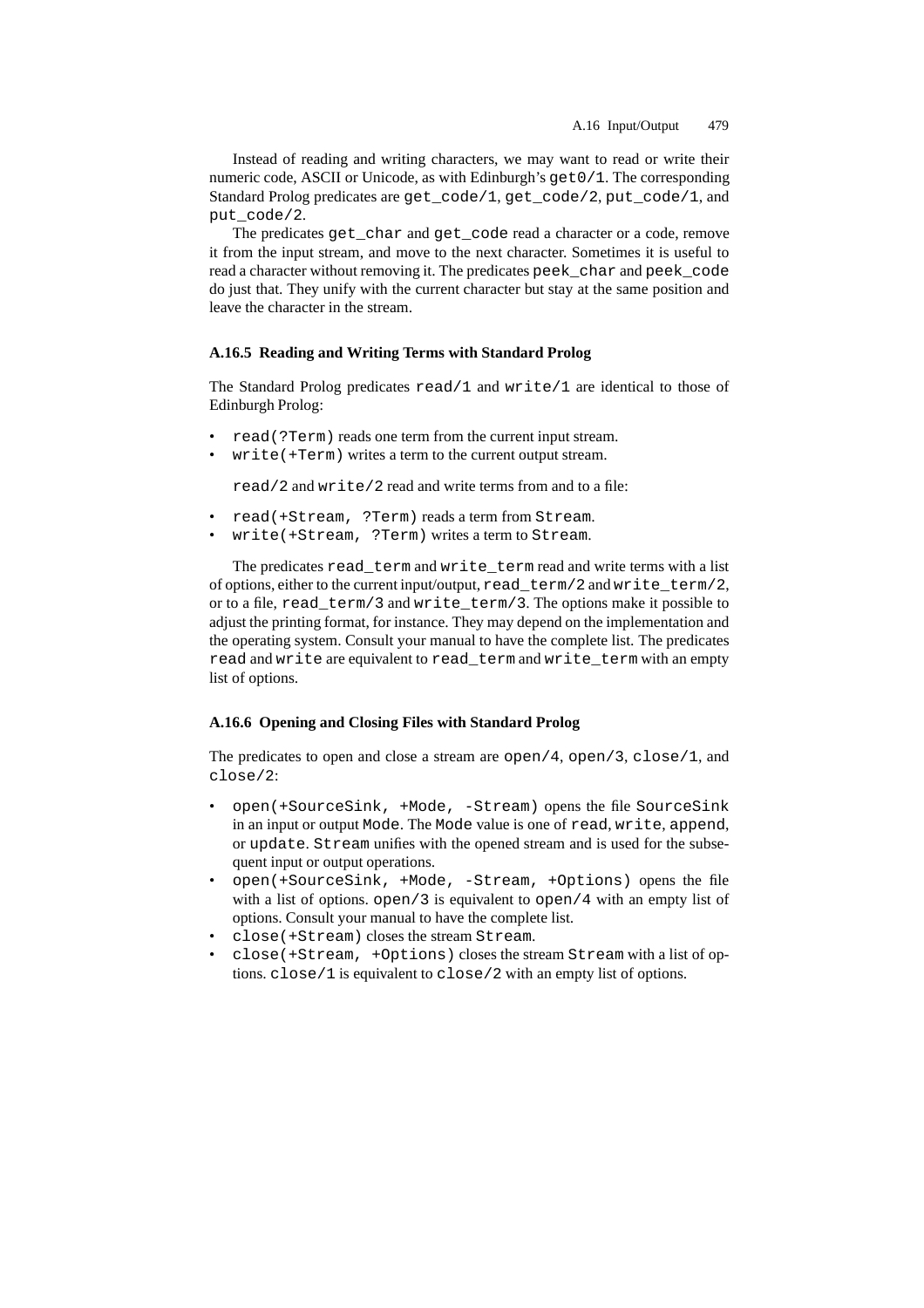Here is a short program to read a file with Standard Prolog predicates:

```
read_file(FileName, CharList) :-
  open(FileName, read, Stream),
  read_list(Stream, CharList),
  close(Stream).
read list(Stream, [C | L]) :-
  get_char(Stream, C),
  C \== end of file, % end of file
  !,
  read_list(Stream, L).
read\_list(_{
[ ] ).
```
Other useful predicates include current\_input/1, current\_output/1, set\_input/1, and set\_output/1:

- current\_input(?Stream) unifies Stream with the current input stream.
- current\_output(?Stream) unifies Stream with the current output.
- set\_input(+Stream) sets Stream to be the current input stream.
- set\_output(+Stream) sets Stream to be the current output stream.

### **A.16.7 Writing Loops**

Programmers sometimes wonder how to write iterative loops in Prolog, especially with input/output to read or to write a sequence of terms. This is normally done with a recursive rule, as to read a file. Counting numbers down to 0 takes the form:

```
countdown(X) :-
  number(X),
  X < 0.
countdown(X):-
  number(X),
  X > = 0,write(X), nl,
 NX is X - 1,
  countdown(NX).
```
For example,

```
?- countdown(4).
4
3
2
1
\Omega?-
```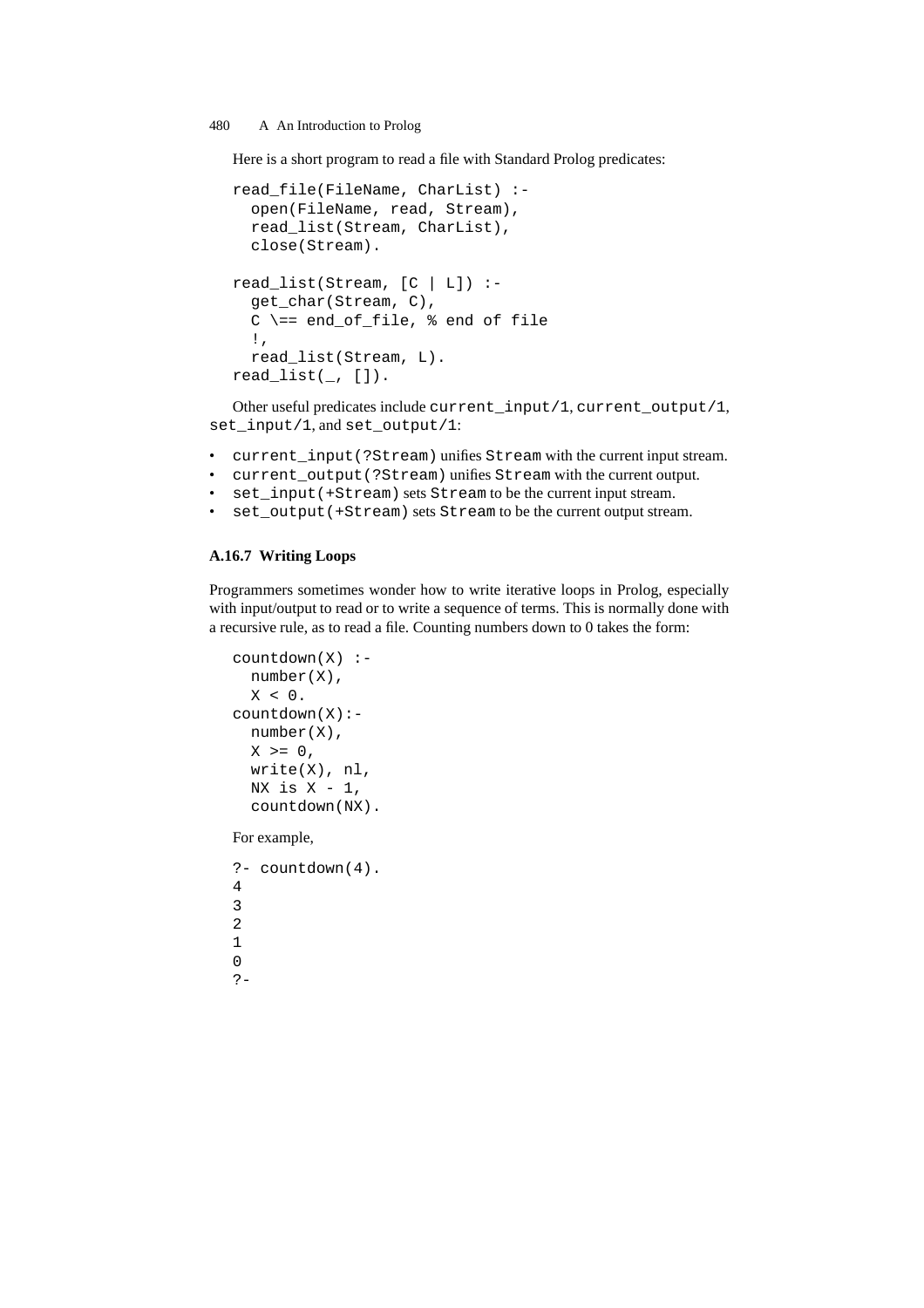In some other cases, backtracking using the repeat/0 built-in predicate can substitute a loop. The repeat/0 definition is:

```
repeat.
repeat :- repeat.
```
repeat never fails and when inserted as a subgoal, any subsequent backtracking goes back to it and the sequence of subgoals to its right gets executed again. So, a sequence of subgoals can be executed any number of times until a condition is satisfied. The read\_write/1 predicate below reads and writes a sequence of atoms until the atom end is encountered. It takes the form of a repetition (repeat) of reading a term X using  $read/1$ , writing it (write/1), and a final condition (X == end). It corresponds to the rule:

```
read_write :-
  repeat,
  read(X),
  write(X), nl,
  X == end,
  !.
```
## **A.17 Developing Prolog Programs**

#### **A.17.1 Presentation Style**

Programs are normally written once and then are possibly read and modified several times. A major concern of the programmer should be to write clear and legible code. It helps enormously with the maintenance and debugging of programs.

Before programming, it is essential first to have a good formulation and decomposition of the problem. The program construction should then reflect the logical structure of the solution. Although this statement may seem obvious, its implementation is difficult in practice. Clarity in a program structure is rarely attained from the first time. First attempts are rarely optimal but Prolog enables an incremental development where parts of the solution can be improved gradually.

A key to the good construction of a program is to name things properly. Cryptic predicates or variable names, such as syntproc, def\_code, X, Ynn, and so on, should be banned. It is not rare that one starts with a predicate name and changes it in the course of the development to reflect a better description of the solution.

Since Prolog code is compact, the code of a clause should be short to remain easy to understand, especially with recursive programs. If necessary, the programmer should decompose a clause into smaller subclauses. Cuts and asserts should be kept to a minimum because they impair the declarativeness of a program. However, these are general rules that sometimes are difficult to respect when speed matters most.

Before its code definition, a predicate should be described in comments together with argument types and modes: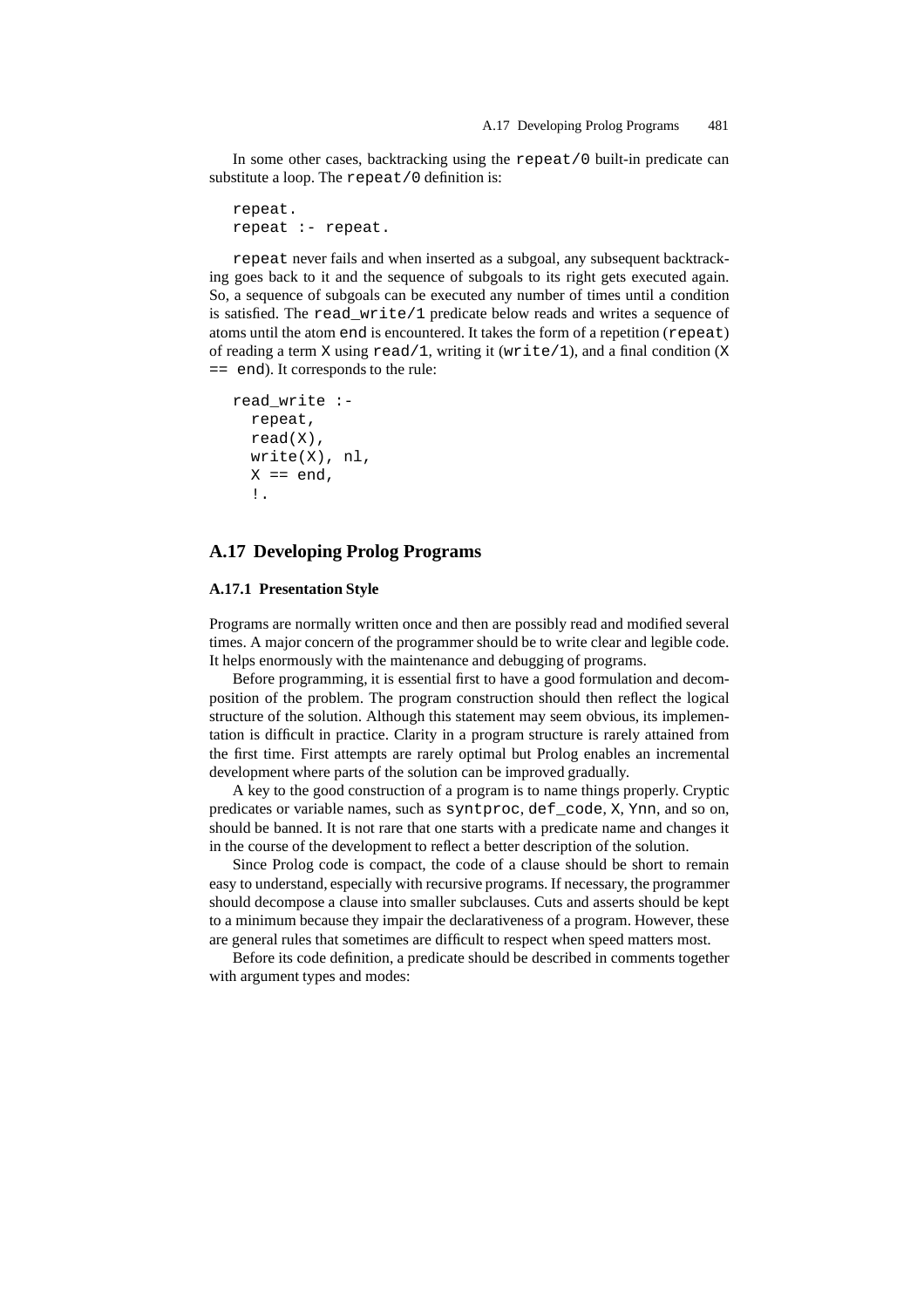% predicate(+Arg1, +Arg2, -Arg3). % Does this and that % Arg1: list, Arg2: atom, Arg3: integer.

Clauses of a same predicate must be grouped together, even if some Prologs permit clauses to be disjoined. The layout of clauses should also be clear and adopt common rules of typography. Insert a space after commas or dots, for instance. The rule

pred1 :- pred2(c,d),e,f.

must be rejected because of sticking commas and obfuscated predicate names. Goals must be indented with tabulations, and there should be one single goal per line. Then

 $A : B$ , C, D.

should be preferred to

 $A := B, C, D.$ 

except when the body consists of a single goal. The rule

 $A := B$ .

is also acceptable.

### **A.17.2 Improving Programs**

Once a program is written, it is generally possible to enhance it. This section introduces three techniques to improve program speed: goal ordering, memo functions, and tail recursion.

**Order of Goals.** Ordering goals is meaningful for the efficiency of a program because Prolog tries them from left to right. The idea is to reduce the search space as much as possible from the first goals. If predicate  $p_1$  has 1000 solutions in 1 s and p<sup>2</sup> has 1 solution taking 1000 hours to compute, avoid conjunction:

p1(X), p2(X).

A better ordering is:

 $p2(X), p1(X)$ .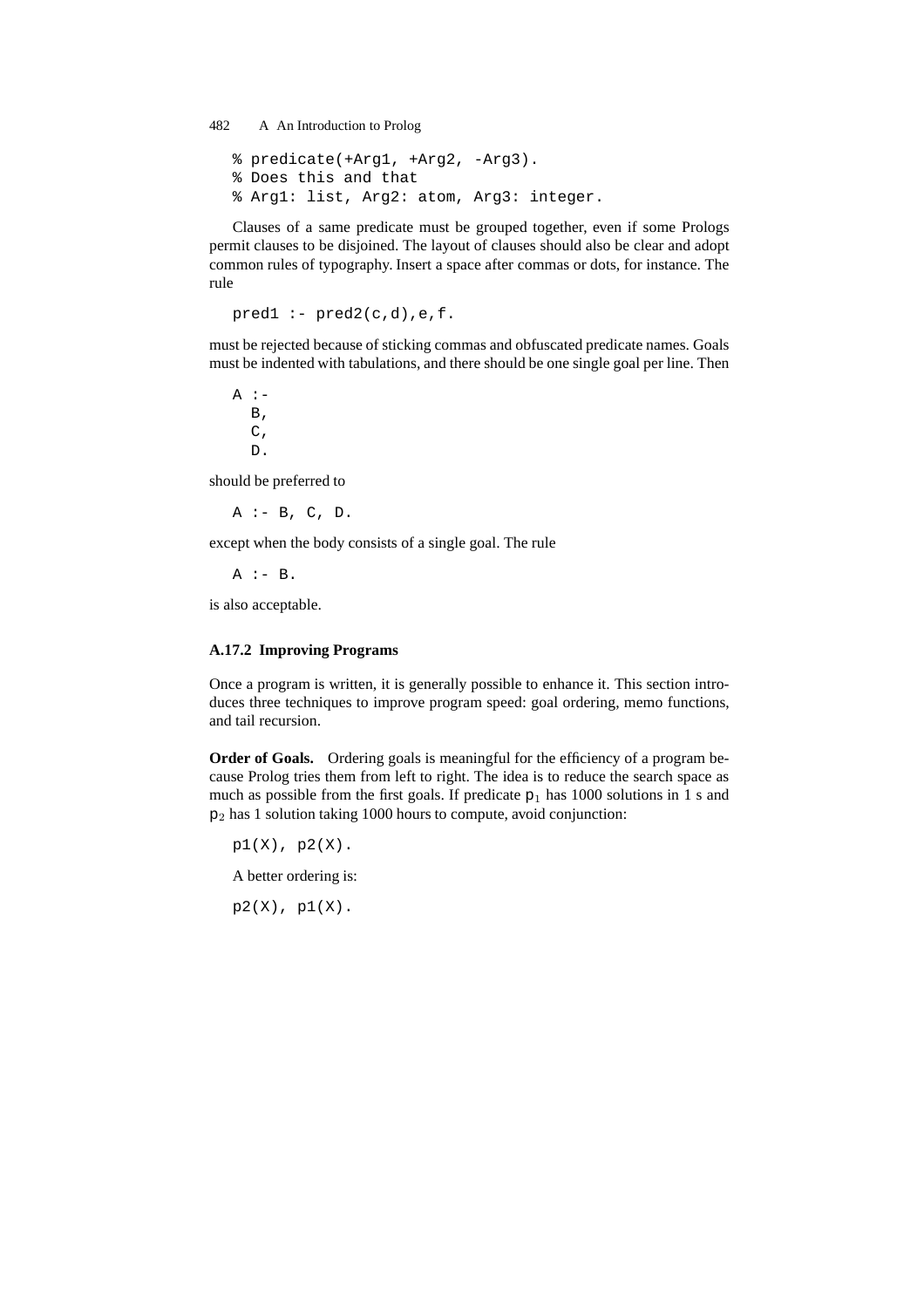**Lemmas or Memo Functions.** Lemmas are used to improve the program speed. They are often exemplified with Fibonacci series. Fibonacci imagined around year 1200 how to estimate a population of rabbits, knowing that:

- A rabbit couple gives birth to another rabbit couple, one male and one female, each month (one month of gestation).
- A rabbit couple reproduces from the second month.
- Rabbits are immortal.

We can predict the number of rabbit couples at month  $n$  as a function of the number of rabbit couples at month  $n - 1$  and  $n - 2$ :

```
rabbit(n) = rabbit(n-1) + rabbit(n-2)
```
A first implementation is straightforward from the formula:

```
fibonacci(1, 1).
fibonacci(2, 1).
fibonacci(M, N) :-
  M > 2,
  M1 is M - 1, fibonacci(M1, N1),
  M2 is M - 2, fibonacci(M2, N2),
  N is N1 + N2.
```
However, this program has an expensive double recursion and the same value can be recomputed several times. A better solution is to store Fibonacci values in the database using asserta/1. So an improved version is

```
fibonacci(1, 1).
fibonacci(2, 1).
fibonacci(M, N) :-
 M > 2,
 M1 is M - 1, fibonacci(M1, N1),
 M2 is M - 2, fibonacci(M2, N2),
 N is N1 + N2,
 asserta(fibonacci(M, N)).
```
The rule is then tried only if the value is not in the database. The generic form of the lemma is:

```
lemma(P): -
 P,
 asserta((P:-!)).
```
with "!" to avoid backtracking.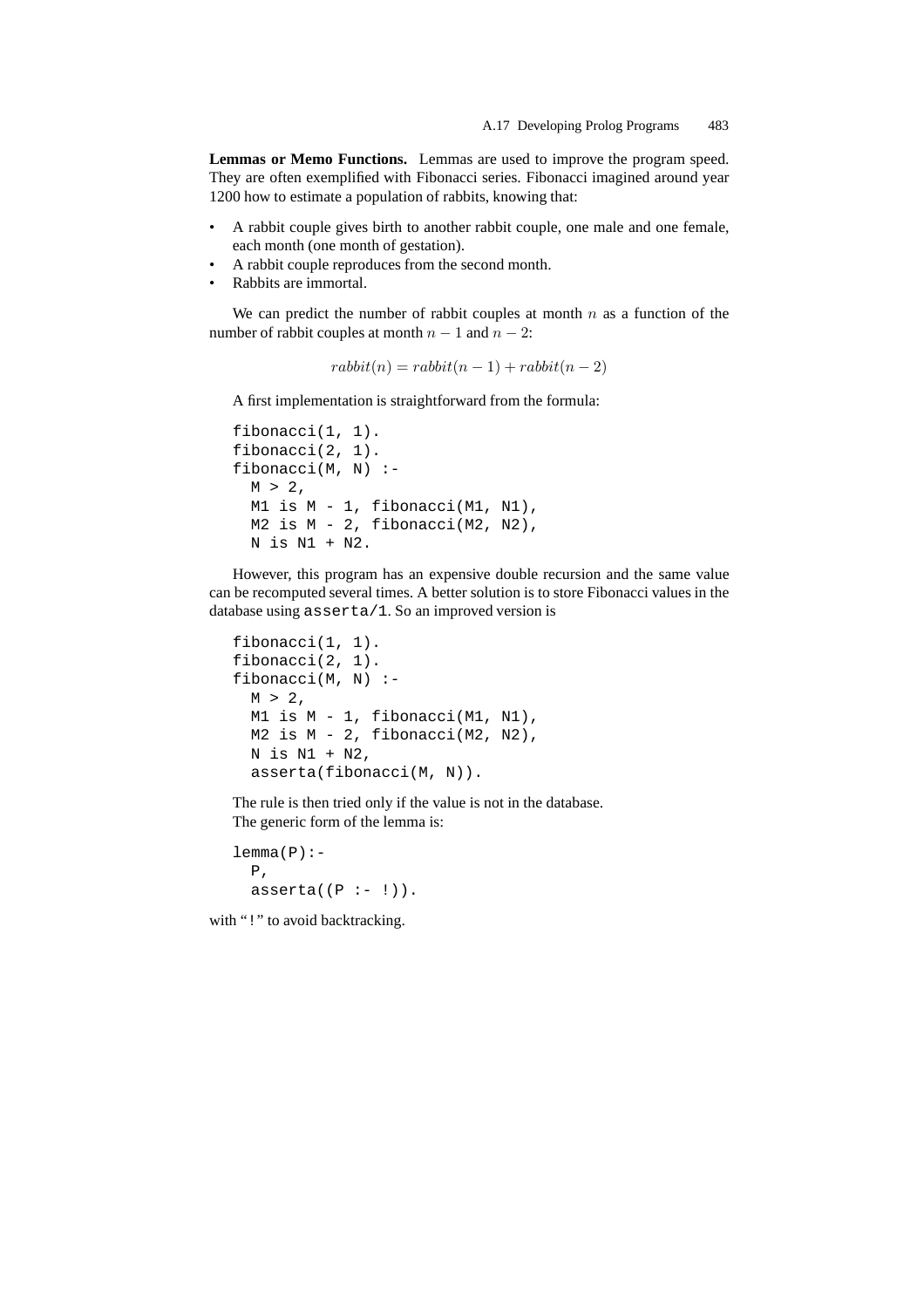**Tail Recursion.** A tail recursion is a recursion where the recursive call is the last subgoal of the last rule, as in

```
f(X) :- fact(X).
f(X) := g(X, Y), f(Y).
```
Recursion is generally very demanding in terms of memory, which grows with the number of recursive calls. A tail recursion is a special case that the interpreter can transform into an iteration. Most Prolog systems recognize and optimize it. They execute a tail-recursive predicate with a constant memory size.

It is therefore significant not to invert clauses of the previous program, as in

 $f(X) := g(X, Y), f(Y).$  $f(X)$  :- fact(X).

which is not tail recursive.

It is sometimes possible to transform recursive predicates into a tail recursion equivalent, adding a variable as for length/2:

```
length(List, Length) :-
  length(List, 0, Length).
length([], N, N).
length([X | L], NI, N) :-
  N2 is N1 + 1,
  length(L, N2, N).
```
It is also sometimes possible to force a tail recursion using a cut, for example,

 $f(X) := g(X, Y),$  !,  $f(Y)$ .  $f(X)$  :- fact(X).

## **Exercises**

**A.1.** Describe a fragment of your family using Prolog facts.

**A.2.** Using the model of parent/2 and ancestor/2, write rules describing family relationships.

**A.3.** Write a program to describe routes between cities. Use a connect/2 predicate to describe direct links between cities as facts, for example, connect(paris, london), connect(london, edinburgh), etc., and write the route/2 recursive predicate that finds a path between cities.

**A.4.** Unify the following pairs:

 $f(g(A, B), a) = f(C, A).$  $f(X, g(a, b)) = f(g(Z), g(Z, X)).$  $f(X, g(a, b)) = f(g(Z), g(Z, Y)).$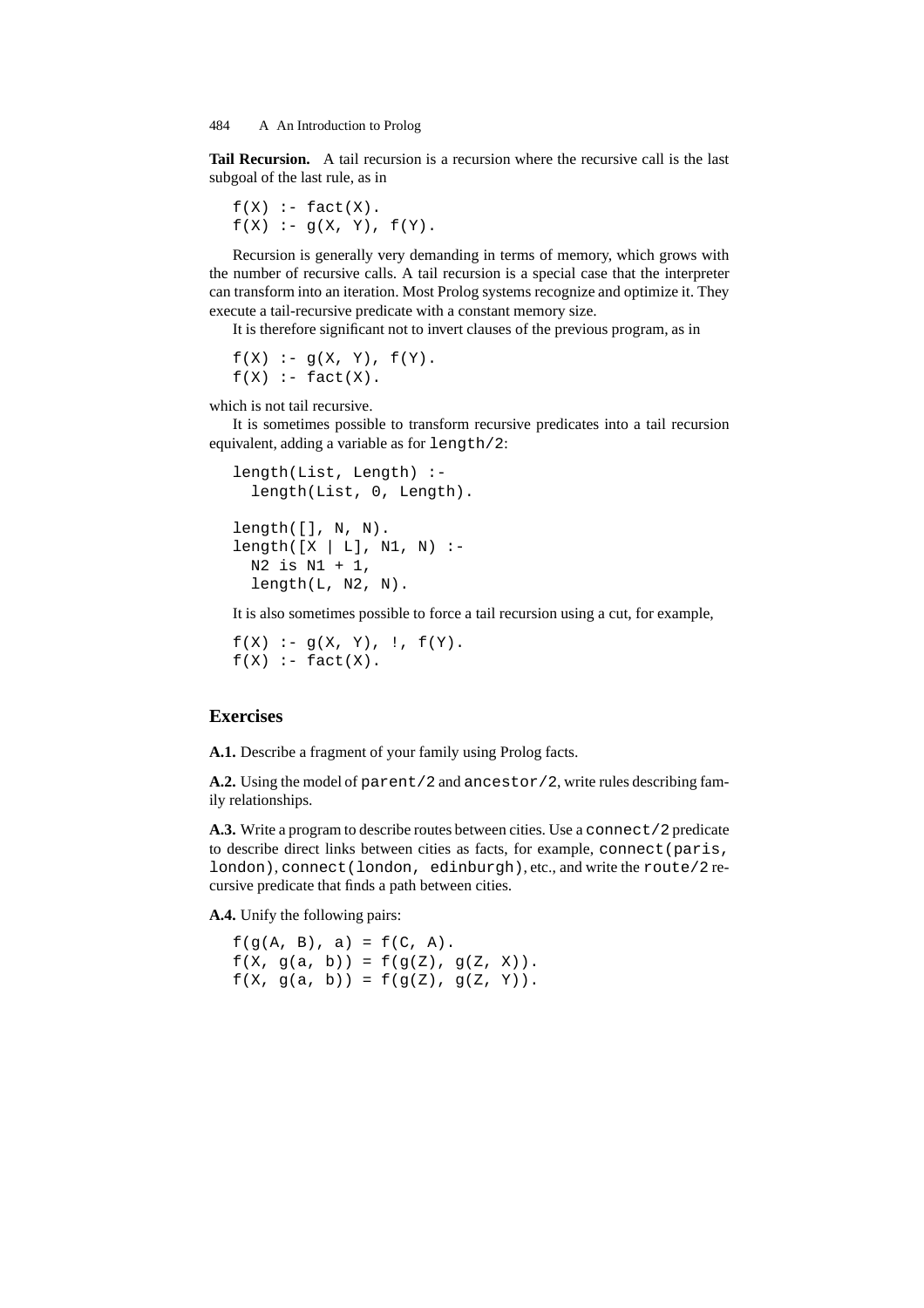#### A.17 Developing Prolog Programs 485

**A.5.** Trace the son/2 program.

**A.6.** What is the effect of the query

?- f(X, X).

given the database:

 $f(X, Y)$  :- !,  $g(X)$ ,  $h(Y)$ . g(a).  $q(b)$ .  $h(b)$ .

**A.7.** What is the effect of the query

?-  $f(X, X)$ .

given the database:

 $f(X, Y) := g(X), !, h(Y).$  $g(a)$ .  $g(b)$ .  $h(b)$ .

**A.8.** What is the effect of the query

 $? - f(X, X)$ .

given the database:

 $f(X, Y) := g(X), h(Y),$  !.  $g(a)$ . g(b).  $h(b)$ .

**A.9.** What is the effect of the query

?-  $\lambda$ +  $f(X, X)$ .

given the databases of the three previous exercises (Exercises A.6–A.8)? Provide three answers.

**A.10.** Write the last(?List, ?Element) predicate that succeeds if Element is the last element of the list.

**A.11.** Write the nth(?Nth, ?List, ?Element) predicate that succeeds if Element is the Nth element of the list.

**A.12.** Write the maximum(+List, ?Element) predicate that succeeds if Element is the greatest of the list.